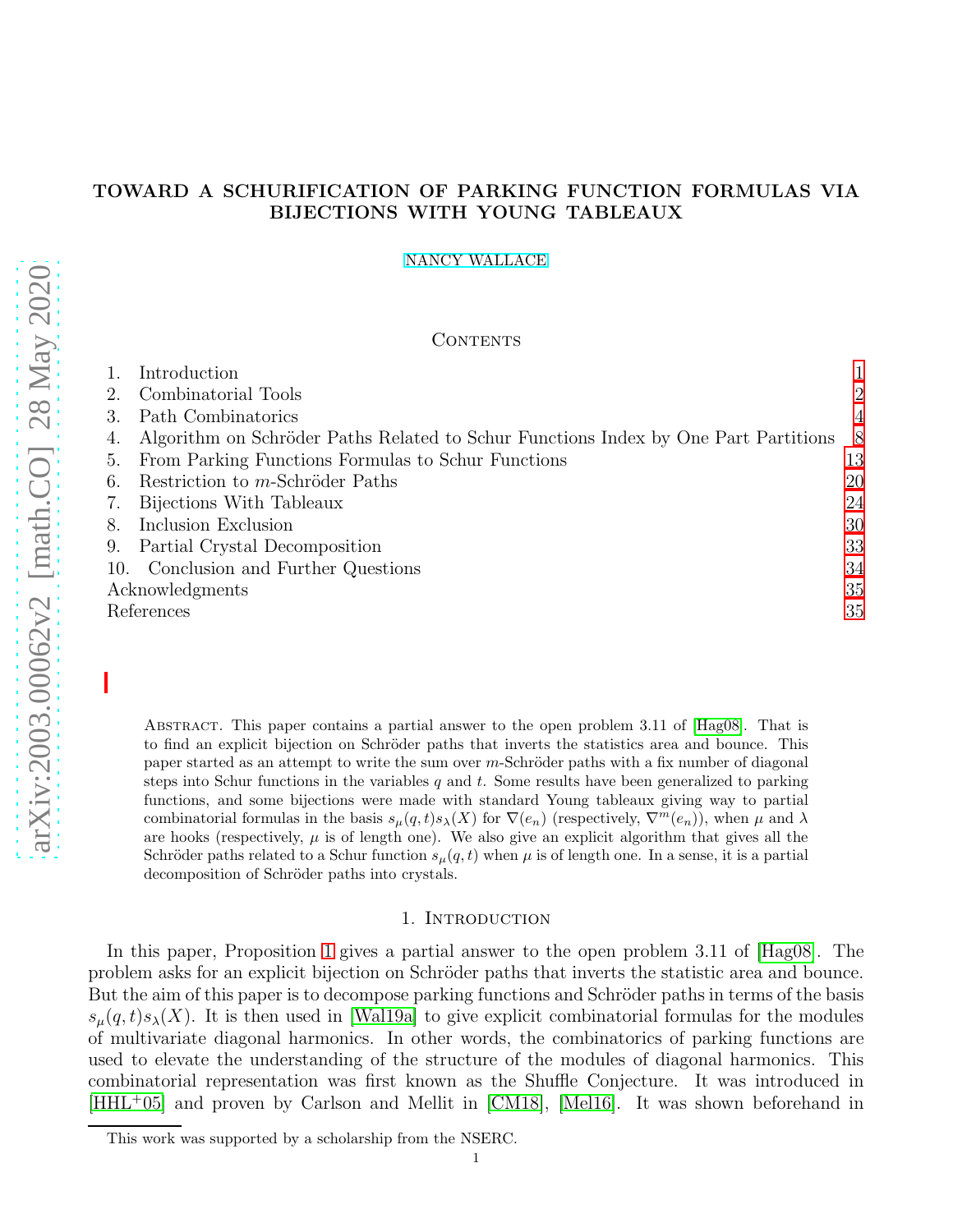[GH96] and [Hai02] that the Frobenius transformation of its graded characters may be expressed as  $\nabla^{m}(e_n)$ , where  $\nabla$  is the Macdonald eigenoperator introduced in [BG99], and  $e_n$  is the *n*-th elementary symmetric function, both recalled in Section [2,](#page-1-0) along with classical combinatorial tools. More precisely, we will give a partial decomposition of parking functions and Schröder paths in terms of the basis  $s_{\mu}(q, t)s_{\lambda}(X)$ . By proving the following:

<span id="page-1-4"></span>**Theorem 1.** If  $\mu \in \{(d, 1^{n-d}) \mid 1 \leq d \leq n\}$  and  $\nu \vdash n$ , then:

<span id="page-1-2"></span>(1) 
$$
\langle \nabla(e_n), s_\mu \rangle|_{\text{hook}} = \sum_{\tau \in \text{SYT}(\mu)} s_{\text{maj}(\tau)}(q, t) + \sum_{i=2}^{\text{des}(\tau)} s_{\text{maj}(\tau) - i, 1}(q, t),
$$

<span id="page-1-1"></span>(2) 
$$
\langle \nabla^m(e_n), s_\nu \rangle|_{1\text{ Part}} = \sum_{\tau \in \text{SYT}(\nu)} s_{m\binom{n}{2} - \text{maj}(\tau')}(q, 0) = \sum_{\tau \in \text{SYT}(\nu)} s_{m\binom{n}{2} - \text{maj}(\tau')}(q, 0),
$$

*and:*

<span id="page-1-3"></span>(3) 
$$
\langle \nabla^m(e_n), e_n \rangle |_{\text{hook}} = s_{m{n \choose 2}}(q, t) + \sum_{i=2}^{n-1} s_{m{n \choose 2} - i, 1}(q, t).
$$

This will be done by characterizing particular parking functions, in Section [5,](#page-12-0) which leads to Equation[\(2\)](#page-1-1). In Section [6,](#page-19-0) we restrict the characterization on Schröder paths. In Section [7,](#page-23-0) we give bijections between subsets of Schröder paths and Standard Young tableaux, and use them to prove Equation [\(1\)](#page-1-2) and Equation [\(3\)](#page-1-3). Moreover, in Section [4,](#page-7-0) we exhibit an explicit algorithm that gives all the Schröder paths associated to a Schur function in the variables q and t when  $\mu$  is of length one. We will briefly explain, in Section [9,](#page-32-0) what it means in terms of Crystal decomposition. We end with a list of problems to solve in Section [10.](#page-33-0) Finally, in Section [3,](#page-3-0) we will recall notions on path combinatorics.

## 2. Combinatorial Tools

<span id="page-1-0"></span>The notions discussed in this section are classical and are recalled to set notations. An alphabet, A, is a set. The elements of that set are called **letters**. A word is a finite sequence of elements of A, we usually omit the parentheses and the commas. The empty word is denoted  $\varepsilon$ . The number of letters in a word w is called the **length**, denoted  $|w|$ , the number of occurrences of the letter a in w is denoted  $|w|_a$ . The set of words of length n in the alphabet A is denoted  $A^n$ , we denote  $A^*$ the set  $\cup_n A^n$ . A factor of w is a consecutive subsequence of w. Additionally, if we are interested in word ending with a fixed factor u, we will denote the set  $A^*u$ , and u is called a suffix. If we want those words to be of length,  $n + |u|$  we will denote the set  $A<sup>n</sup>u$ . Likewise, a factor at the beginning of a word is called a prefix, and the set of words with prefix  $u$  is denoted  $uA^*$ . For a word  $w = w_1 w_2 \cdots w_k$ ,  $w^n$  is the concatenation on m copies of w, and  $w^{-1} = w_k \cdots w_2 w_1$ . For two words u and w the set  $u \sqcup w$  is the set containing all words such that u and w are subsequences. We call these words shuffles. A permutation of n can be represented as words of  $\{1, \ldots, n\}^n$  with all distinct letters. The **descent set of a permutation**  $w = w_1 \cdots w_n$ , denoted  $Des(w)$ , is the set of i's such that  $w_i > w_{i+1}$ . The cardinality of the set will be denoted des(w). The **major index** of a permutation, denoted maj $(w)$ , is by definition maj $(w) = \sum_{i \in \text{Des}(w)} i$ . To avoid confusion we will write the **inverse of a permutation** w,  $inv(w)$ .

A **partition** of n is a decreasing sequence of positive integers it can be represented by a Ferrers diagram (see Figure [1\)](#page-2-0). Each number in the sequence is called a **part**, and, if it has  $k$  parts, it is of length k denoted  $\ell(\lambda) = k$ . If  $\lambda = \lambda_1, \dots, \lambda_k$  and  $n = \sum_i \lambda_i$ , we say  $\lambda$  is of size n, denoted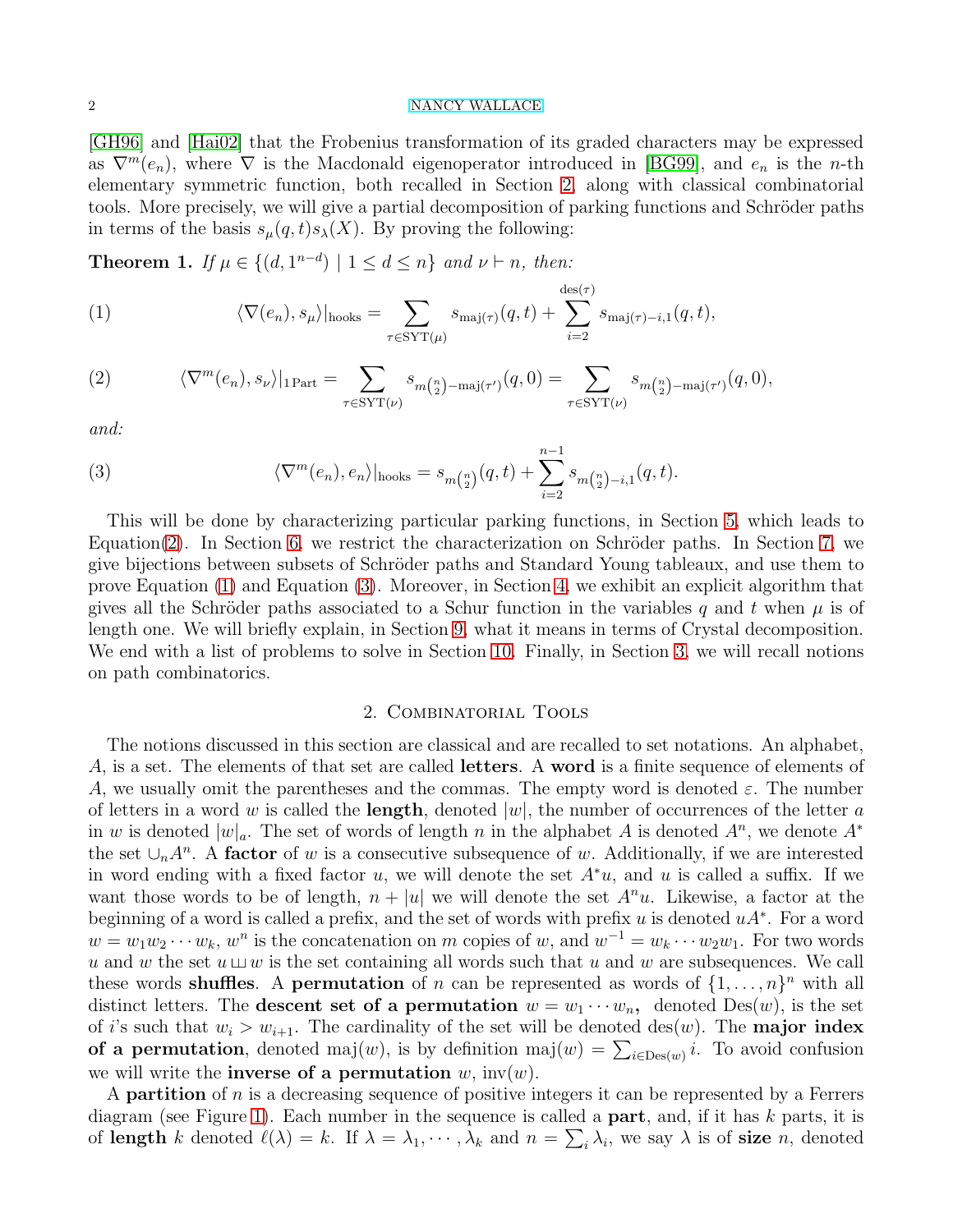#### <span id="page-2-2"></span>TOWARD A SCHURIFICATION 3

 $|\lambda| = n$ . Although the notation  $|\cdot|$  is used for words and partitions, it will be clear by context which one is used. For  $\lambda$  a **Ferrers diagram** of shape  $\lambda = \lambda_1, \lambda_2, \cdots, \lambda_k$  is a left justified pile of boxes having  $\lambda_i$  boxes in the *i*-th row. We will use the French notation; hence, the second row lies on top of the first row (see Figure [1\)](#page-2-0). We can see them as a subset of  $\mathbb{N} \times \mathbb{N}$  if we put the bottom left corner of the diagram to the origin. In this setting, we can associate the bottom left corner of a box to the coordinate it lies on. We say a partition is **hook-shaped** if it has the shape  $(a, 1, \dots, 1) = (a, 1<sup>k</sup>)$ , where  $a, k \in \mathbb{N}$ . The **conjugate** of a partition  $\lambda$ , (or a diagram) is denoted  $\lambda'$ , and is its reflection through the line  $x = y$  (see Figures [2\)](#page-2-1). A **tableau** is a filling of a diagram



<span id="page-2-1"></span><span id="page-2-0"></span>by positive integers, the number in each box is called an **entry**. The **size** of a tableau relates to the size of the diagram it fills. It is said to be a **semi-standard Young tableau** if all entries are weakly increasing in rows and strictly increasing in columns. A standard Young tableau is a tableaux of size n, such that all numbers from 1 to n appear exactly once and all entries are strictly increasing in rows and columns. If a tableau is a filling of the diagram associated to the partition  $\lambda$ , it is said to be of **shape**  $\lambda$ . The set of standard Young tableaux of shape  $\lambda$  is denoted  $SYT(\lambda)$ . The **descent set of a tableau**  $\tau$ , denoted  $Des(\tau)$  is the set of entries i such that  $i + 1$ lies in a higher row. The cardinality of the descent set of  $\tau$  is denoted des( $\tau$ ), and the sum of the elements in the descent set is the **major index** denoted  $\text{maj}(\tau)$  (see Figure [3\)](#page-2-2). Again, it will be clear by context if the descent set and the major index are used on words or tableaux. Since each box of  $\tau$  is associated to its own entry, we will write  $c \in \tau$  when we refer to the entry c in the tableau  $\tau$ . We will use the notation  $x_{\tau}$  for the monomial  $\prod_{c \in \tau} x_c$ .

For a possibly infinite set of variables,  $X = \{x_1, \ldots, x_n\}$ , the **elementary symmetric func**tions  $e_n(X)$  are the sum of all square-free monomials of degree n in the set of variables X. The symmetric function  $e_{\lambda}$  is simply  $e_{\lambda_1}e_{\lambda_2}\cdots e_{\lambda_{\ell(\lambda)}}$ . The elementary symmetric functions form a basis of the symmetric functions. Another basis is the set of Schur functions. For  $\lambda$  a partition the **Schur function**  $s_{\lambda}(X) = \sum x_{\tau}$ , where the sum is over all semi-standard Young tableau of shape λ. The Schur basis in the X variables is self-dual for the Hall scalar product, denoted  $\langle -, - \rangle$ . We will use this notation when we want to display the coefficient of a particular Schur function. Note that the Schur functions in the variables  $q$  and  $t$  are coefficients and can go in and out of the scalar product. We will sometimes call Schur functions index by partitions that are hook-shaped, hook-shaped Schur functions or, simply, hook Schur functions. It will also be useful to remember that  $e_n = s_{1^n}$ . Furthermore, the **complete homogeneous symmetric functions** are a basis such that  $h_n(X) = s_{(n)}(X)$  and  $h_\lambda := h_{\lambda_1} h_{\lambda_2} \cdots h_{\lambda_{\ell(\lambda)}}$ . We simply write  $e_\lambda$  for  $e_n(X)$ ,  $s_\lambda$  for  $s_\lambda(X)$ and  $h_{\lambda}$  for  $h_{\lambda}(X)$  (not for  $e_{\lambda}(q, t)$ ,  $h_{\lambda}(q, t)$  or  $s\lambda(q, t)$ ). A curious reader could look at [Mac95].

The modified Macdonald polynomials  $\tilde{H}_{\mu}(X; q, t)$  form another base of the ring of symmetric functions. In [BG99] Bergeron and Garsia introduce the operator  $\nabla$  defined with the modified Macdonald polynomials as eigenfunctions, with eigenvalues  $\prod_{(i,j)\in\mu} q^i t^j$ . The Shuffle Theorem,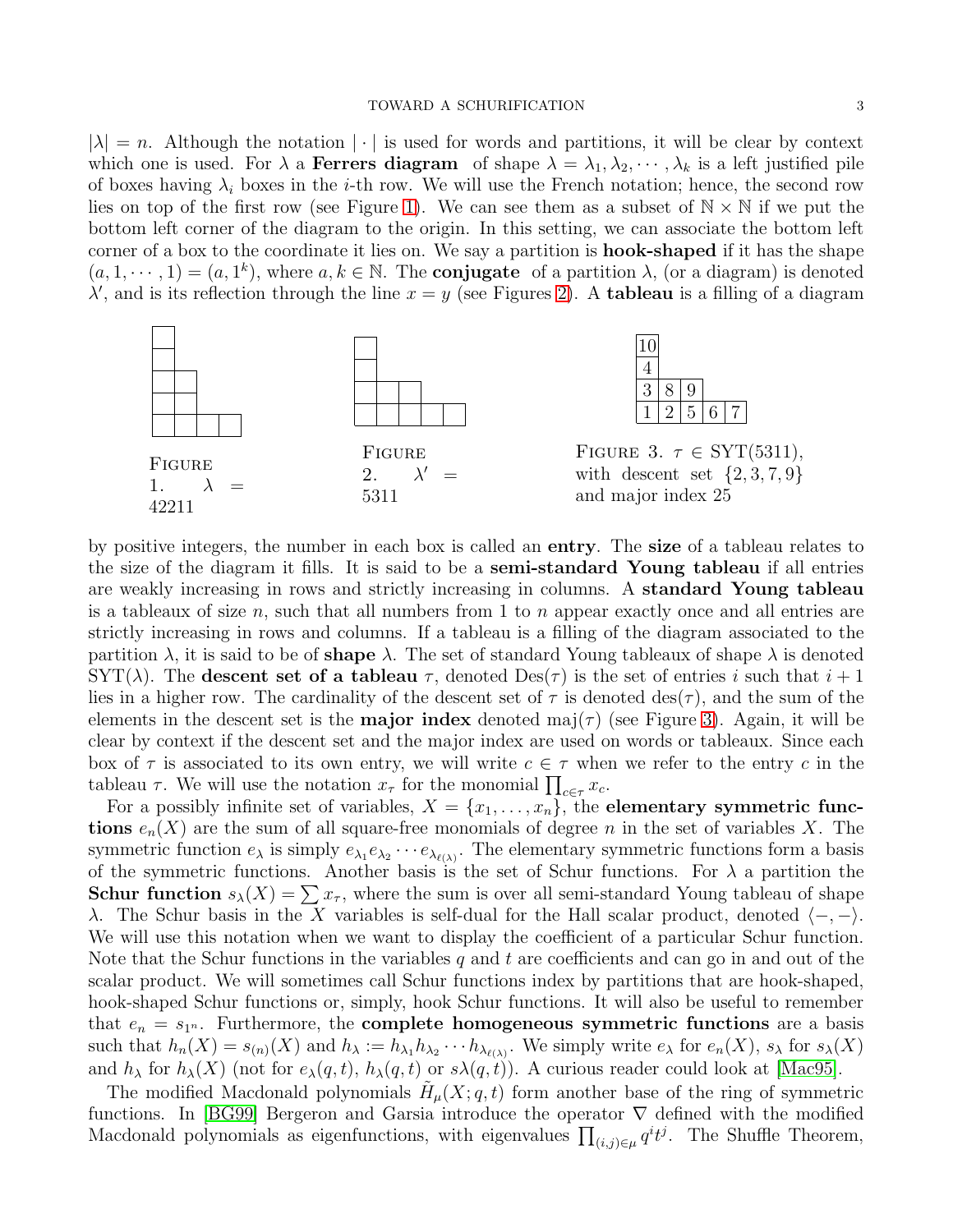<span id="page-3-0"></span>proven by Carlson and Mellit (see [CM18] and [Mel16]), gives a combinatorial formula for  $\nabla^{m}(e_{n})$ . This formula uses path combinatorics.

## 3. Path Combinatorics

Before we can state the Shuffle Theorem, we need more classical definitions, relating to path combinatorics. More details on these classical notions can be found in [Hag08].

The following *q*-analogues will be very useful:

$$
[n]_q := 1 + q + q^2 + \dots + q^{n-1}, [n]!_q := \prod_i i = 1^n [i]_q
$$
, and  $\begin{bmatrix} n \\ k \end{bmatrix}_q := \frac{[n]!_q}{[n-k]!_q [k]!_q}$ .

Let  $\mathcal{C}_k^n$  be the set of paths composed of north and east steps, in an  $(n-k) \times k$  grid starting at the bottom left corner. The area of a path is the number of boxes under the path. A classical result relates the Gaussian Polynomials to path combinatorics. Indeed,  $\begin{bmatrix} n \\ n \end{bmatrix}$ k 1 q  $=\sum_{\gamma\in\mathcal{C}_k^n} q^{\text{area}(\gamma)}$ . A path  $\gamma \in \mathcal{C}_{k}^{n}$  can be identified with a word,  $w_{\gamma}$  in  $\{N, E\}^{n}$  such that  $|w_{\gamma}|_{E} = k$ . To facilitate reading we will frequently refer to  $\gamma$  when we talk about  $w_{\gamma}$  (see Figure [4](#page-3-1) for an example).



<span id="page-3-1"></span>FIGURE 4. Path of area 6 in a  $5 \times 4$  grid, with word representation EENENNNNE

In an  $n \times m$  grid, the main diagonal is the diagonal starting at the bottom left corner and finishing at the top right corner. A Dyck path of size  $(n, m)$  is a path composed of north and east steps, starting at the bottom left corner in an  $n \times m$  grid such that the path always stays over the main diagonal. The set of such paths is denoted  $\mathcal{D}_{n,m}$ . A classical result makes it possible to represent Dyck paths by words in  $\{N, E\}^*$  such that for all  $\gamma_i$ , prefix of  $\gamma$ , we have  $|\gamma_i|_N \geq \frac{m}{n}$  $\frac{m}{n}|\gamma_i|_E.$ The lines of the grid are numbered from bottom to top. A line  $i$  is said to **contain an east step** if the factor starting with the *i*-th north step and ending the letter before the  $i + 1$ -th north step contains an east step. A column of a path,  $\gamma$ , is a factor  $N^{j}E^{k}$  such that  $\gamma = uN^{j}E^{k}w$ , where  $u, w \in N\{N, E\}E \cup \{\varepsilon\}.$  For example, in Figure [5,](#page-4-0) the path has 3 columns.

The **area of a Dyck path** will be the number of boxes under the path and over the main diagonal (see Figure [5](#page-4-0) for an example). The area of the line i, denoted  $a_i$ , is the number of boxes in the line i that are between the path and the main diagonal. Obviously, the area of a path is the sum of the  $a_i$ 's. The path  $\gamma$  is said to have a return to the main diagonal if there is  $\gamma_i$ , a non-trivial prefix of  $\gamma$ , such that  $\gamma_i$  is a Dyck path and the end point of  $\gamma_i$  lies on the main diagonal of  $\gamma$ . The **touch sequence of a path**  $\gamma$ , denoted Touch( $\gamma$ ), is defined as a sequence  $(\gamma_1,\ldots,\gamma_k)$  of factors of  $\gamma$  such that  $\gamma=\gamma_1\cdots\gamma_k$ , all  $\gamma_i$  are Dyck paths, all  $\gamma_i$  contain no return to the main diagonal, and the end points of  $\gamma_i$  returns to the main diagonal. Usually,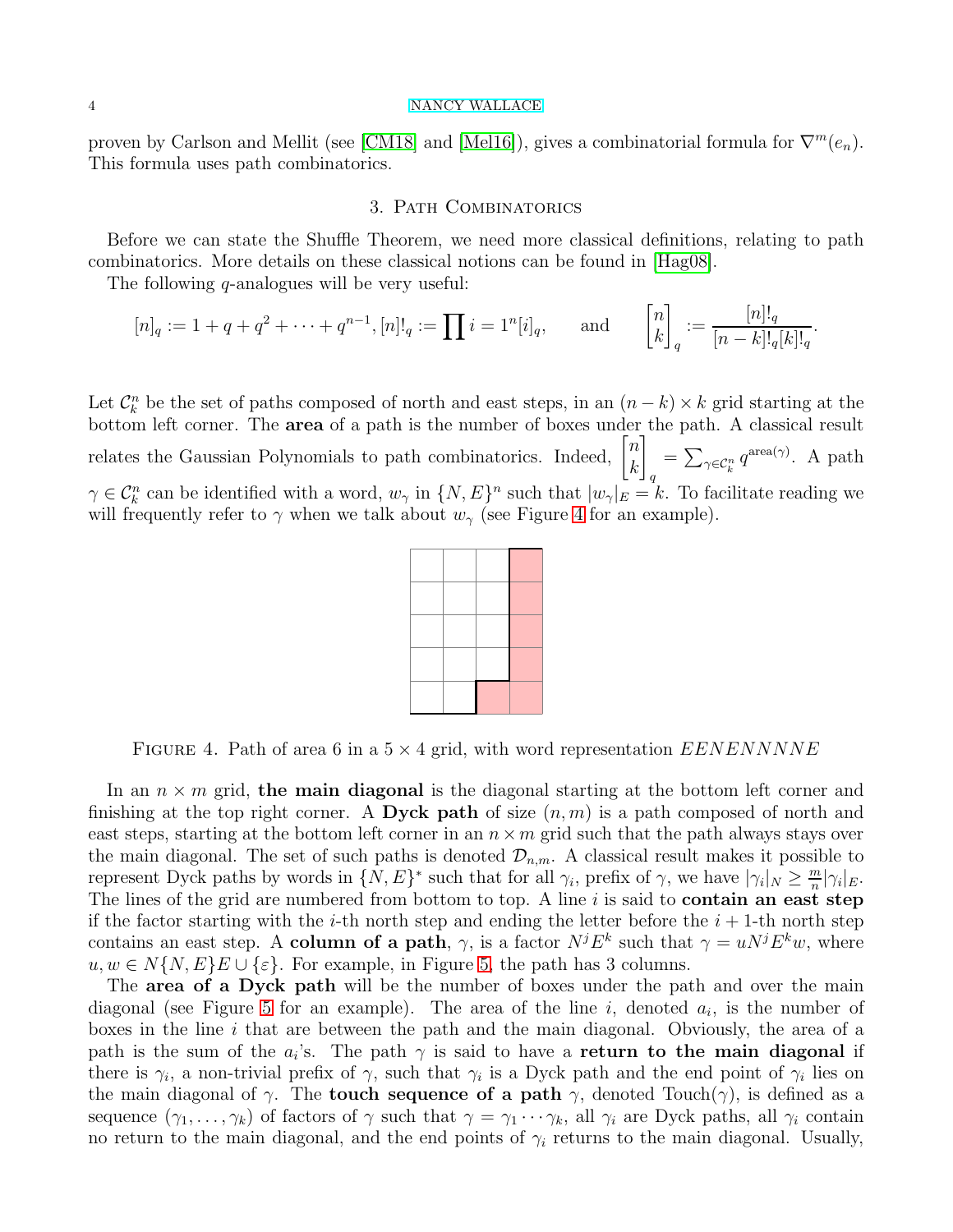#### TOWARD A SCHURIFICATION 5

the sequence  $\left(\frac{1}{2}|\gamma_1|,\ldots,\frac{1}{2}\right)$  $\frac{1}{2}|\gamma_k|$ ) defines the touch vector touch( $\gamma$ ). The touch vector contains all the touch points. For example, in Figure [5,](#page-4-0) Touch(NNENNEEENE) =  $(NNENNEEENE)$ and touch(*NNENNEEENE*) = (4, 1). The **bounce path** of a path  $\gamma \in \mathcal{D}_{n,n}$  will be the Dyck path that remains under the path  $\gamma$  and changes direction if and only if it touches the path  $\gamma$  or the main diagonal. The bounce vector is the vector containing the positions of the return to the main diagonal, starting from the top, of the bounce path. For the bounce vector, the lines are numbered from the top starting at 0. Finally, the **bounce statistic** is the sum of the integer in the bounce vector minus n. It is, usually, simply called bounce (see Figure [6](#page-4-1) for an example). Note that the bounce statistic is not defined for Dyck paths in an  $n \times m$  grid with  $m \neq n$ . In theses cases we use the diagonal inversion statistic which will be discussed at the end of this section.



<span id="page-4-0"></span>and word representation NNENNEEENE

<span id="page-4-1"></span> $(0, 1, 3, 5)$  and bounce is 4.

A **Schröder path** of size  $(n, rn)$  is a path composed of north, east and diagonal steps in an  $n \times rn$  grid such that the path always stay over the main diagonal starting at the bottom left corner. In respect to Cartesian coordinates, a diagonal step corresponds to adding (1, 1) . The set of paths containing d diagonal steps is denoted  $\text{Sch}^{(r)}_{n,d}$ . These paths can also be represented by words in the alphabet  $\{N, E, D\}^*$  such that for all prefix  $\gamma_i$  of  $\gamma$  we have  $|\gamma_i|_N \geq r|\gamma|_E$ . Clearly  $\mathcal{D}_{n,m} = \text{Sch}_{n,0}^{(r)}$ . Moreover, the path obtained by deleting all diagonal steps in a Schröder path is a Dyck path. For a Schröder path,  $\pi$  this new path will be denoted  $\Gamma(\pi)$ . For example, the path  $\pi$  in Figure [7,](#page-5-0) is such that  $\Gamma(\pi)$  is the path seen in Figure [5.](#page-4-0) We will also frequently use another subset of Schröder paths:

$$
\widetilde{\text{Sch}}_{n,d} = \{ \gamma \in \text{Sch}_{n,d} \mid \gamma = wNE, w \in \{D, N, E\}^* \} = \text{Sch}_{n,d} \cap \{D, N, E\}^* NE
$$

The **area statistic of a Schröder path** is fairly the same as the other definitions of the area statistic. Instead of counting the squares, we count the number of lower triangles under the path and over the main diagonal. Where a lower triangle is the lower half of a square cut in two starting by the botom left corner and ending at the top right corner (see Figure [7](#page-5-0) for an example).

In [Hag08], Haglund defines a bounce statistic for Schröder paths in an  $n \times n$  grid. We first define the set of **peaks** of the path,  $\Gamma(\gamma)$ . These are the set of lattice points at the beginning of an east step such that the bounce path of  $\Gamma(\gamma)$  switches from a north step to an east step. By extension the peaks of  $\gamma$  are the lattice points found by reinserting the diagonal steps in  $\Gamma(\gamma)$ . The number of peaks of the path  $\gamma$ , with multiplicity, that lie under each diagonal step is the statistic numph, denoted numph( $\gamma$ ). The **bounce statistic** will be extended to a Schröder path,  $\gamma$ , by the formula (see Figure [8](#page-5-1) for an example):

$$
bounce(\gamma) = bounce(\Gamma(\gamma)) + numph(\gamma)
$$

Finally, touch points can be defined for Schröder path, simply change Dyck path for Schröder paths in the definition.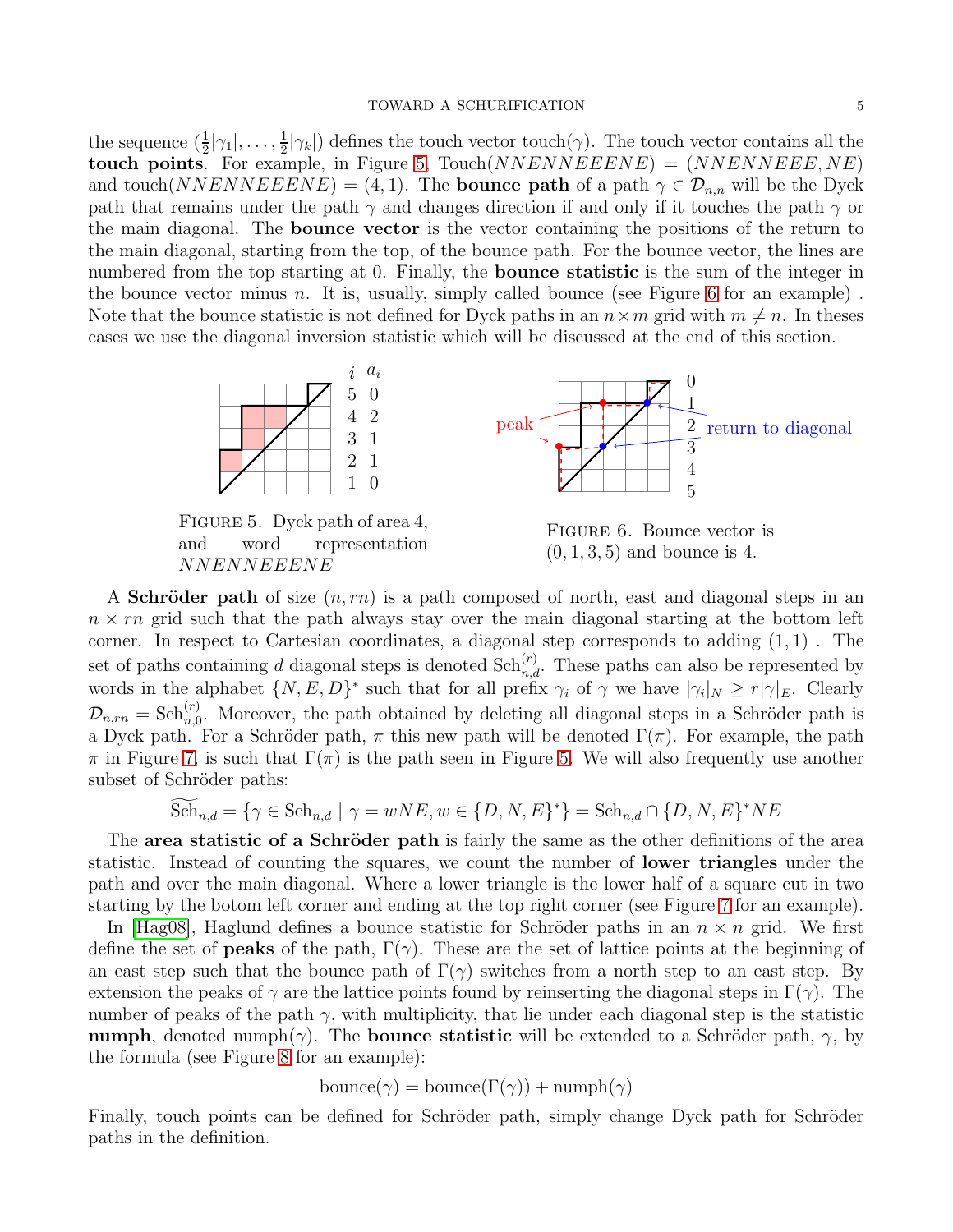

<span id="page-5-0"></span>FIGURE 7. Schröder path of area 9, and word representation NDNENNEDDEEDNE



<span id="page-5-1"></span>FIGURE 8. For this path,  $\gamma$ ,  $\text{number}(\gamma) = 4$  and  $\text{bounce}(\gamma) = 8$ .

The generating function of the Schröder paths is defined by:

$$
\text{Sch}_{n,d}(q,t) = \sum_{\gamma \in \text{Sch}_{n,d}} q^{\text{bounce}(\gamma)} t^{\text{area}(\gamma)},
$$

and the generating function of the Schröder paths ending with  $NE$  is defined by:

$$
\widetilde{\text{Sch}}_{n,d}(q,t) = \sum_{\gamma \in \widetilde{\text{Sch}}_{n,d}} q^{\text{bounce}(\gamma)} t^{\text{area}(\gamma)}.
$$

Since the subset Sch is chosen to work with the bounce statistic which is not defined for  $n \times nm$ grids when  $m \neq 1$ , we will not define  $\text{Sch}_{n,d}^{(m)}$ . We will define  $\widetilde{\text{Sch}}_{n,d}^{(m)}(q, t)$  as follows:

$$
\widetilde{\text{Sch}}_{n,d}^{(m)}(q,t) = \sum_{k=d}^{n} (-1)^{k-d} \widetilde{\text{Sch}}_{n,k}^{(m)}(q,t)
$$

The reason is du to the fact that  $s_{d+1,1^{n-d-1}} = \sum_{k=d}^{n} (-1)^{k-d} e_{n-d} h_d$ , which is used in Equation [\(4\)](#page-7-1) due to Haglund and Equation [\(5\)](#page-7-2) due to Mellit. An  $(n, mn)$ -parking function is a pair consisting of and a  $(n, mn)$ -Dyck path and a permutation of n, w, for which we write  $w_i$  on the line i of the Dyck path. Moreover, all factors of  $w$  in a given column of the path must contain no descents (see Figure [9](#page-6-0) and Figure [10](#page-6-1) for examples). The set of all  $(n, mn)$ -parking function is denoted  $\mathcal{P}_{n,mn}$ .

The **reading word** is obtained by reading the letters of  $w$  (which are written immediately to the right of each north step) in regard to the diagonals parallel to the main diagonal starting from top right corner to the bottom left corner and starting with the diagonal that is the farthest from the main diagonal. For example, the reading word in Figure [9](#page-6-0) is 675438291. The reading word of the parking function  $(\gamma, w)$  is denoted read $(\gamma, w)$ .

The area of a parking function is the area of its Dyck path. The diagonal inversion statistic, of a parking function in  $\mathcal{P}_{n,mn}$ , (sometimes called dinv for short) is given by the formula  $\sum_{i < j} d_i(j)$ , where:

$$
d_i(j) = \begin{cases} \chi(w_i < w_j) \max(0, r - |a_i - a_j|) + \chi(w_i > w_j) \max(0, m - |a_j - a_i + 1|) & \text{if } i < j \\ 0 & \text{if } i \geq j. \end{cases}
$$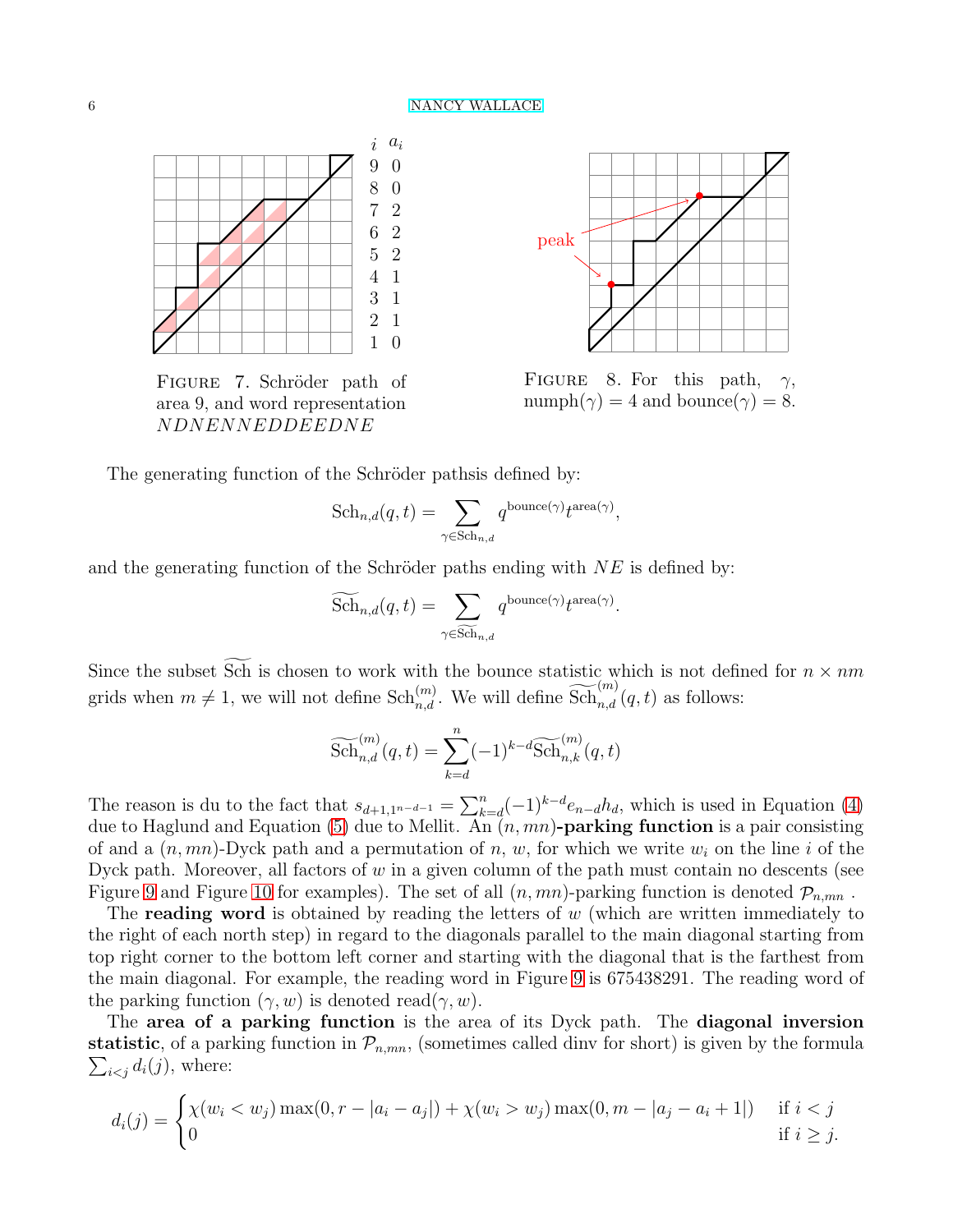

<span id="page-6-0"></span>Figure 9. Here a parking function with  $w = 183457692$ . The factors in each column are 18, 3, 45, 7, 6, 9, 2, and contain no descents.



<span id="page-6-1"></span>Figure 10. This is NOT a parking function, since  $w =$ 831457692. The factor in the first column is 83 and has a descent.

The diagonal inversion statistic of the parking function  $(\gamma, w)$  is denoted dinv $(\gamma, w)$ . Note that all the definition work if  $w$  is not a permutation (some authors use words but these can be regrouped with permutations as representatives). Equivalently, for a  $(\gamma, w) \in \mathcal{P}_{n,mn}$  we can consider the diagonal inversion of  $(\tilde{\gamma}, \tilde{w})$ , where  $\tilde{\gamma}$  is the  $(mn, mn)$ -Dyck path obtained by repeating all north steps m times and for  $w = w_1 \cdots w_n$  we have  $\tilde{w} = w_1^m \cdots w_n^m$  (here  $\tilde{w}$  is not a permutation). In this case we can consider the sum  $d_i(j) = \sum_{t=1}^m d_i^t(j)$ , where  $d_i^t(j)$  is calculated with  $\tilde{\gamma}$ , for the t-th copy of  $w_i$ .

A visual representation of the diagonal inversion statistic for  $(\gamma, w) \in \mathcal{P}_{n,n}$  is done considering one diagonal parallel to the main diagonal on each north step. For the north step on line  $j$  if the diagonal crosses the north step on line i, with  $i < j$  and  $w_i < w_j$ , then the pair  $(i, j)$  contributes one to the diagonal inversion statistic. If the diagonal immediately over the diagonal crossing the north step on line j crosses the line i, with  $i < j$  and  $w_i > w_j$ , then the pair  $(i, j)$  contributes one to the diagonal inversion statistic (see Figure [11](#page-6-2) and Figure [12\)](#page-6-3). The Schröder paths in



<span id="page-6-2"></span>FIGURE 11. The pair  $(i, j)$  contributes 1 if  $i < j$  and  $w_i > w_j$ .

<span id="page-6-3"></span>FIGURE 12. The pair  $(i, j)$  contributes 1 if  $i < j$  and  $w_i < w_j$ .

an  $n \times mn$  grid with d diagonal steps can be represented by parking functions  $(\gamma, w)$  such that read $(\gamma, w) \in \{n - d + 1, \dots, n\} \sqcup \{n - d, \dots, 1\}$ . Indeed, by definition of parking functions, if  $w_i$  is in  $\{n-d+1,\dots,n\}$ , then the north step at line i is followed by an east step. Therefore, for all  $w_i$  in  $\{n-d+1,\dots,n\}$  one can change the factor NE on line i for a D and unlabel the path. This procedure gives us a Schröder path with  $d$  diagonal steps. Conversely, all  $D$ steps of a Schröder path can be changed for  $NE$  factors and tagged in the reading order by the letters in  $\{n-d+1,\dots,n\}$  and all the north steps can be tagged in the reading order by letters in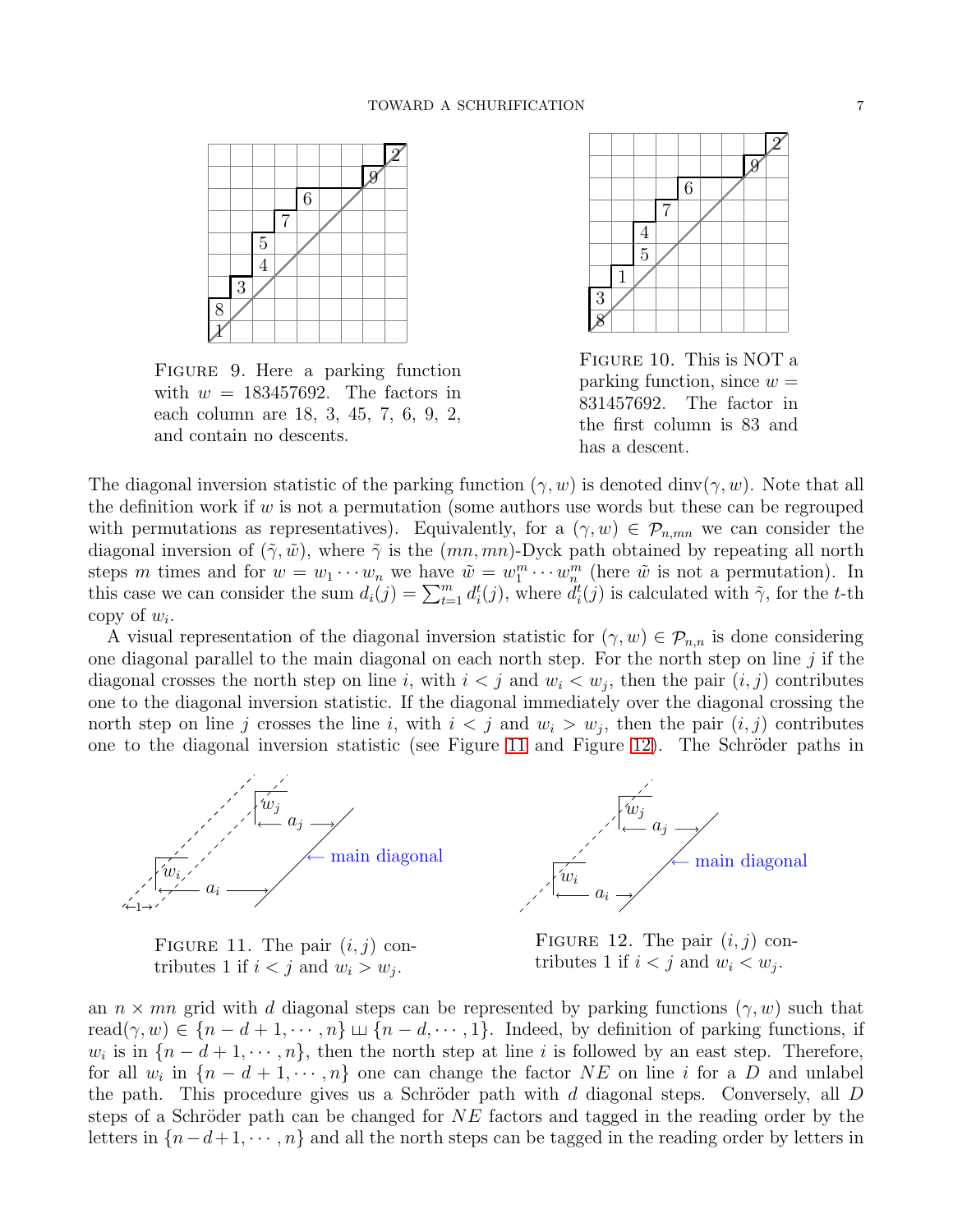${n-d, \dots, 1}$ . This bijection will be mostly used for proofs. Hence, we will often refer to Schröder paths by their parking function description.

In [TW18], Thomas and Williams proved that the zeta map, denoted  $\zeta$ , is a bijection on rational parking functions, that preserves statistics. In the  $n \times n$  case it is such that dinv( $\gamma, w$ ) =  $area(\zeta(\gamma, w))$  and  $area(\gamma, w) = bounce(\zeta(\gamma, w))$ . This will be used implicitly in the following way: if one as a decomposition of Schröder paths with  $d$  diagonal steps in Schur functions, in the variables  $q$  and  $t$ , in terms of area and bounce, the decomposition in terms of diagonal inversions and area is the same. For more on m-Schröder paths see  $[Hag08]$  and  $[Son05]$ .

In this paper we will give explicit decomposition in Schur function in the variables  $q$  and  $t$  for  $\langle \nabla^m(e_n), e_n \rangle$ <sub>hook</sub>,  $\langle \nabla^m e_n, s_\mu \rangle$ <sub>1 Part</sub> and  $\langle \nabla e_n, s_{d+1,1^{n-d-1}} \rangle$ <sub>hook</sub> by using Corollary 2.4 in [Hag04]:

**Theorem** (Haglund). Let n, d be positive integers such that  $n \geq d$ . Then:

(4) 
$$
\widetilde{\mathrm{Sch}}_{n,d}(q,t) = \langle \nabla e_n, s_{d+1,1^{n-d-1}} \rangle,
$$

*and:*

<span id="page-7-2"></span><span id="page-7-1"></span>
$$
\text{Sch}_{n,d}(q,t) = \langle \nabla e_n, e_{n-d} h_d \rangle.
$$

The following equalities will also be used and can be inferred from Mellit's proof found in [Mel16] of the compositional shuffle conjecture of [BGLX16]. Let  $n, d, m$  be positive integer such that  $n \geq d$ . Then:

(5) 
$$
\widetilde{\text{Sch}}_{n,d}^{(m)}(q,t) = \langle \nabla^m e_n, s_{d+1,1^{n-d-1}} \rangle
$$

and:

<span id="page-7-3"></span>
$$
\nabla^m(e_n) = \sum_{(\gamma,w)\in\mathcal{P}_{n,nm}} t^{\text{dinv}(\gamma,w)} q^{\text{area}(\gamma)} F_{\text{co}(\text{Des}(\text{inv}(\text{read}(\gamma,w))))}(X),
$$

where  $F_c$  is the fundamental quasisymmetric function index by the composition c and for S a subset of  $\{1, \ldots, n-1\}$ ,  $\text{co}(S)$  is the composition associated to S. We can infer the last result from [Sta79] and [Hai02]:

(6) 
$$
\nabla(e_n)|_{q=0} = \sum_{\tau \in \text{SYT}(n)} t^{\text{maj}(\tau)} s_{\lambda(\tau)}
$$

## <span id="page-7-0"></span>4. ALGORITHM ON SCHRÖDER PATHS RELATED TO SCHUR FUNCTIONS INDEX BY ONE PART PARTITIONS

It was proven in [Hai02] that  $\nabla(e_n)$  is the character of the  $GL_2\times\mathbb{S}_n$ -module of diagonal harmonics. Hence, the polynomials  $\text{Sch}_{n,d}(q,t)$  and  $\text{Sch}_{n,d}(q,t)$  are symmetric in q, t and can be written as a sum of Schur functions evaluated in  $q, t$ . The restriction of a symmetric function to the sum of Schur functions indexed by only one part (respectively,hook-shaped Schur functions) will be denoted by  $|_{1\text{Part}}$  (respectively,  $|_{\text{hook}}$ ). For example, if  $f = \sum_{\lambda \in C} c_{\lambda} s_{\lambda}$ , then the restriction to one part is  $f|_{1\text{Part}} = \sum_{\lambda \in C, \ell(\lambda)=1} c_{\lambda} s_{\lambda}$  (respectively, the restriction to hooks is  $f|_{\text{hook}} = \sum_{\lambda \in C, \lambda=(a,1^b)} c_{\lambda} s_{\lambda}$ ). In this section, we will give a simple formula for the Schur functions indexed by one part partitions contained in the development of  $\text{Sch}_{n,d}(q, t)$ . This will be done by proving an algorithm that allows us to describe all the paths of  $Sch_{n,d}$  relating to the restrictions to Schur functions indexed by one part in the Schur function decomposition of  $\text{Sch}_{n,d}(q, t)$ .

Let us first notice that Schur functions on a set of  $k$  ordered variables are indexed by a partition with length smaller or equal to k. This follows from the combinatorial definition of Schur functions, since the filling of the first column of the semi-standard Young tableau must be strictly increasing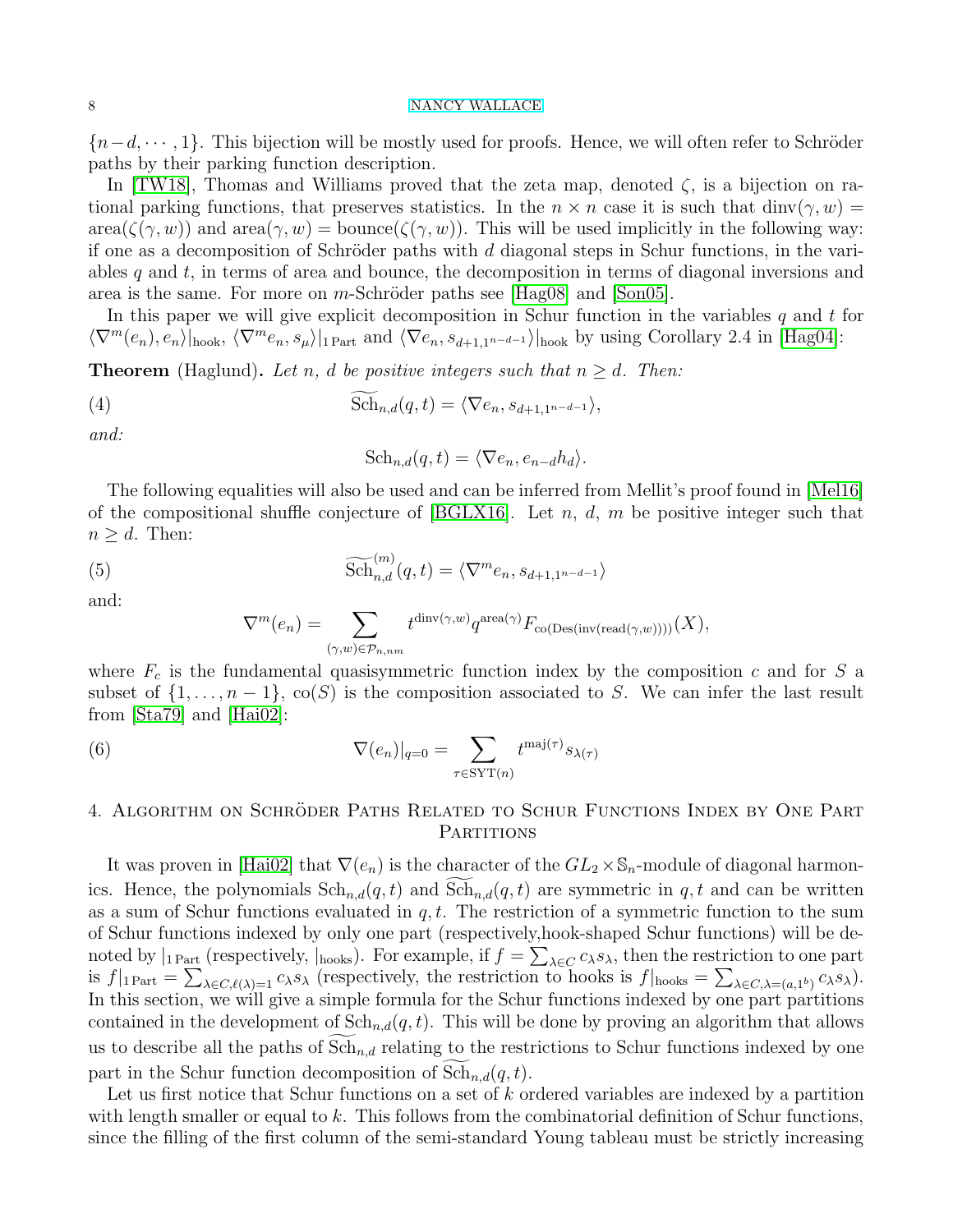#### TOWARD A SCHURIFICATION 9

and the first column as the same number of boxes to fill than the number of parts of the partition. Hence, Schur functions in two variables have at most two parts. Furthermore, a Schur function in two variables is such that  $s_{a,b}(q,t) = q^{a-b}t^{a-b}(q^b+q^{b-1}t+\cdots+qt^{b-1}+t^b)$ . Ergo, for c an integer, the monomial  $q^c$  as a non-zero coefficient in the decomposition of a symmetric function  $f(q, t)$  if and only if the decomposition in Schur function contains the term  $s_c(q, t)$ . This is equivalent to stating that the Schur functions in the variables q and t appearing in  $Sch_{n,d}(q,t)|_{1\text{ Part}}$  are the same than the Schur functions in the variable q appearing in  $\text{Sch}_{n,d}(q,0)$ . The only paths that contribute to monomials with non-zero coefficients in  $Sch_{n,d}(q, 0)$  are the paths  $\gamma$  such that area $(\gamma) = 0$ . Hence, these are the set of paths  $\{NE, D\}^n$ .

The algorithm  $\varphi$  takes a path,  $\gamma$  in  $\{NE, D\}^*$  for input, and returns a sequence of paths  $(\gamma_0, \gamma_1, \ldots, \gamma_{\text{bounce}(\gamma)})$ , obtained as follows:

First set 
$$
\varphi(\gamma) = (\gamma_0)
$$
,  $k = |\gamma|_E + |\gamma|_N + |\gamma|_D$ .  
\nFor  $v = 1$  to bounce( $\gamma$ );  
\nLet  $\gamma_{v-1} = w_1 w_2 \cdots w_k$ .  
\nLet *i* be such that  $w_i = E$ ,  $w_{i+1} \neq E$  and  $w_j = E$  implies  $w_{j+1} = E$  or  $j \leq i$ .  
\nSet  $\gamma_v = w_1 \cdots w_{i-1} w_{i+1} w_i w_{i+2} \cdots w_k$ .  
\nAppend  $\gamma_v$  to the sequence  $\varphi(\gamma)$ .

repeat ;

return  $\varphi(\gamma)$ .

We first need to prove this algorithm provides us with a sequence of Schröder paths.



<span id="page-8-0"></span>FIGURE 13. The sequence  $\varphi(DDNEDNENE)$ .

**Lemma 1.** For all  $\gamma \in \{NE, D\}^*$ , the elements of the sequence  $\varphi(\gamma)$  are Schröder paths. Moreover,  $if \gamma \in \text{Sch}_{n,d}, then \varphi(\gamma) \subseteq \text{Sch}_{n,d}.$ 

*Proof.* Recall that for a path  $\gamma$  to be a Schröder path we must have  $|\omega|_N \ge |\omega|_E$  for all prefix  $\omega$  of  $\gamma$ . Because  $\gamma_0$  is a Schröder path, it is sufficient to show that if  $\gamma_i$  is a Schröder path, then the path  $\gamma_{i+1}$ , obtained by parsing one time through the algorithm, is also a Schröder path. Let  $\gamma_i = w_1 w_2 \cdots w_k$ , then  $\gamma_{i+1} = w_1 \cdots w_{i-1} w_{i+1} w_i w_{i+2} \cdots w_k$  and the only prefixes that are different are  $w_1 \cdots w_{i-1} w_{i+1}$ compared to  $w_1 \cdots w_{i-1}w_i$  and  $w_1 \cdots w_{i-1}w_{i+1}w_i$  compared to  $w_1 \cdots w_{i-1}w_iw_{i+1}$ . The last pair has the same letters ordered differently, so  $|w_1 \cdots w_{i-1} w_{i+1} w_i|_N \geq |w_1 \cdots w_{i-1} w_{i+1} w_i|_E$  if and only if  $|w_1 \cdots w_{i-1} w_i w_{i+1}|_N \geq |w_1 \cdots w_{i-1} w_i w_{i+1}|_E$ . Now for the first pair of prefixes we have:

$$
|w_1 \cdots w_{i-1} w_{i+1}|_N \ge |w_1 \cdots w_{i-1} w_i|_N, \text{ since } w_i = E \text{ and } w_{i+1} \in \{N, D\},
$$
  
\n
$$
\ge |w_1 \cdots w_{i-1} w_i|_E, \text{ since } \gamma_i \text{ is a Schröder path},
$$
  
\n
$$
> |w_1 \cdots w_{i-1} w_{i+1}|_E, \text{ since } w_i = E \text{ and } w_{i+1} \ne E.
$$

Therefore,  $\gamma_{i+1}$  is indeed a Schröder path.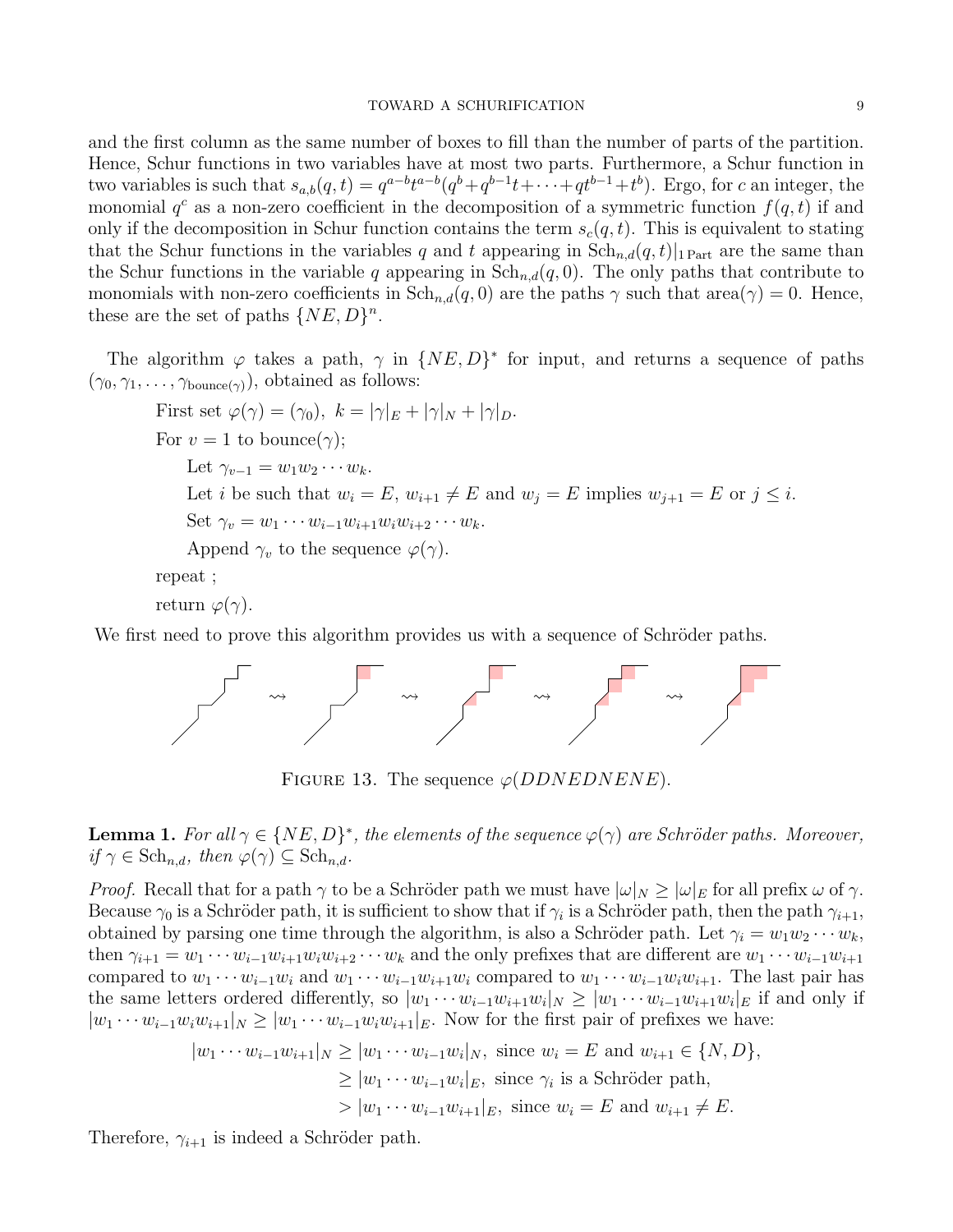Finally, for  $\gamma$  a Schröder path we can move east steps to the left at least a number of times equal to bounce. Indeed, the peaks are associated to an east step and the numph statistic gives the number of diagonal steps over that east step (to the right of that  $E$  in the word representation). Because the bounce path associated to  $\Gamma(\gamma)$  changes direction at the peak when it hits an east step, except for the last entry, the vector associated to bounce( $\Gamma(\gamma)$ ) gives the number of north steps over that east step (to the right of that  $E$  in word representation).

We give an example of  $\varphi(\gamma)$  for  $\gamma$  a Schröder path not in  $\{NE, D\}$ . In Figure [14](#page-9-0) the bounce

 $\Box$ 



<span id="page-9-0"></span>FIGURE 14. The sequence  $\varphi(DDNDNEENE)$ .

statistic does not decrease evenly throughout the iterations of the algorithm. In Figure [13](#page-8-0) each iteration increases the area statistic by exactly one and decreases the bounce statistic by exactly one. We will show in Lemma [3](#page-10-0) that this is not a coincidence if  $\gamma_0$  is a Schröder path of area 0. But first, we need to show a result on the prefixes rellating to the paths in  $\varphi(\gamma)$ .

<span id="page-9-1"></span>**Lemma 2.** Let  $\gamma$  be in  $\{NE, D\}^*$  and  $\varphi(\gamma) = (\gamma_0, \ldots, \gamma_{\text{bounce}})$ *. If*  $\gamma_i$  as a prefix  $\alpha$  in  $\{NE, D\}$ *, then*  $\alpha$  *is a prefix of*  $\gamma$ *. Moreover, if*  $\alpha$  *is the longest prefix of*  $\gamma_i$  *such that*  $\alpha$  *is in*  $\{NE, D\}$ *, then for*  $\beta$  *such that*  $\alpha\beta = \gamma_i$  *we have*  $\beta = \omega E^{|\beta|E-1}$ *, where*  $\omega$  *is a word in the alphabet*  $\{N, E, D\}^*$ *. Finally, if*  $\gamma_i = w_1 \cdots w_{i-2} w_i w_{i-1} w_{i+1} \cdots w_k$  *and*  $\gamma_{i-1} = w_1 \cdots w_{i-2} w_{i-1} w_i w_{i+1} \cdots w_k$ *, then*  $w_{i-1}$ *is a letter in* ω*.*

*Proof.* By induction on i. If  $i = 0$ , then  $\alpha = \gamma_0 = \gamma$  and  $\beta = \varepsilon$ . For  $i > 0$  let  $\alpha$  (respectively,  $\alpha'$ ) be the longest prefix of  $\gamma_i$  (respectively,  $\gamma_{i-1}$ ) such that  $\alpha$  is in  $\{NE, D\}^*$  (respectively,  $\alpha' \in \{NE, D\}^*$ ) and  $\beta$  (respectively,  $\beta'$ ) be such that  $\alpha\beta = \gamma_i$  (respectively,  $\alpha'\beta' = \gamma_{i-1}$ ). By induction we know that  $\alpha'$  is a prefix of  $\gamma$ , and  $\beta' = \omega' E^{|\beta'|_{E}-1}$ . By definition of each iteration of the algorithm, there is j such that  $\gamma_i = w_1 \cdots w_{j-2} w_j w_{j-1} w_{j+1} \cdots w_k$  and  $\gamma_{i-1} = w_1 \cdots w_{j-2} w_{j-1} w_j w_{j+1} \cdots w_k$ .

If  $|\alpha'| = l \leq j-2$ , then  $\beta' = w_{l+1} \cdots w_{j-2} w_{j-1} w_j w_{j+1} \cdots w_k$  and  $\alpha = \alpha'$ . By definition of the algorithm  $w_j \in \{N, D\}$ . Due to  $\beta' = \omega' E^{|\beta'|_E - 1}$ , we must have that  $w_j$  and  $w_{j-1}$  are both letters of w'. Ergo, the suffix  $E^{|\beta'|_{E}-1}$  of  $\beta'$  is unchanged in  $\beta$ . Hence,  $\beta = \omega E^{|\beta'|_{E}-1} = \omega E^{|\beta|_{E}-1}$  and  $|\omega|_E = |\omega'|_E.$ 

If  $|\alpha'| = l > j - 2$ , then by definition of the algorithm  $w_{j-1} = E$ , because  $\alpha' \in \{NE, D\}^*$ ,  $w_{j-2} = N$ . Consequently,  $\gamma_i = w_1 \cdots w_{j-3} N w_j E w_{j+1} \cdots w_k$  and  $\alpha = w_1 \cdots w_{j-3}$  is in  $\{NE, D\}^*$ and is a prefix of  $\alpha'$ . Thus, it is a prefix of  $\gamma$ . This means  $\beta = N w_j E w_{j+1} \cdots w_k$ . Each iteration of the algorithm swaps the rightmost east step that is not followed by an east step to the right. In consequence,  $w_j \in \{N, D\}$  and we must have  $\omega$  such that  $\beta = \omega E^{|\beta|_{E}-1}$ , with  $w_{j-1}$  is a letter of  $\omega$ ; otherwise the letters  $w_j$  and  $w_{j-1}$  would not have been swapped.  $\Box$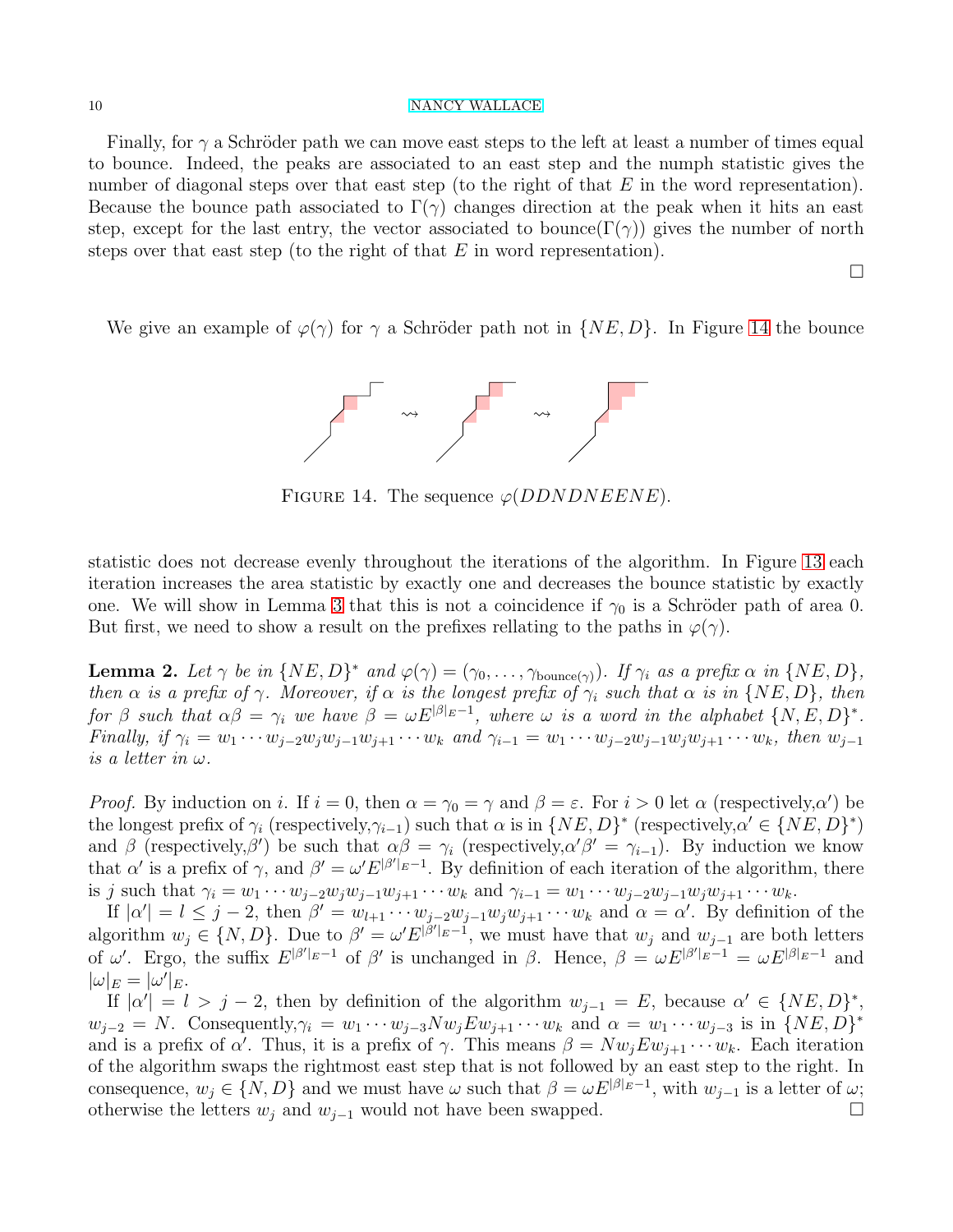<span id="page-10-0"></span>**Lemma 3.** Let  $\gamma$  be in  $\{NE, D\}^*$  and  $\varphi(\gamma) = (\gamma_0, \ldots, \gamma_{\text{bounce}})$ . Then, for all i, such that  $0 \leq i \leq \text{bounce}(\gamma)$ , the following equalities hold:

area(
$$
\gamma_i
$$
) + 1 = area( $\gamma_{i+1}$ ),  
\nbounce( $\gamma_i$ ) = bounce( $\gamma_{i+1}$ ) + 1,  
\narea( $\gamma_i$ ) = bounce( $\gamma_{\text{bounce}}(\gamma_{i-1})$ , and,  
\nbounce( $\gamma_i$ ) = area( $\gamma_{\text{bounce}}(\gamma_{i-1})$ ).

*Proof.* Let us first notice that the algorithm changes EN for NE or ED for DE. In both cases, this adds exactly one lower triangle under the path. Therefore,  $area(\gamma_i) + 1 = area(\gamma_{i+1}).$ 

For the second condition, let  $\gamma_i = w_1 \cdots w_{i-1} w_i w_{i+1} w_{i+2} \cdots w_k$ . By definition of the algorithm  $\varphi$ , we know that  $\gamma_{i+1} = w_1 \cdots w_{j-1} w_{j+1} w_j w_{j+2} \cdots w_k$ ,  $w_j = E$  and  $w_{j+1} \in \{N, D\}$ . By Lemma [2,](#page-9-1) we know  $\gamma_{i+1} = \alpha \beta$  with  $\alpha \in \{NE, D\}^*$ , so there is a return to the main diagonal of the bounce path between  $\alpha$  and  $\beta$ . Hence, the following east step is associated to a peak. By Lemma [2,](#page-9-1)  $\beta = \omega E^{|\beta|_{E}-1}$ ,  $w_j$  is a letter of  $\omega$  and  $\omega$  contains exactly one east step. Consequently, there is a peak at  $w_j$  in  $\gamma_{i+1}$ . Let  $\gamma_i = \alpha' \beta'$ , if  $w_j$  is a letter in  $\omega'$ , the same reasoning leads to a peak at  $w_j$  in  $\gamma_i$ . If  $w_j$  is a letter in  $\alpha'$ , there is a peak at  $w_j$  in  $\gamma_i$ , since  $\alpha' \in \{NE, D\}^*$ . Thus,  $NE = w_{i-1}w_i \in \text{Touch}(\alpha).$ 

If  $w_{i+1} = D$ , then bounce $(\Gamma(\gamma_i)) = \text{bounce}(\Gamma(\gamma_{i+1}))$  because  $\Gamma$  discards the diagonal steps. Recall that the peaks of a Schröder path,  $\gamma$ , are also obtained from  $\Gamma(\gamma)$ , in consequence, the peaks in  $\gamma_i$  and  $\gamma_{i+1}$  are associated to the same east steps. Recall that numph is the number of diagonal steps, with multiplicity, positioned after a peak (higher if you consider the path itself rather than the word representation). The diagonal step  $w_{j+1}$  is after the peak at  $w_j$  in  $\gamma_i$  and before the peak at  $w_j$  in  $\gamma_{i+1}$ . All other peaks and diagonal steps remain unchanged. Hence,  $\text{number}(\gamma_i) = \text{number}(\gamma_{i+1}) + 1.$ 

If  $w_{i+1} = N$ , then the peak at  $w_i$  moves one position to the right in the word representation (one line higher if you consider the path itself). By definition, at this point, the bounce path returns to the main diagonal and goes north to the next east step, which, by Lemma [2,](#page-9-1) are all after  $\omega$ . Therefore, the peak at  $w_j$  does not move to a line already containing a peak unless  $\omega$  ends with  $w_jD^l$ . In this last case, the peak at  $w_j$  contributed 1 to bounce( $\gamma_i$ ). In any case, the peak on the first line of  $\Gamma(\gamma_{i+1}),$  contributes 0 to bounce. Consequently, in both cases, bounce( $\Gamma(\gamma_i)$ ) = bounce( $\Gamma(\gamma_{i+1})$ ) + 1. Additionally, all the east steps keep the same number of diagonal steps positioned after them. Hence, all the peaks keep the same number of diagonal steps positioned after them and numph $(\gamma_i) = \text{number}(\gamma_{i+1}).$ 

Considering the path  $\gamma$  in  $\{NE, D\}^*$  has an area equal to zero, the third and fourth conditions follows from the first two conditions.

We now present a map that will be useful for the discussion on crystals in Section [9.](#page-32-0) For  $\gamma$  in  $\{NE, D\}^*$  we have  $\varphi(\gamma) = (\gamma_0, \ldots, \gamma_{\text{bounce}})$ . With this notation we define the map:

$$
\tilde{\varphi}: \{ \gamma \in \text{Sch}_{n,d-1} \mid \text{area}(\gamma) = 0 \} \to \{ \gamma \in \text{Sch}_{n,d-1} \mid \text{area}(\gamma) = 1 \}
$$

$$
\gamma = \gamma_0 \mapsto \gamma_1
$$

This next lemma will be used in the proof of Theorem [1.](#page-1-4)

<span id="page-10-1"></span>**Lemma 4.** Let d be an integer such that  $1 \leq d \leq n-1$ , then the image of the map  $\tilde{\varphi}$  is given by *the set*  $\{uD^jNNEE, vNDED^jNE \mid u \in \{NE, D\}^{n-d-2}, v \in \{NE, D\}^{n-d-1}\}.$ 

*Proof.* Follows from the definition of  $\varphi$ .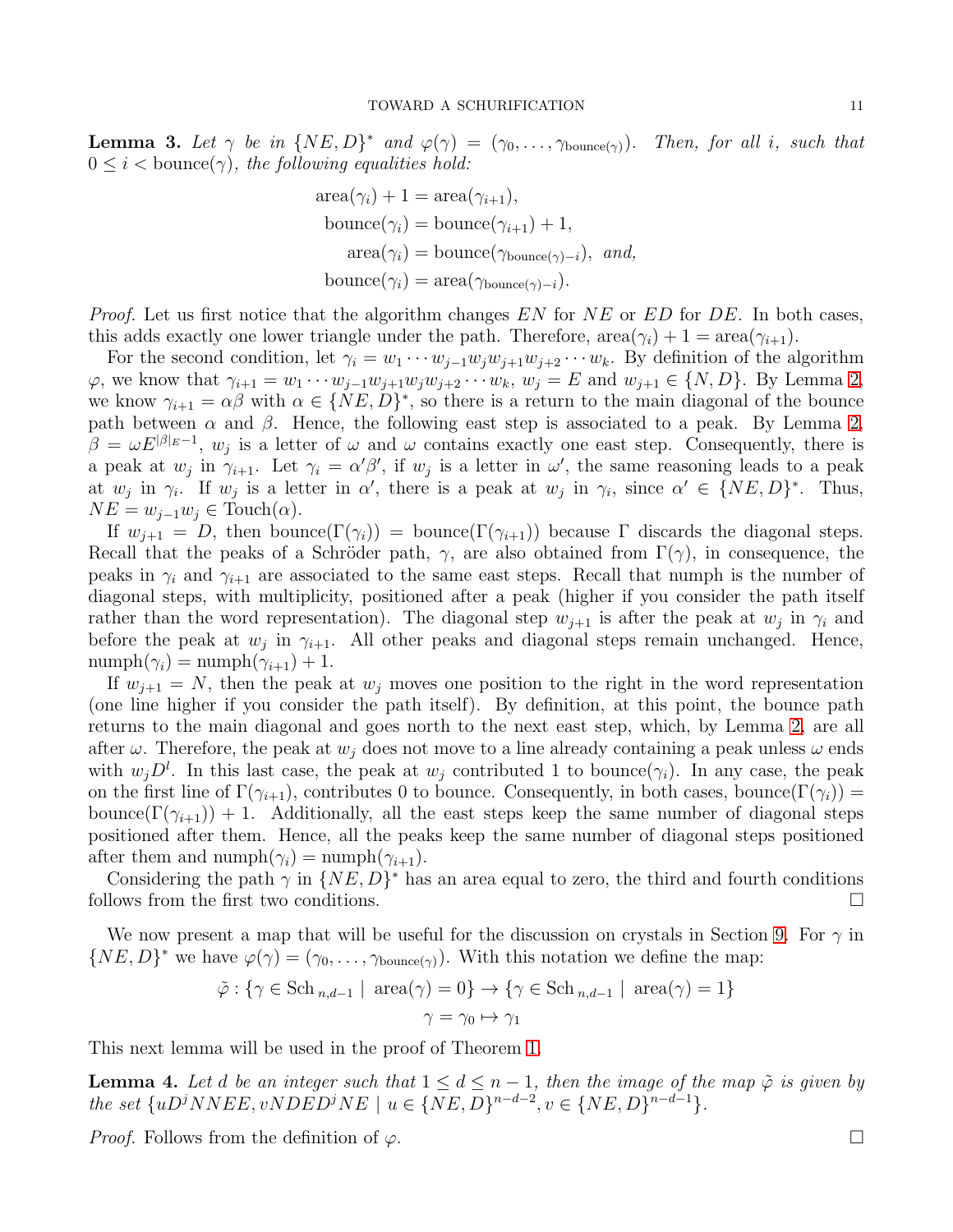In order to give the decomposition in Schur functions evaluated in the variables q and  $t$ , for  $\langle \nabla(e_n), s_{d+1,1^{n-d-1}} \rangle |_{1\text{ Part}},$  we will show that for a path  $\gamma$  in  $\{NE, D\}^*$ , the sum  $\sum_{\pi \in \varphi(\gamma)} q^{\text{bounce}(\pi)} t^{\text{area}(\pi)}$ is a Schur function in the variables q and t. For the general result to hold, we need the intersection of these sets to be empty.

<span id="page-11-1"></span>**Lemma 5.** Let  $\gamma$ ,  $\pi$  be in  $\{NE, D\}^*$  such that  $\gamma \neq \pi$  then  $\varphi(\gamma) \cap \varphi(\pi) = \emptyset$ .

*Proof.* Let us first notice that the algorithm changes EN for NE or ED for DE. Therefore, the relative order of the north and diagonal steps does not change for all paths in  $\varphi(\gamma)$  and  $\varphi(\pi)$ . Hence,  $\gamma_0$  and  $\pi_0$  have the same relative order in regard to the north and diagonal steps which uniquely determine paths of  $\{NE, D\}^*$ . Consequently,  $\varphi(\gamma) \cap \varphi(\pi) = \emptyset$ .

We can now display a bijection that inverts the statistics area and bounce. This partially solves open problem 3.11 of [Hag08].

<span id="page-11-0"></span>**Propositon 1.** Let *n* be a positive integer and  $\varphi(\lbrace NE, D \rbrace^n)$  be the set  $\bigcup_{\gamma \in \lbrace NE, D \rbrace^n} \varphi(\gamma)$ . There is *a bijection,*  $\Omega_n$ *, of*  $\varphi({\{NE, D\}}^n)$  *onto itself. For all*  $n \geq 1$  *we have,* area $(\gamma_i)$  = bounce $(\Omega_n(\gamma_i))$ *and* bounce( $\gamma_i$ ) = area( $\Omega_n(\gamma_i)$ ).

*Proof.* By Lemma [5,](#page-11-1) for  $\gamma \in \varphi({NE, D})^n$  there is a unique  $\gamma_0$  and a unique i such that  $\gamma \in \varphi(\gamma_0)$ and  $\gamma = \gamma_i$ . Thus, we can define  $\Omega_n(\gamma) = \gamma_{\text{bounce}(\gamma_i)+\text{area}(\gamma_i)-i}$ . The result is a consequence of Lemma [3.](#page-10-0)  $\Box$ 

The following Lemma gives us a full set representatives of Schur functions indexed by one part.

<span id="page-11-4"></span>**Lemma 6.** Let  $A_d = \{ \gamma \in \{NE, D\}^n \mid |\gamma|_D = d \}$ , there is a bijection  $\theta : A_d \to C_d^n$  such that  $\theta(NE) = N$  and  $\theta(D) = E$ . Moreover, for  $\gamma \in A_d$  we have bounce $(\gamma) = \text{area}(\theta(\gamma)) + \binom{n-d}{2}$  $\binom{-d}{2}$ .

*Proof.* In  $A_d$ , the factor NE, can be changed for a letter. A path  $\gamma$  in  $A_d$  is a word of length n with d occurrences of one letter and  $n - d$  occurrences of the other letter. A path in  $\mathcal{C}_d^n$  can be represented by a word with d occurrences of the letter E and  $n - d$  occurrences of the letter N. Hence,  $\theta$  merely relabels the letters and is a bijection.

Furthermore, in  $A_d$  all east steps are associated to a peak; therefore, the *i*-th diagonal steps contribute the number of factors  $NE$  before the *i*-th diagonal steps to numph. But that number is the number of boxes under the *i*-th north step in  $\theta(\gamma)$ . Thus, numph $(\gamma) = \text{area}(\theta(\gamma))$ . Finally, bounce $(\Gamma(\gamma)) = \binom{n-d}{2}$  $\binom{-d}{2}$  for all paths  $\gamma$  in  $A_d$  because all the  $n-d$  east steps return to the main diagonal.

The next proposition will be generalized for parking functions by Proposition [5](#page-17-0) and generalized for the restriction to Schur functions indexed by a hook-shaped partition, evaluated in the variables q and t by Theorem [1.](#page-1-4) Although the generalizations will not account for all the paths related to each Schur functions.

<span id="page-11-5"></span>**Propositon 2.** For  $\gamma$  in  $\{NE, D\}^*$ , we have:

<span id="page-11-2"></span>(7) 
$$
\sum_{\gamma_i \in \varphi(\gamma)} q^{\text{bounce}(\gamma_i)} t^{\text{area}(\gamma_i)} = s_{\text{bounce}(\gamma)}(q, t),
$$

<span id="page-11-3"></span>(8) 
$$
\langle \nabla e_n, e_{n-d} h_d \rangle|_{1 \text{ Part}} = \sum_{\substack{\gamma \in \{NE, D\}^n \\ |\gamma|_{D} = d}} s_{\text{bounce}(\gamma)}(q, t) = \sum_{\gamma \in C_d^n} s_{\text{area}(\gamma) + {n-d \choose 2}}(q, t), \text{ and,}
$$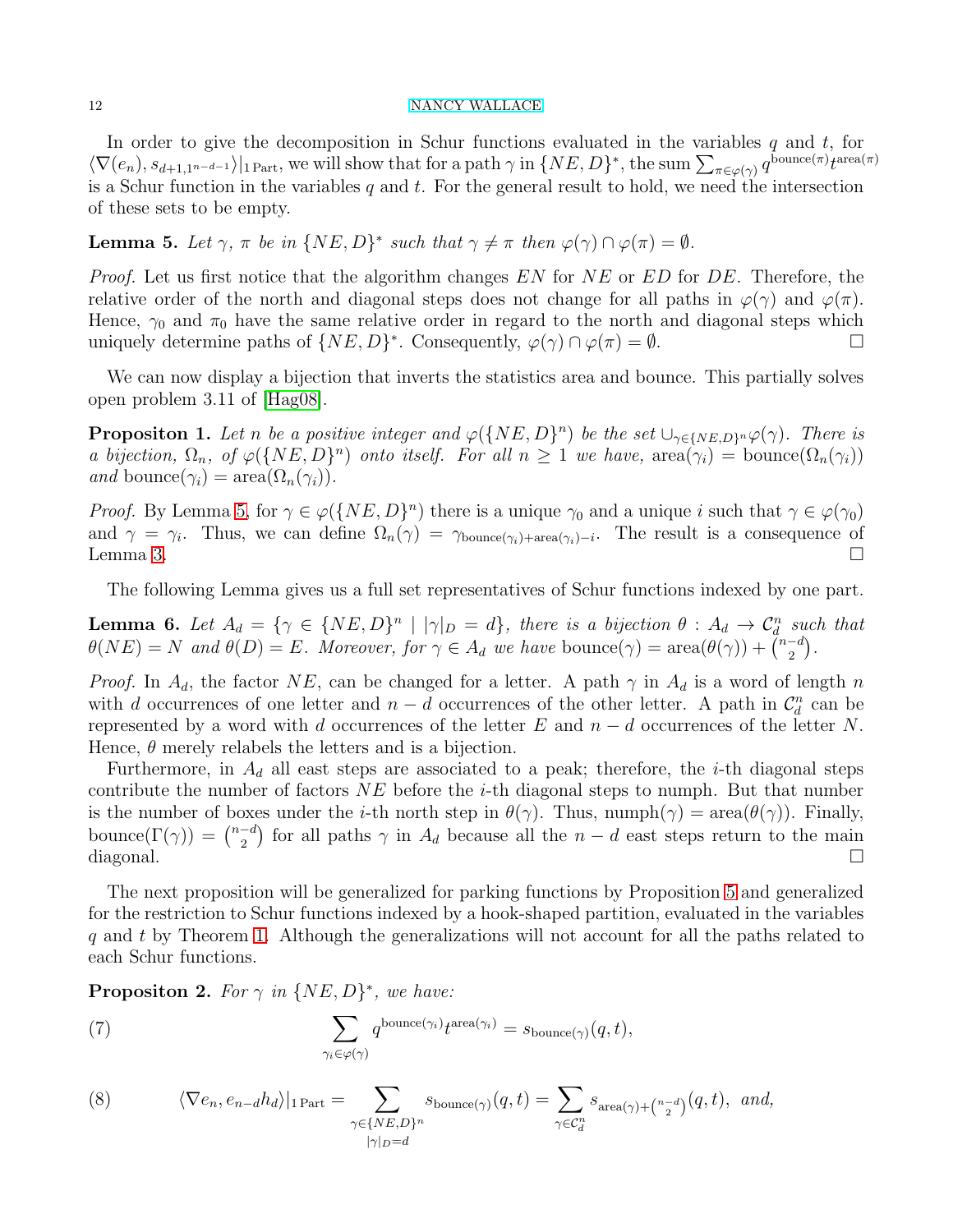#### TOWARD A SCHURIFICATION 13

<span id="page-12-1"></span>(9) 
$$
\langle \nabla e_n, s_{d+1,1^{n-d-1}} \rangle|_{1\text{ Part}} = \sum_{\gamma \in \{NE, D\}^{n-1}NE} s_{\text{bounce}(\gamma)}(q, t) = \sum_{\gamma \in C_d^{n-1}} s_{\text{area}(\gamma) + {n-d \choose 2}}(q, t).
$$

*Proof.* Equation [\(7\)](#page-11-2) follows from Lemma [3.](#page-10-0) For the first equality of Equation [\(8\)](#page-11-3), we notice that  $s_a(q,t) = q^a + q^{a-1}t + \cdots + qt^{a-1} + t^a$ , and, thus, by [Haglund's](#page-6-3) Theorem, a Schur function indexed by a one part partition in  $\langle \nabla e_n, e_{n-d}h_d \rangle$  can be associated to a path  $\gamma$  in Sch<sub>n,d</sub> such that area $(\gamma) = 0$ . But these are in  $\{NE, D\}^n$  and have d diagonal steps. For this reason, by Equation [\(7\)](#page-11-2), the equality holds. The second equality of Equation [\(8\)](#page-11-3) Follows from Lemma [6.](#page-11-4) Finally, for Equation [\(9\)](#page-12-1) we only need to notice that paths of  $\mathcal{C}_d^n$  ending with a north step are in bijection with paths of  $\mathcal{C}_d^{n-1}$  $\frac{n-1}{d}$  and have the same area. The result is a consequence of [Haglund's](#page-6-3) Theorem, Lemma [6](#page-11-4) and Equation [\(7\)](#page-11-2).

We end this section with a result needed for the generalization of Theorem [1.](#page-1-4)

<span id="page-12-4"></span>**Corollary 1.** Let d be an integer and  $\gamma$  be a path in  $Sch_{n,d}$ . Then, the path  $\gamma$  is such that  $\gamma = \gamma' N D E D^j N E$  or  $\gamma = \gamma' N E D^j N N E E$ , with  $\gamma' \in \{NE, D\}^*$  if and only if area $(\gamma) = 1$  and  $\gamma$ *contributes to a Schur function indexed by a partition of length* 1 *in*  $\langle \nabla(e_n), s_{d+1,1^{n-d-1}} \rangle$ *.* 

*Proof.* If  $\gamma = \gamma' N D E D^j N E$  or  $\gamma = \gamma' N E D^j N N E E$ , with  $\gamma' \in \{NE, D\}^*$ , then, by Lemma [4,](#page-10-1)  $\gamma$ is in the image of  $\tilde{\varphi}$  and the result follows from Proposition [2.](#page-11-5) If area( $\gamma$ ) = 1 and  $\gamma$  contributes to a Schur function indexed by a partition of length 1, by Lemma [4,](#page-10-1)  $\gamma$  is in the image of  $\tilde{\varphi}$  and the result follows from Proposition [2.](#page-11-5)

## 5. From Parking Functions Formulas to Schur Functions

<span id="page-12-0"></span>The aim of this section is to give a combinatorial formula for  $\nabla^{m}(e_n)$  restricted to Schur functions indexed by one part partitions in the variables q and t. We will denote this restriction  $\nabla^{m}(e_n)|_{1\text{ Part}}$ . In this section we will be using the diagonal inversion statistic, since bounce is not defined for parking functions. This is the main obstacle to knowing all path related to each Schur functions in the variables q and t in the formula. To obtain a formula for  $\nabla^{m}(e_n)|_{1 \text{ Part}}$ , we will give the necessary and sufficient conditions for a parking function to have a diagonal inversion statistic of 0. We will also determine the necessary and sufficient conditions for a parking function to have a diagonal inversion statistic of 1 if  $m$  is greater or equal to 2.

The next three results are technical and will mostly be used to discard some reoccurring cases.

<span id="page-12-2"></span>Claim 1. Let  $(\gamma, w)$  be in  $\mathcal{P}_{n,nm}$  such that  $\gamma$  has a factor  $\gamma' = N E^p N$ , with  $1 \leq p \leq m$ , and with *its north steps associated to*  $w_i$  *and*  $w_{i+1}$ *. Then, if*  $w_i > w_{i+1}$ *,*  $d_i(i+1) = p-1$  *and* if  $w_i < w_{i+1}$ *,*  $d_i(i + 1) = p.$ 

*Proof.* By definition:

$$
d_i(i + 1) = \chi(w_i < w_{i+1}) \max(0, m - |a_i - a_{i+1}|) + \chi(w_i > w_{i+1}) \max(0, m - |a_{i+1} - a_i|)
$$

Hence, by hypothesis  $a_i = a_{i+1} + p - m$ . Therefore:

$$
d_i(i + 1) = \chi(w_i < w_{i+1})(p) + \chi(w_i > w_{i+1})(p - 1)
$$

<span id="page-12-3"></span>**Lemma 7.** Let  $(\gamma, w)$  be in  $\mathcal{P}_{n,mn}$  such that  $\gamma$  has a factor  $\gamma' = N E^p N$ , with  $p > m$ . Then,  $\dim(y, w) \geq m - 1.$ 

 $\Box$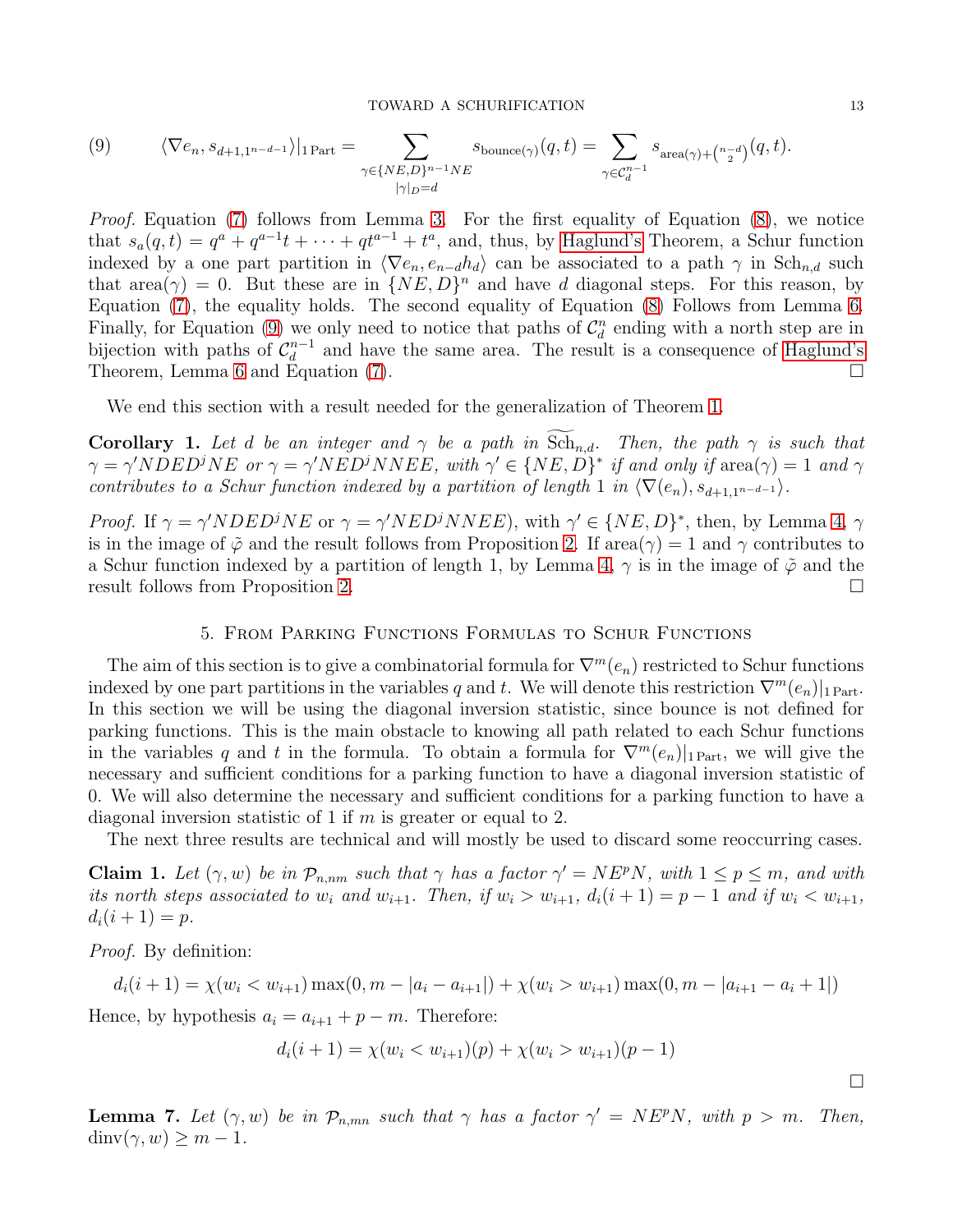*Proof.* Let  $w_i$  and  $w_{i+1}$  be the letters of w associated to the factor  $\gamma'$ . Since the path is continuous and over the main diagonal, there exists  $j_1, \ldots, j_m$  such that the k-th copy (from the top) of  $w_{i+1}$  is to the north on the same diagonal than the north step associated to the letter  $w_{j_k}$  in w. Note that the  $j_k$ 's are not necessarily distinct, ergo,  $d_{j_k}(i+1) = d_s^t(i+1)$  for  $s = j_k$  and  $j_k$  is the t-th copy (from the top) of  $w_s$ . Which means that for  $1 \leq k \leq m-1$  when  $w_{j_k} > w_{i+1}$  we get  $d_{j_k}(i+1) \geq 1$ (see Figure [15\)](#page-13-0) and when  $w_{j_k} < w_{i+1}$  the copy  $k+1$  of  $w_{i+1}$  is to the north and one diagonal lower than  $w_{j_k}$ . Therefore,  $d_{j_k}(i+1) \geq 1$  (see Figure [16\)](#page-13-1). Hence:

$$
\dim(\gamma, w) = \sum_{s=1}^{n-1} \sum_{t=1}^{m} \sum_{r>l}^{n} d_s^t(r) \ge \sum_{k=1}^{m-1} d_{j_k}(i+1) \ge m-1.
$$



<span id="page-13-0"></span>FIGURE 15.

<span id="page-13-1"></span>FIGURE 16.

<span id="page-13-2"></span>**Lemma 8.** Let  $(\gamma, w)$  be in  $\mathcal{P}_{n,mn}$ . If there is a factor  $\gamma$ ,  $\gamma' = N E^p N$  associated to the lines  $i - 1$ *and* i such that  $p \geq 2$ , then there is k such that  $d_k(i) = 1$ , if  $m = 1$  and  $d_k(i) \geq 1$ , if  $m > 1$ .

*Proof.* We will work with  $\tilde{\gamma}$  and  $\tilde{w}$ . Therefore we can use a Dyck path in an  $mn \times mn$  grid. Let us suppose there is no such  $k$ . Dyck paths have the property of always having more north steps than east steps for all prefixes. Hence, there is a line j in  $\gamma$  such that  $j < i$  and the north step on line  $j_s$  is on the same diagonal than the north step on line  $i_1$ . We can assume  $j_s$  is the upper bound of such lines.

By hypothesis,  $d_j(i) = 0$  for  $(\gamma, w)$ , in consequence,  $d_{j_s}(i_1) = 0$  and we must have  $\tilde{w}_{j,s} > \tilde{w}_{i,1}$ , the contrary would lead to  $d_{j_s}(i_1) = 1$ . Since  $p \geq 2$ , there is l such that  $j \leq l \leq i$  and the line  $l_r$  is one diagonal over the diagonal passing through the north step at line  $i_1$  in  $(\tilde{\gamma},\tilde{w})$ . We can assume l is the smallest line satisfying these properties. Note that if  $j = l$ , then  $r = s - 1$  and if  $j \neq l$ , then  $s = 1$  (see Figure [17](#page-14-0) and Figure [18\)](#page-14-1). Again,  $\tilde{w}_{l,r} < \tilde{w}_{i,1}$  or else we would have  $d_{l_r}(i_1) = 1$ . This means  $l \neq j$  and  $l \neq j + 1$ , since  $w_j > w_i > w_l$ . So there must be at least one east step between the lines  $j_1$  and  $j + 1_m$ . If there is just one, then the line  $j + 1_m$  is on the same diagonal than the lines  $i_1$  and  $j_1$  contradicting that j is the upper bound. If there are two or more east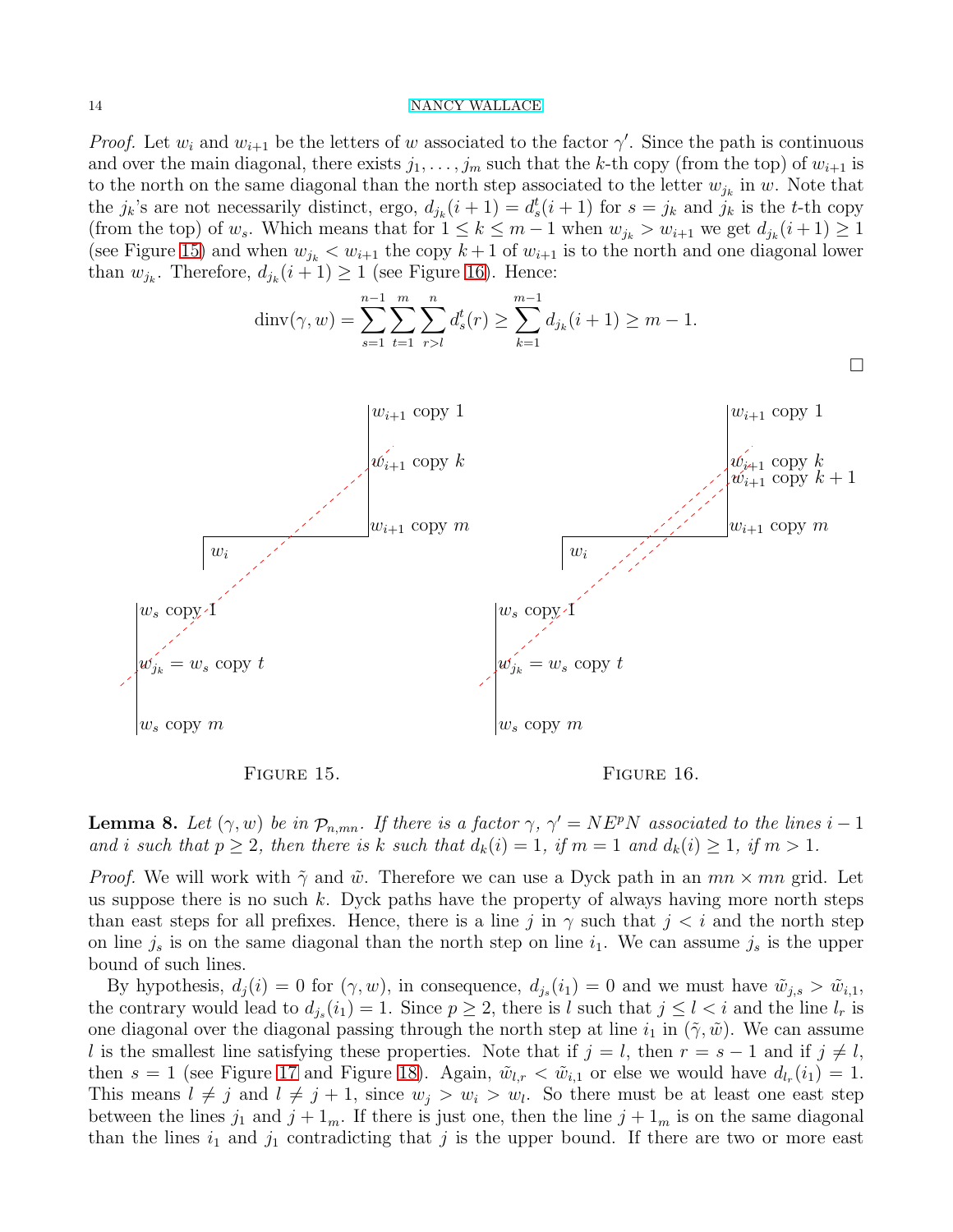steps between the lines  $j_1$  and  $j + 1_m$ , then the path goes under the diagonal passing through the north steps at the line  $j_1$  and at the line  $i_1$ . But it must cross it again before the line  $l_r$  because the path is continuous and the line  $l_r$  is over the diagonal. Which contradicts again that j is the upper bound.  $\Box$ 



<span id="page-14-0"></span>FIGURE 17.

<span id="page-14-1"></span>FIGURE 18.

We can now state a first condition.

<span id="page-14-4"></span>**Lemma 9.** Let  $(\gamma, w)$  be in  $\mathcal{P}_{n,n}$ . If  $\dim(\gamma, w) = 0$ , then  $\text{read}(\gamma, w) = w^{-1}$ . Additionally, all *non-trivial factors of*  $\gamma$ ,  $\gamma' = N E^p N$  *are such that*  $p = 1$ *.* 

*Proof.* If  $p \leq 1$ , then by Claim [1,](#page-12-2) for all factors  $N E^p N$  of  $\gamma$  we must have  $p = 1$  when  $w_i > w_{i+1}$ and  $p = 0$  when  $w_i < w_{i+1}$ , since  $\dim(\gamma, w) = 0$ . If  $\gamma' = N E^p N$  is a factor of  $\gamma$  associated to lines i and  $i + 1$  such that and  $p > 1$ , then, by Lemma [8,](#page-13-2) there is k such that  $d_k(i + 1) = 1$ . Therefore,  $p \ngeq 1$  because dinv $(\gamma, w) = 0$ . Finally, read $(\gamma, w) = w^{-1}$ , is a direct consequence of  $p \leq 1$ .

The same result is also true for general parking functions when  $m \geq 2$ . The following gives somewhat of a generalization.

<span id="page-14-2"></span>**Lemma 10.** Let a and m be integers such that  $2 \le a \le m$  and  $(\gamma, w)$  be in  $\mathcal{P}_{n,nm}$ . If dinv $(\gamma, w)$  =  $a-2$ , then  $\text{read}(\gamma, w) = w^{-1}$ . Additionally, all factors of  $\gamma$ ,  $\gamma' = N E^p N$  are such that  $p \leq m$ .

*Proof.* By hypothesis dinv $(\gamma, w) = a - 2$ . If  $p > m$ , then, by Lemma [7,](#page-12-3)  $a - 2 \ge m - 1$ , which contradicts  $a \leq m$ . Hence, all factors  $\gamma' = N E^p N$  of  $\gamma$  are such that  $p \leq m$ . Thereafter, all factors  $\gamma_{i,j} = N E^{p_i} N E^{p_{i+1}} \cdots N E^{p_{j-1}} N$ , with  $i < j$ , satisfy  $|\gamma_{i,j}|_E = \sum_{k=i}^{j-1} p_k \le (j-i)m = m|\gamma_{i,j}|_N$ . Consequently, for all  $i < j$  we read  $w_j$  before  $w_i$  in read $(\gamma, w)$  and read $(\gamma, w) = w^{-1}$  as stated.  $\square$ 

Obviously, read $(\gamma, w) \neq w^{-1}$  in general. But sometimes read $(\gamma, w) = w^{-1}$  even without the condition on diagonal inversions. The last part of the proof gave us a weaker yet more general statement.

<span id="page-14-3"></span>**Claim 2.** Let m be an integer and  $(\gamma, w)$  be in  $\mathcal{P}_{n,nm}$ . If all factors of  $\gamma$ ,  $\gamma' = N E^p N$  are such *that*  $p \leq m$ *, then* read $(\gamma, w) = w^{-1}$ *.*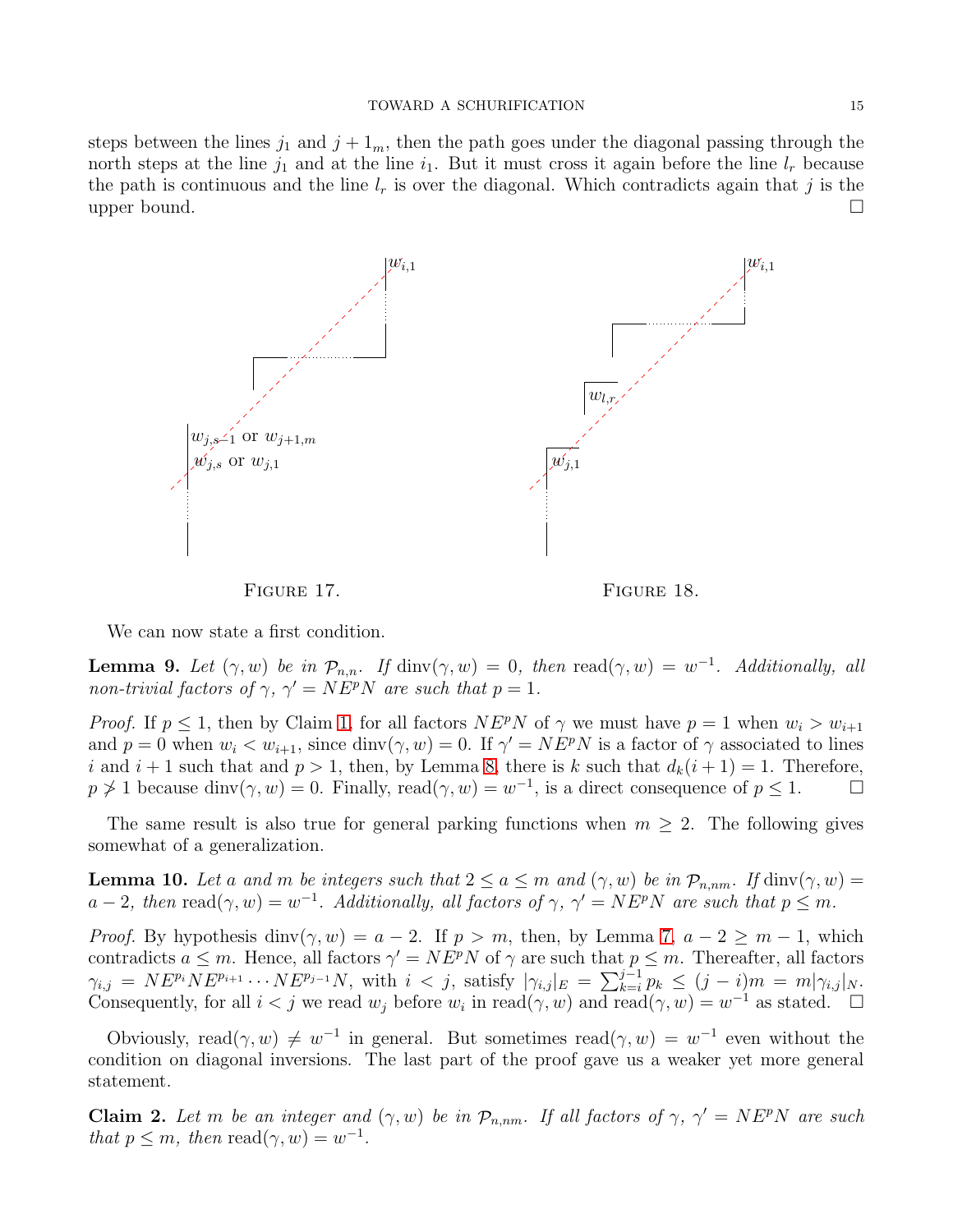Sadly Lemma [10](#page-14-2) does not apply for  $m = 2$ , when the diagonal inversion statistic has value 1. Therefore, we have to prove it separately.

<span id="page-15-4"></span>**Lemma 11.** Let  $(\gamma, w)$  be in  $\mathcal{P}_{n,2n}$ . If  $\dim(\gamma, w) = 1$ , then  $\text{read}(\gamma, w) = w^{-1}$ . Additionally, all *factors of*  $\gamma$ *,*  $\gamma' = N E^p N$  *are such that*  $p \leq 2$ *.* 

*Proof.* Suppose there is a factor  $NE^pN$  of  $\gamma$  such that  $p > 2$ , associated to lines  $j - 1$  and j. We can assume j to be the smallest line satisfying that property. Let us consider  $\tilde{\gamma}$  the path found by doubling each north step in  $\gamma$  and  $\tilde{w}$  the word  $w_{1,1}w_{1,2}w_{2,1}w_{2,2}\cdots w_{n,1}w_{n,2}$ . Considering the path is continuous and  $p > 2$ , the path goes over the diagonal passing through  $w_{i,1}$ . The path ends under that diagonal, ergo there must be i such that  $w_{i,2}$  is on the same diagonal as  $w_{i,1}$  or  $w_{i,2}$  and  $w_{i+1,1}$  is strictly over the diagonal passing through  $w_{i,1}$ . The three cases possible are illustrated by Figure [19,](#page-15-0) Figure [20](#page-15-1) and Figure [21.](#page-15-2)

For the first case, if  $w_i \langle w_j \rangle$ , then the pairs  $(i_1, j_1)$  and  $(i_2, j_2)$  both contribute to dinv. If  $w_i > w_j$ , then the pairs  $(i + 1<sub>2</sub>, j<sub>1</sub>)$  and  $(i<sub>1</sub>, j<sub>2</sub>)$  both contribute to dinv. Thus, the diagonal inversion statistic cannot be equal to 1.

For the second case, if  $w_{i+1} < w_j$ , then the pairs  $(i + 1<sub>2</sub>, j<sub>1</sub>)$  and  $(i<sub>1</sub>, j<sub>2</sub>)$  both contribute to dinv, since  $w_i < w_{i+1}$ . If  $w_{i+1} > w_j$ , then the pairs  $(i + 1<sub>1</sub>, j<sub>1</sub>)$  and  $(i + 1<sub>2</sub>, j<sub>2</sub>)$  both contribute to dinv. Hence, the diagonal inversion statistic cannot be equal to 1.

For the last case, if  $w_i \langle w_j \rangle$ , then the pairs  $(i_1, j_1)$  and  $(i_2, j_2)$  both contribute to dinv. If  $w_i > w_j$ , then the pairs  $(i + 1<sub>2</sub>, j<sub>2</sub>)$  and  $(i<sub>1</sub>, j<sub>2</sub>)$  both contribute to dinv because  $w_i < w_{i+1}$ . Ergo, the diagonal inversion statistic cannot be equal to 1. Therefore,  $p \leq 2$  for all factors  $N E^p N$  of  $\gamma$ and, by Claim [2,](#page-14-3) we get  $\text{read}(\gamma, w) = w^{-1}$ .



<span id="page-15-2"></span><span id="page-15-1"></span><span id="page-15-0"></span>By definition, it is fairly easy to see that for  $(\gamma, w)$  the descent set of w is related to the number of columns of  $\gamma$ . We state the following claim is order to avoid repetition.

<span id="page-15-3"></span>**Claim 3.** Let  $(\gamma, w)$  be in  $\mathcal{P}_{n,nm}$ ,  $1 \leq m$ . Then, the number of descents of w plus 1 is smaller or *equal to the number of distinct columns. Additionally, the descents are at the top of a column.*

*Proof.* If  $w_i$  and  $w_{i+1}$  are in the same columns, then by definition of parking functions we must have  $w_i < w_{i+1}$ . Therefore, descents must be at the top of a column. The last column cannot have descents, since the top of that column is  $w_n$  and we know the last letter of a permutation cannot be a descent.  $\Box$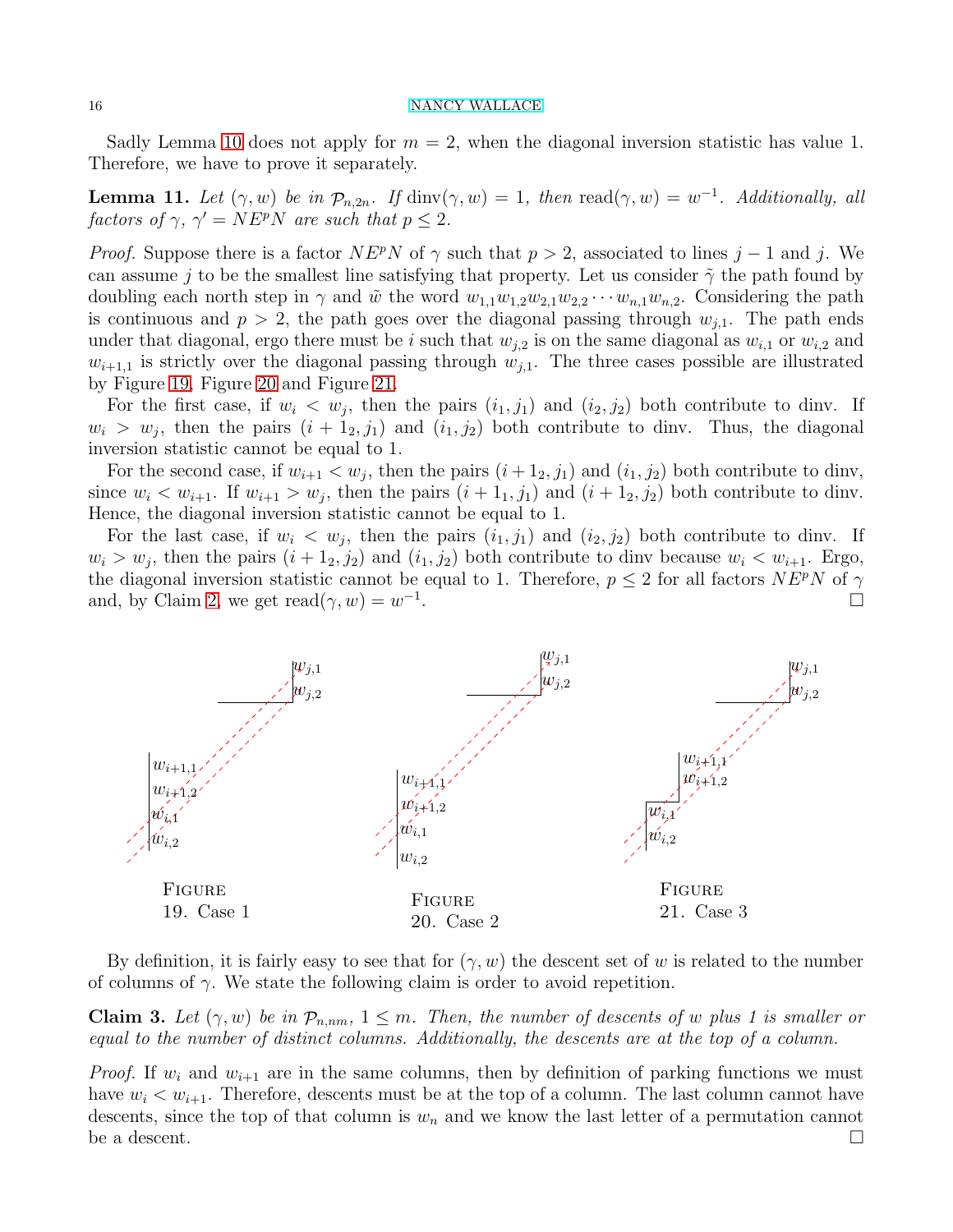#### TOWARD A SCHURIFICATION 17

The last result relates the number of distinct columns to the descent set of  $w$ . But the following relates the number of distinct columns to the descent set of read $(\gamma, w)^{-1}$ .

<span id="page-16-4"></span>**Lemma 12.** Let m and n be integers,  $(\gamma, w)$  be in  $\mathcal{P}_{n,nm}$  and  $T(\gamma)$  be the number of distinct *columns. Let*  $\sigma$  *be the permutation such that*  $\sigma$ .(read( $\gamma$ ,  $w$ )<sup>-1</sup>) = w. Then:

$$
\dim \mathbf{V}(\gamma,w) \geq \begin{cases} T(\gamma) - \mathrm{des}(\mathrm{read}(\gamma,w)^{-1}) - 1 & \text{if } \sigma(n) = n, \\ T(\gamma) - \mathrm{des}(\mathrm{read}(\gamma,w)^{-1}) - 2 & \text{if } \sigma(n) \neq n. \end{cases}
$$

*Proof.* We will show that the letter at the top of a column contribute at least 1 to dinv unless they are in the descent set of read $(\gamma, w)^{-1}$ , in the last column, or the last letter of read $(\gamma, w)^{-1}$ . Notice that if  $\sigma(n) = n$ , then last letter of read $(\gamma, w)^{-1}$  is in the last column, so we only need to subtract it once. Let  $\text{read}(\gamma, w)^{-1} = v_1 v_2 \cdots v_n$  and let  $v_i$  be at the top of a column. If  $v_i$  is not in the last column and  $i \neq n$ , then by definition of the reading word and because the path is continuous, we have , in  $(\tilde{\gamma},\tilde{w})$ , these three cases: the last copy from the top of  $v_{i+1}$  is to the north and on the same diagonal than a copy of  $v_i$ , let us say the k-th copy from the top (see Figure [22\)](#page-16-0), the letter  $v_{i+1}$  is to south and on one of the diagonals crossing one of the  $m-1$  first copies of  $v_i$  (see Figure [23\)](#page-16-1), let us say the p-th copy, or  $v_{i+1}$  is to the south one diagonal higher than the first copy of  $v_i$  (see Figure [24\)](#page-16-2). Let  $\sigma$  be the permutation that send read $(\gamma, w)^{-1}$  to w. When i is not in the descent set of read $(\gamma, w)^{-1}$ , our first case yields  $d_{\sigma(i)}(\sigma(i+1)) = k$ , by definition of the diagonal inversion statistics. The same reasoning shows  $d_{\sigma(i+1)}(\sigma(i)) = p + 1$  for the second case and  $d_{\sigma(i+1)}(\sigma(i)) = 1$  for the last case.



<span id="page-16-2"></span><span id="page-16-1"></span><span id="page-16-0"></span>We can now state necessary and sufficient conditions for the diagonal inversion statistic to be equal to zero.

<span id="page-16-3"></span>**Propositon 3.** Let  $(\gamma, w)$  be in  $\mathcal{P}_{n,nm}$ ,  $1 \leq m$ . Then, dinv $(\gamma, w) = 0$  if and only if the following *conditions applies:*

- The path  $\gamma$  can be written as  $\gamma' E^j$  where all factors of  $\gamma'$  of length 2 have at most one east step.
- If  $\{i_1, \ldots, i_k, n\}$  *is the set of all lines containing an east step, then*  $\{i_1, \ldots, i_k\}$  *is the descent set.*
- $\operatorname{read}(\gamma, w) = w^{-1}.$

*Proof.* If dinv $(\gamma, w) = 0$ , then by Claim [1](#page-12-2) and Lemma [7,](#page-12-3) we have the first condition. If  $\gamma' = N E^p N$ is a factor of  $\gamma$  associated to  $w_i$  and  $w_{i+1}$ , then by now proven first condition and Claim [1,](#page-12-2)  $w_i > w_{i+1}$ . Hence, the position i is a descent. But, by Claim [3,](#page-15-3) we know that the number of descents plus 1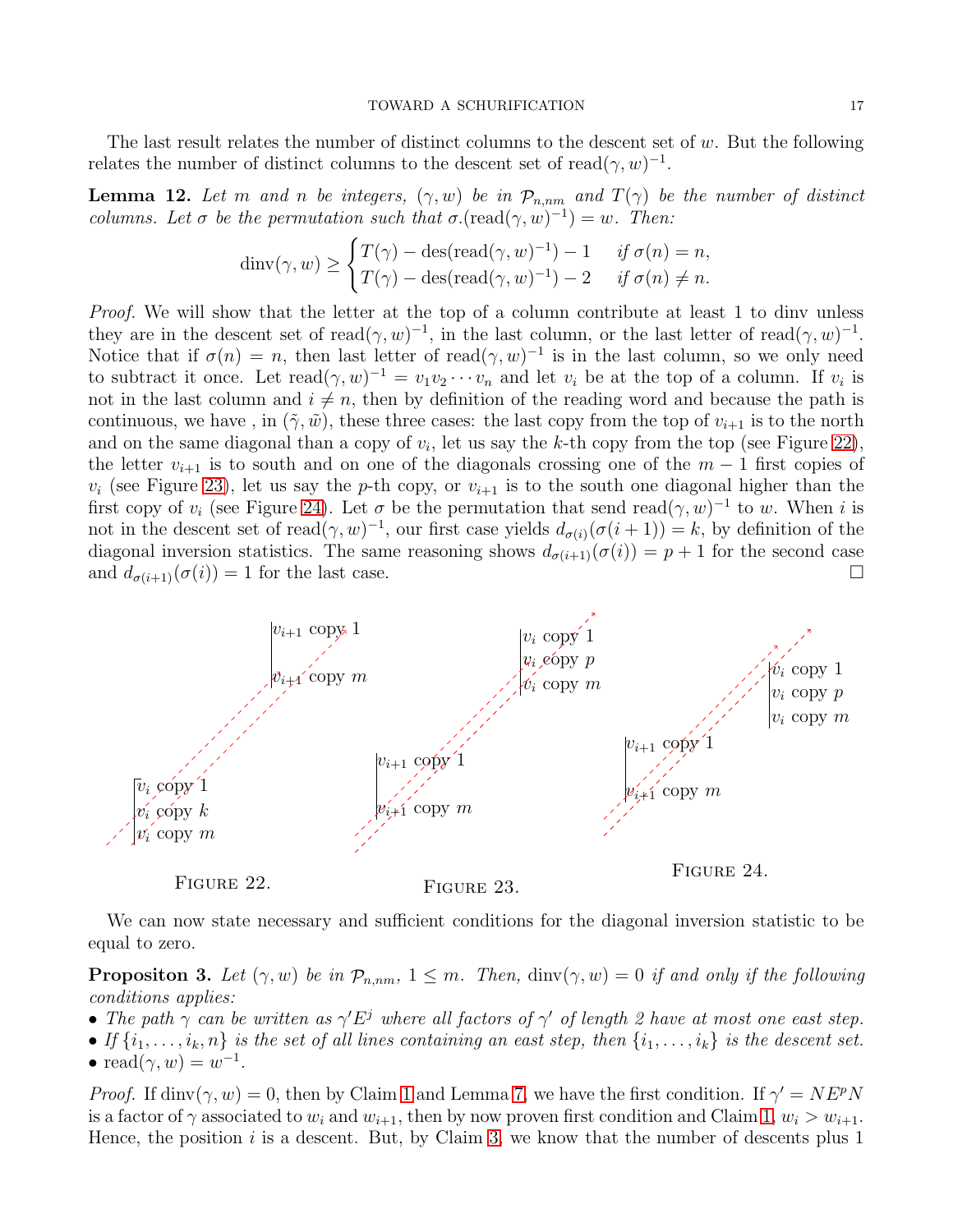is greater or equal to the number of columns and that  $w_n$  contains an east step, ergo the second condition. The last condition follows from Lemma [9](#page-14-4) and Lemma [10.](#page-14-2) Therefore, dinv( $\gamma, w$ ) = 0 does imply the stated conditions.

Conversely, by Claim [3,](#page-15-3) the descents are at the top of each column, since  $n$  cannot be a descent. Therefore, by the first condition and by Claim [1,](#page-12-2) we know that, for all lines i, with an east step, we are at the top of a column and  $d_i(i + 1) = 0$ . For all lines i with an east step, and, all lines j such that  $j > i + 1$ , we know that  $a_i + (j - i)m \ge a_j \ge a_i + (j - i)(m - 1)$ , since there is at most one east step between each north step. This leads to:

$$
(j-i)m+1 \ge |a_j - a_i + 1| \ge (j-i)(m-1) + 1 \ge 2(m-1) + 1 \ge m,
$$

and:

$$
(j-i)m \ge |a_j - a_i| \ge (j-i)(m-1) \ge 2(m-1) \ge m,
$$

Therefore,  $d_i(j) = 0$  for all i and j. Hence, dinv( $\gamma, w$ ) = 0.

Note that the second statement of the previous proposition implies that the number of descents in w is equal to the number of distinct columns plus 1. Looking at the specialization  $q = 0$  is equivalent to looking only at the parking functions  $(\gamma, w)$  such that dinv $(\gamma, w) = 0$ , and, thus, we need the area of theses parking functions.

<span id="page-17-2"></span>**Propositon 4.** Let  $(\gamma, w)$  be in  $\mathcal{P}_{n,nm}$ ,  $1 \leq m$  such that  $\dim(\gamma, w) = 0$ , then:

$$
area(\gamma, w) = m \binom{n}{2} - des(w)n + maj(w)
$$

*Proof.* Let  $\{i_1, \ldots, i_k, n\}$  be the lines with east steps. We know that these are tops of columns and by the previous proposition we know that  $\{i_1, \ldots, i_k\}$  is the descent set. By the previous proposition, we also know that:

area
$$
(\gamma, w)
$$
 =  $m \binom{n}{2} - \sum_{j=1}^{k} (n - i_j)$   
=  $m \binom{n}{2} - n \sum_{j=1}^{k} 1 + \sum_{j=1}^{k} i_j$   
=  $m \binom{n}{2} - \text{des}(w)n + \text{maj}(w)$ 

This last proposition allows us to give a proper formula for  $\nabla^{m}(e_n)|_{q=0}$ . Which is just an extension of the Stanley-Lusztig formula.

<span id="page-17-0"></span>**Propositon 5.** For integers n, m such that  $1 \leq n, m$ 

<span id="page-17-3"></span>(10) 
$$
\nabla^{m}(e_{n})|_{1\text{ Part}} = \sum_{\tau \in \text{SYT}(n)} s_{\text{maj}(\tau)+(m-1)\binom{n}{2}}(q,t) s_{\lambda(\tau)}(X), \text{ and,}
$$

(11)

<span id="page-17-1"></span>
$$
\nabla^{m} e_n|_{q=0} = t^{(m-1)\binom{n}{2}} \sum_{w \in \mathbb{S}_n} t^{\binom{n}{2} - \text{des}(w)n + \text{maj}(w)} F_{\text{co}(\text{Des}(\text{inv}(w^{-1})))}(X) = t^{(m-1)\binom{n}{2}} \sum_{\tau \in \text{SYT}(n)} t^{\text{maj}(\tau)} s_{\lambda(\tau)}.
$$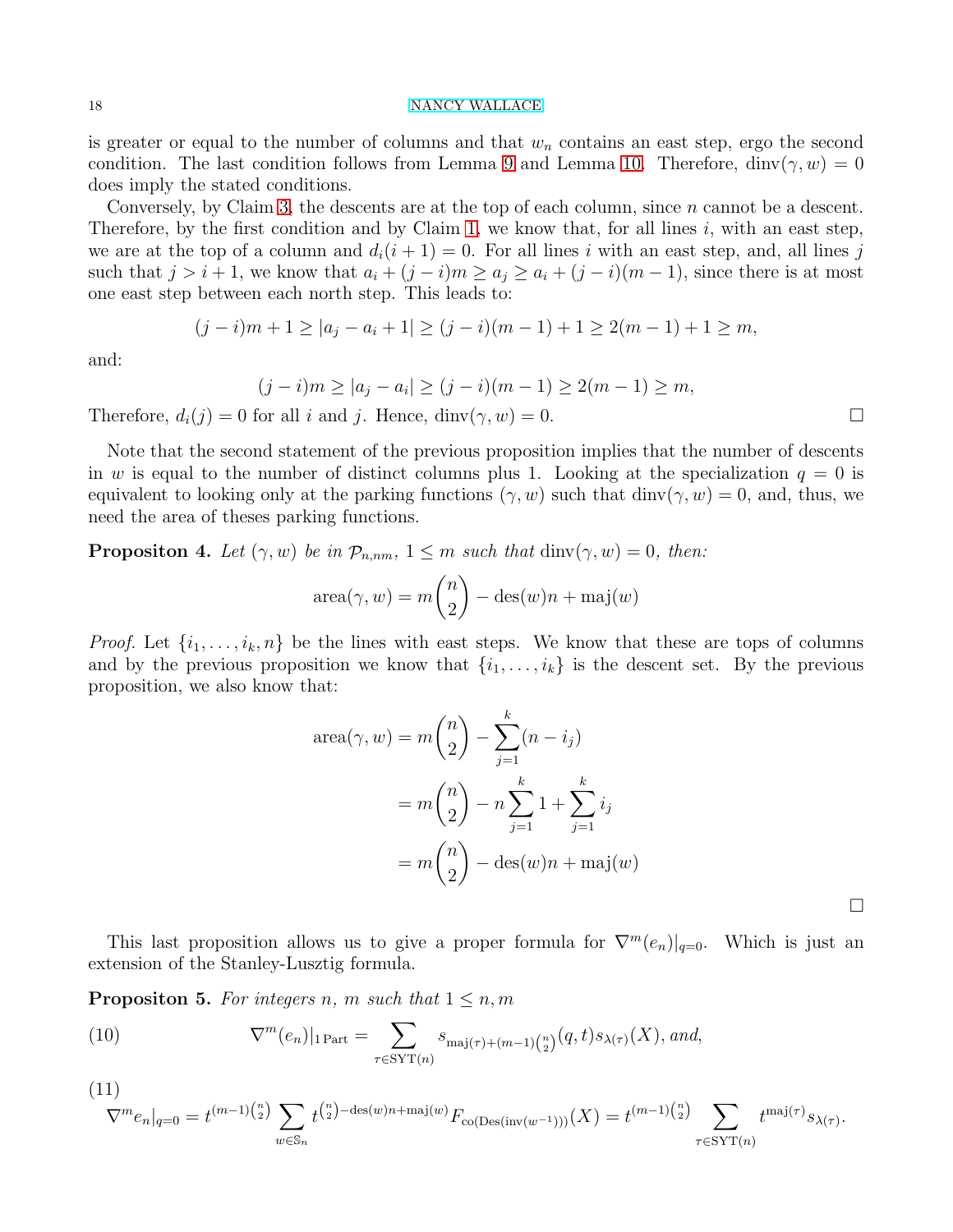*Proof.* The first equality of Equation [\(11\)](#page-17-1) follows from Proposition [4](#page-17-2) and Proposition [3.](#page-16-3) Consequently, by the Equation inferred from  $[Sta79]$  and  $[Ha02]$  (see Equation  $(6)$ ), we have:

$$
\sum_{w \in \mathbb{S}_n} t^{{n \choose 2} - \text{des}(w)n + \text{maj}(w)} F_{\text{co}(\text{Des}(\text{inv}(w^{-1})))}(X) = \sum_{\tau \in \text{SYT}(n)} t^{\text{maj}(\tau)} s_{\lambda(\tau)}(X).
$$

Therefore, the second equality of Equation [\(11\)](#page-17-1) holds. For Equation [\(10\)](#page-17-3), we only need to notice that  $\nabla^{m}(e_{n})$  is symmetric in q,t and  $s_{\lambda}(q,t) = 0$  if  $\ell(\lambda) > 2$  and  $s_{a,b}(q,t) = (qt)^{b}(q^{a-b} + q^{a-b-1}t +$  $\cdots + qt^{a-b-1} + t^{a-b}$ . Hence,  $s_{a,b}(0,t) = 0$  if  $b \neq 0$  and  $s_a(0,t) = t^a$ . Ergo, we have the stated result by Equation [\(11\)](#page-17-1).  $\Box$ 

From this last proposition and Proposition [2](#page-11-5) we can obtain the following  $q$ -analogues that are used in [Wal19b].

Corollary 2. *Let* n*,* m*,* d *be integers, then:*

$$
\langle \nabla^m(e_n), s_{d+1,1^{n-d-1}} \rangle |_{t=0} = q^{(m-1)\binom{n}{2} + \binom{n-d}{2}} \begin{bmatrix} n-1 \\ d \end{bmatrix}_q = q^{m\binom{n}{2} - \binom{d+1}{2}} \begin{bmatrix} n-1 \\ d \end{bmatrix}_{q^{-1}}
$$

*Proof.* We recall that  $\begin{bmatrix} n \\ n \end{bmatrix}$ k 1  $\begin{bmatrix} 1^{n} \end{bmatrix} q$ <br>we have the first equality. The second equality follows from  $\binom{n}{2}$  $=\sum_{\gamma\in\mathcal{C}_k^n}q^{\text{area}(\gamma)}$ . In consequence, by Proposition [2](#page-11-5) and Proposition [5,](#page-17-0)  $\binom{n}{2} - \binom{d+1}{2}$  $\binom{+1}{2} = d(n-d-1) + \binom{n-d}{2}$  $\binom{-d}{2}$  and  $q^{d(n-d-1)}\left[n-1\atop d\right]$ d 1  $q^{-1}$ =  $\lceil n-1 \rceil$ d 1 q . В последните поставите на селото на селото на селото на селото на селото на селото на селото на селото на се<br>Селото на селото на селото на селото на селото на селото на селото на селото на селото на селото на селото на

This next lemma emulates Proposition [3](#page-16-3) for diagonal inversion statistics values of one.

<span id="page-18-0"></span>**Lemma 13.** Let  $(\gamma, w)$  be in  $\mathcal{P}_{n,nm}$ ,  $2 \leq m$  and  $T(\gamma)$  be the number of distinct columns. Then,  $\dim(\gamma, w) = 1$  *if and only if one of the following conditions applies:* 

- All factors,  $NE^pN$  of  $\gamma$  are such that  $p \leq 1$  and  $T(\gamma) = \text{des}(w) + 2$ .
- *Exactly one factor,*  $NE^pN$  *of*  $\gamma$  *is such that*  $p = 2$  *all other such factors satisfy*  $p \le 1$  *and*  $T(\gamma) = \text{des}(w) + 1.$

*Proof.* We will start by proving the statement for  $m \geq 3$ . If dinv $(\gamma, w) = 1$ , by Lemma [10,](#page-14-2) we have read $(\gamma, w) = w^{-1}$ . Thus, by Lemma [12](#page-16-4) and Claim [3,](#page-15-3)  $\text{des}(w) + 1 \leq T(\gamma) \leq \text{des}(w) + 2$ .

By Claim [3,](#page-15-3) if  $T(\gamma) = \text{des}(w) + 1$ , then  $w_i > w_{i+1}$  for all i at the top of a column. Hence, by Lemma [10,](#page-14-2)  $p \leq m$ . In consequence, by Claim [1,](#page-12-2) there is exactly one factor,  $N E^p N$  of  $\gamma$  is such that  $p = 2$ , all other such factors satisfy  $p \le 1$ . Again, by Claim [3,](#page-15-3) if  $T(\gamma) = \text{des}(w) + 2$ , there is exactly one line i containing an east step such that  $w_i < w_{i+1}$ . Ergo, by Claim [1,](#page-12-2) all factors,  $NE<sup>p</sup>N$  of  $\gamma$  are such that  $p \leq 1$ .

If all factors,  $NE^pN$  of  $\gamma$  are such that  $p \leq 1$  and  $T(\gamma) = \text{des}(w) + 2$ , then, by Claim [3,](#page-15-3) we know there is exactly one i at the top of a column such that  $w_i < w_{i+1}$ . Moreover,  $p \leq 1$ for all factors  $NE^pN$  of  $\gamma$ , so, by Claim [1,](#page-12-2) dinv $(\gamma, w) = 1$ , if  $d_i(j) = 0$  for all  $j \geq i + 2$ . But  $p \le 1$  means  $m \ge a_{i+1} - a_i \ge m - 1$ . Hence, for  $j > i$ ,  $|a_j - a_i| \ge (m - 1)(j - i) \ge m$  and  $|a_i - a_i + 1| \ge (m-1)(j-i) + 1 \ge m$ , since  $j - i \ge 2$  and  $m \ge 3$ . Consequently,  $d_i(j) = 0$  for all  $j \geq i + 2$  and dinv $(\gamma, w) = 1$ .

If exactly one factor,  $NE^pN$  of  $\gamma$  is such that  $p = 2$  all other such factors satisfy  $p \leq 1$  and  $T(\gamma) = \text{des}(w) + 1$ . By Claim [3,](#page-15-3) for all i at the top of a column  $w_i > w_{i+1}$ . Additionally, exactly one factor,  $N E^{p} N$  of  $\gamma$  is such that  $p = 2$ , all other such factors satisfy  $p \leq 1$ . In consequence, by Claim [1,](#page-12-2) dinv $(\gamma, w) = 1$  if  $d_i(j) = 0$  for all  $j \geq i + 2$ . But  $p \leq 1$  means  $m \geq a_{i+1} - a_i \geq m - 1$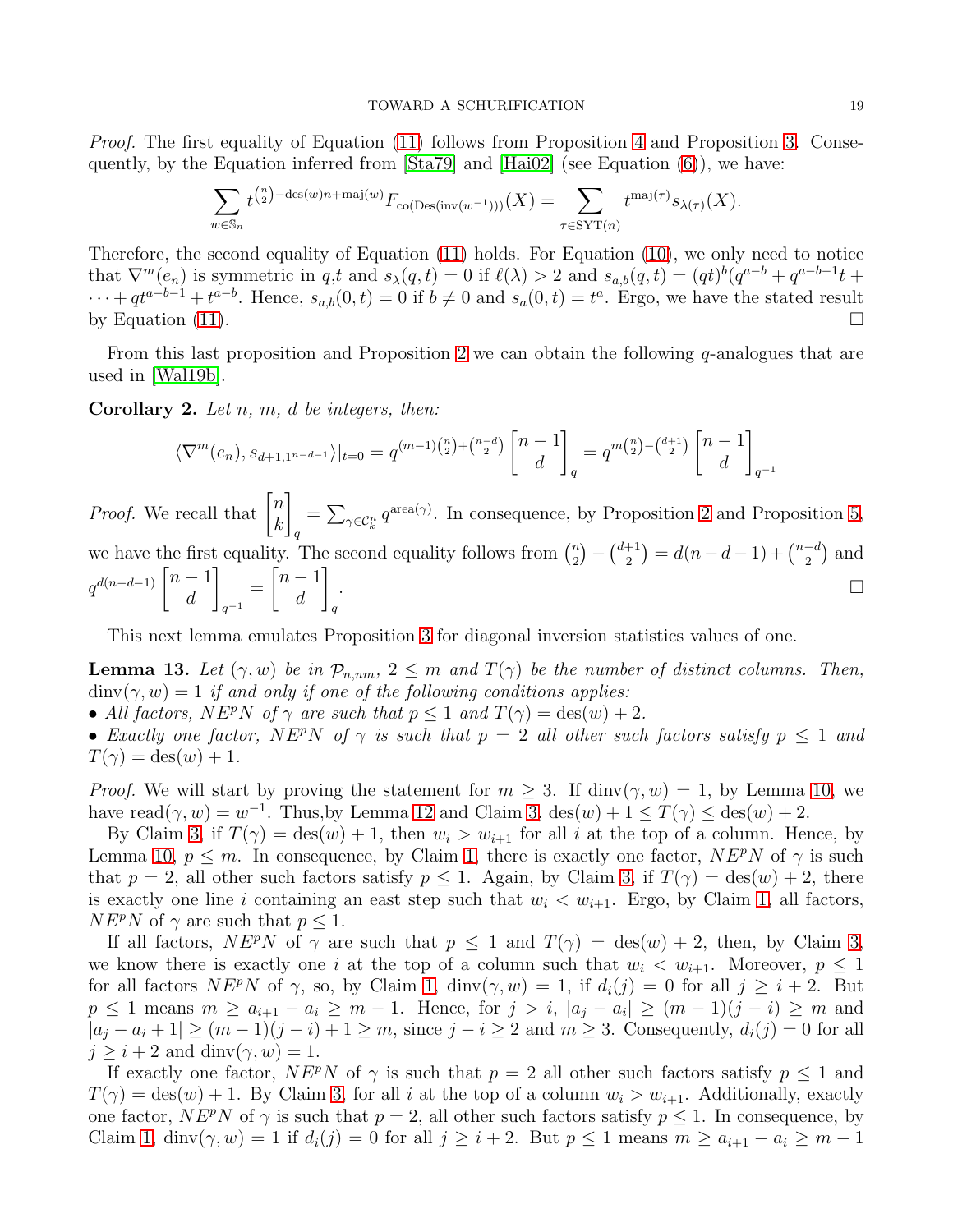and  $p = 2$  means  $m \ge a_{i+1} - a_i \ge m - 2$ . Ergo, for  $j > i$ ,  $|a_j - a_i + 1| \ge (m - 1)(j - i) + 1 \ge m$ because  $j - i \ge 2$  and  $m \ge 3$ . Thus,  $d_i(j) = 0$  for all  $j \ge i + 2$  and dinv $(\gamma, w) = 1$ .

For  $m = 2$  the proof is the same, we only need to change references of Lemma [10](#page-14-2) to Lemma [11.](#page-15-4)  $\Box$ 

Note that for  $m = 1$  nothing holds (see Figure [25,](#page-19-1) Figure [26](#page-19-2) and Figure [27\)](#page-19-3) but, in Section [7,](#page-23-0) we manage to obtain a Proposition [5](#page-17-0) type formula for the restriction to hook Schur functions in the variables q and t, by using Schröder paths and the bounce statistic.



<span id="page-19-1"></span>FIGURE 25. The diagonal inversion statistic is 1 yet  $p > 2$ .



<span id="page-19-2"></span>FIGURE 26. The diagonal inversion statistic is 2 yet  $p \leq 1$  and  $T(\gamma) = \text{des}(1243) + 2 = 3.$ 



FIGURE 27. The diagonal inversion statistic is 2 yet exactly one factor  $N E^p N$  is such that  $p = 2$  all others are such that  $p \le 1$  and  $T(\gamma) = \text{des}(1432) + 1 = 3$ .

## <span id="page-19-3"></span>6. RESTRICTION TO  $m$ -SCHRÖDER PATHS

<span id="page-19-0"></span>This section is dedicated to the restriction to Schröder paths. With this restriction we can give the necessary and sufficient conditions for a path to have a diagonal inversion statistic value of one. Proposition [3](#page-16-3) can be restated in terms of Schröder paths.

<span id="page-19-4"></span>Corollary 3. Let  $(\gamma, w)$  be in  $\text{Sch}_{n,d}^{(m)}$ ,  $1 \leq m$ . Then,  $\dim(\gamma, w) = 0$  if and if, one of the following *conditions applies:*

- The path  $\gamma$  can be written as  $\gamma' E^j$  where all factors of  $\gamma'$  of length 2 have at most one east step.
- If  $\{i_1, \ldots, i_k, n\}$  is the set of all lines containing an east step, then  $\{w_{i_1}, \ldots, w_{i_k}\} \subseteq \{n-d+1\}$  $1, \ldots, n$ *.*
- $\operatorname{read}(\gamma, w) = w^{-1}.$

*Proof.* Condition one and three are consequences of Proposition [3.](#page-16-3) By definition of Schröder paths read $(\gamma, w) \in \{n-d+1, \ldots, n\} \sqcup \{n-d, \ldots, 1\}$ . Therefore, read $(\gamma, w)^{-1} = w \in \{n, \ldots, n-d+1\}$ 1}  $\sqcup$  {1, ..., n − d} and the descents of w are the positions of n − d + 1, ..., n in w. Hence, the result follows from Proposition [3.](#page-16-3)

The restriction to m-Schröder paths allow us to write the formula of Proposition [5](#page-17-0) in terms of paths in a rectangular grid as we did for  $m = 1$  in Proposition [2.](#page-11-5)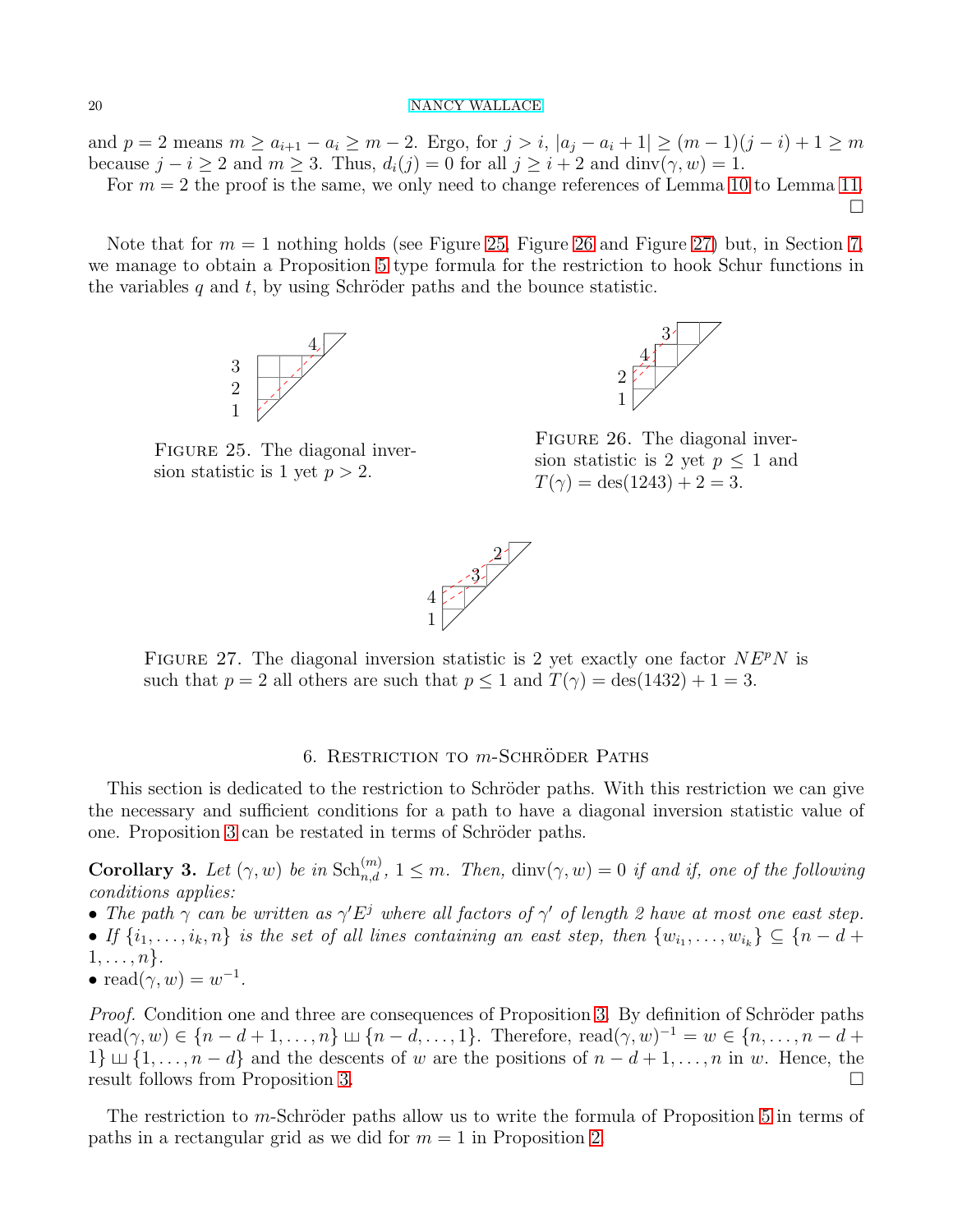**Corollary 4.** Let n, d and m be positive integer such that  $n \geq d$  and  $m > 1$ . Then:

$$
\begin{split} \text{Sch}_{n,d}^m(q,t)|_{1\text{ Part}}=&\langle \nabla^m e_n, e_{n-d}h_d \rangle|_{1\text{ Part}}\\ =&\sum_{\gamma \in \mathcal{C}_{d-1}^{n-1}}s_{(m\binom{n}{2}-\binom{d}{2}-\text{area}(\gamma))}(q,t)+\sum_{\gamma \in \mathcal{C}_{d}^{n-1}}s_{(m\binom{n}{2}-\binom{d+1}{2}-\text{area}(\gamma))}(q,t) \end{split}
$$

*Additionally:*

(12) 
$$
\text{Sch}_{n,d}^m(q,t)|_{1\text{ Part}} = \langle \nabla^m e_n, s_{d+1,1^{n-d-1}} \rangle|_{1\text{ Part}} = \sum_{\gamma \in \mathcal{C}_d^{n-1}} s_{(m\binom{n}{2} - \binom{d+1}{2} - \text{area}(\gamma))}(q,t)
$$

*Proof.* Due to  $\sum_{\gamma \in C_d^{n-1}} \text{area}(\gamma) = \sum_{\gamma \in C_d^{n-1}} (n-1-d)d - \text{area}(\gamma)$  and  $\binom{n}{2}$  $\binom{n}{2} - \binom{d+1}{2}$  $\binom{+1}{2} = \binom{n-d}{2}$  $a^{-d}$ ) +  $(n-1-d)d$ , the result follows from Proposition [2](#page-11-5) and Proposition [5.](#page-17-0)

The main proof of this section is very technical case-by-case proof. It will be used to prove the main theorem via Corollary [6.](#page-22-0)

<span id="page-20-0"></span>**Propositon 6.** Let  $(\gamma, w)$  be in  $Sch_{n,d}$  and let  $T(\gamma)$  be the number of distinct columns. Then,  $\dim(\gamma, w) = 1$  *if and only if one of the following conditions applies:* 

- All factors,  $NE^pN$  of  $\gamma$  are such that  $p \leq 1$  and  $T(\gamma) = \text{des}(w) + 2$ .
- *Exactly one factor,*  $\gamma' = N E^p N$  *of*  $\gamma$  *is such that*  $p = 2$ *, and all other such factors satisfy*  $p \le 1$  $and T(\gamma) = des(w) + 1.$

• *Exactly one factor,*  $\gamma' = N E^p N$  *of*  $\gamma$  *is such that*  $p > 2$  *and*  $\gamma'$  *is associated to lines*  $n - 1$ *,*  $n, w_n \in \{n-d+1,\ldots,n\}$  and all other such factors satisfy  $p \leq 1$  and  $T(\gamma) = \text{des}(w) + 2$  if  $w_{n-1} \in \{n-d, \ldots, 1\}$  *or*  $T(\gamma) = \text{des}(w) + 1$  *if*  $w_{n-1} \in \{n-d+1, \ldots, n\}.$ 

*Proof.* If dinv $(\gamma, w) = 1$  and all factors  $\gamma' = N E^p N$  are such that  $p \le 1$ , then, by Claim [1,](#page-12-2) there is exactly one line i at the top of a column such that  $w_i < w_{i+1}$ . Additionally, by Claim [3,](#page-15-3) we know that  $T(\gamma) \geq \text{des}(w) + 1$ . By Claim [2](#page-14-3) and Lemma [12,](#page-16-4) we have  $T(\gamma) \leq \text{des}(w) + 2$ . Since  $w_n$ is at the top of its own column,  $i$  and  $n$  are not descents and the top of all the other columns are descents. Thus,  $T(\gamma) = \text{des}(w) + 2$ .

For the remaining cases, if  $\dim(y, w) = 1$ , then, by Lemma [8,](#page-13-2) we know there is at most one factor of  $\gamma$  say  $\gamma' = N E^p N$  associated to the lines i and  $i + 1$  such that  $p > 1$  and there is k such that  $d_k(i + 1) = 1$ .

If  $w_k > w_{i+1}$ , then the north step at line k is on the diagonal above the north step at the line  $i+1$ . Moreover, the path is continuous and the north step at line i is over the diagonal passing through the north steps at the line k and  $i+1$ , and, thus, there exist  $l < k$  such that the north step at the line  $i+1$  and the north step at the line l are on the same diagonal. Assuming l is the biggest such l. We know,  $w_l > w_{i+1}$  because  $d_l(i+1) = 0$ . This means  $w_k$  is read before  $w_{i+1}$  and  $w_{i+1}$  is read before  $w_l$ . By definition of Schröder paths  $\text{read}(\gamma, w) \in \{n-d+1, \ldots, n\} \sqcup \{n-d, \ldots, 1\}.$ Hence,  $w_l \in \{n-d+1,\ldots,n\}$ . There is at most one east step between the line l and the line  $l + 1$ , so  $w_{l+1}$  is read before  $w_l$ . Ergo,  $w_l > w_{l+1}$ . Therefore,  $w_{l+1}$  is not in the same column as  $w_l$ . Consequently,  $w_{l+1}$  is on the same diagonal as  $w_l$ , since there is at most one factor  $N E^r N$ with  $r > 1$ . This contradicts that l is the highest line such that  $l < k$ , l and  $i + 1$  are on the same diagonal. (See Figure [28.](#page-21-0))

If  $w_k < w_{i+1}, p \ge 2$  and there is an east step between the lines k and  $k+1$ , then  $d_k(i+1) = 1$ implies the lines k and  $i + 1$  are crossed by the same diagonal. By Lemma [8,](#page-13-2) there is exactly one east step between the lines k and  $k + 1$ , and, thus, they are on the same diagonal and  $k \neq i$ . Considering dinv( $\gamma, w$ ) = 1 we need  $d_k(k+1) = 0$  and  $d_{k+1}(i+1) = 0$ . Therefore,  $w_k > w_{k+1}$  and  $w_{k+1} > w_{i+1}$  which is absurd. (See Figure [29.](#page-21-1))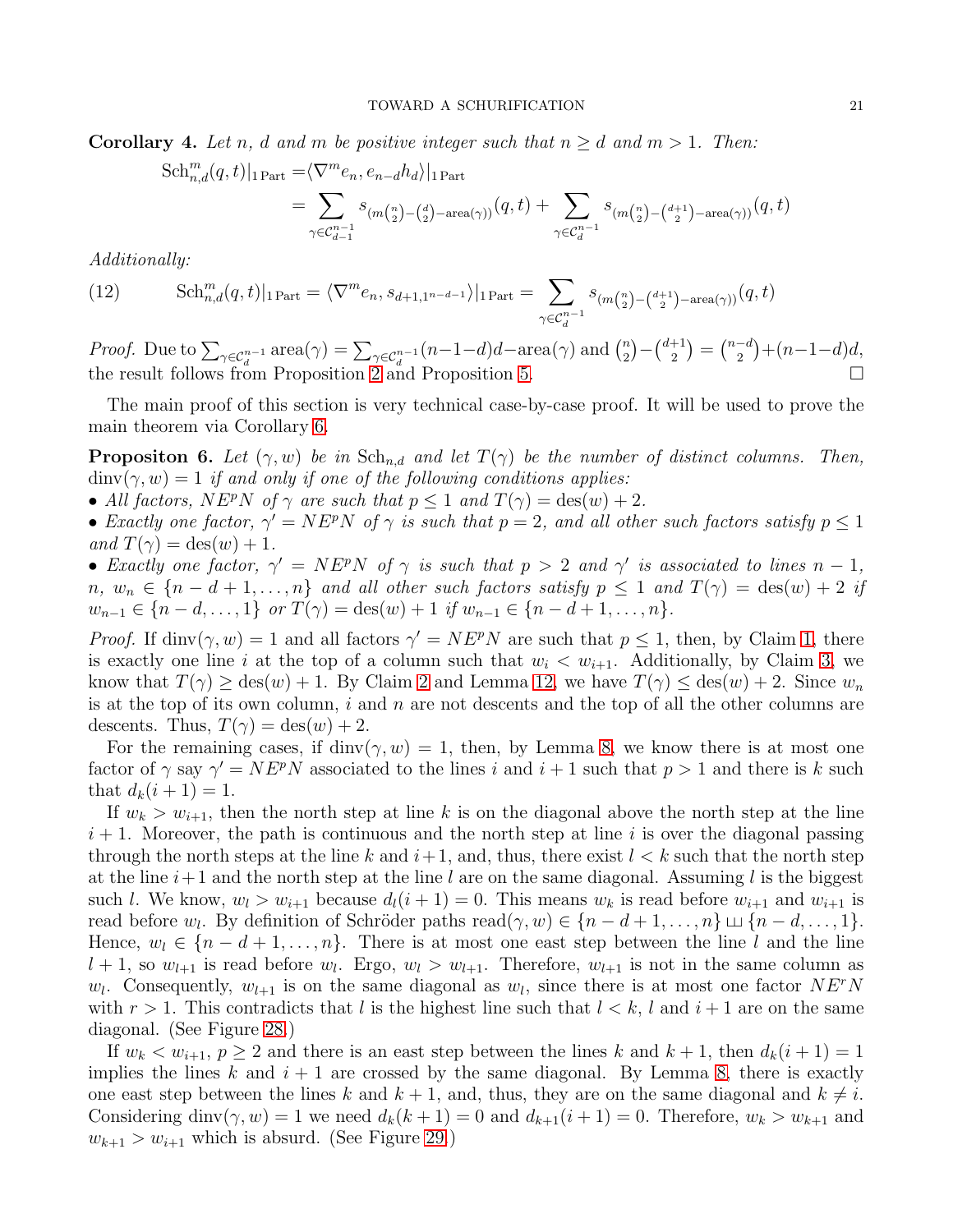For the case  $w_k < w_{i+1}, p \geq 2, k = i - 1$  and there is no east step between the lines k and k + 1. Notice that if  $k = i - 1$ , there are  $i + 1 - k = 2$  north steps. Since  $d_k(i + 1) = 1$ , we know k and  $i + 1$  are on the same diagonal. Hence, there is 2 east step between the north step at the line k and the north step at the line  $i + 1$ . In addition, letters on the same diagonal are separated by the same number of east steps than north steps. Thus,  $p = 2$ . Additionally, by Claim [3,](#page-15-3)  $T(\gamma) \geq \text{des}(w) + 1$ . Moreover,  $w_i$  is read before  $w_{i+1}$ , since they are separated by more than one east step and  $d_i(i+1) = 0$ . Thus,  $w_i > w_{i+1}$ . Furthermore, all descent in w contribute to a different column. Hence, if  $T(\gamma) > \text{des}(w) + 1$  we must have a change of column at a line  $l, l \neq i$ , such that l is not a descent. Ergo  $w_l < w_{l+1}$  and because there is at most one east step between  $w_l$ and  $w_{l+1}$ , by Lemma [8,](#page-13-2) we must have  $d_l(l+1) = 1$  which is absurd. Therefore,  $T(\gamma) = \text{des}(w) + 1$ .

If  $w_k < w_{i+1}, p \geq 2, k \neq i-1$  and there is no east step between the lines k and  $k+1$ , then  $k \neq i$  and  $w_k < w_{k+1}$ . Moreover,  $d_k(i+1) = 1$  implies the lines k and  $i+1$  are crossed by the same diagonal. Consequently, the north step at line  $k+1$  is on the diagonal over the north step at the line  $i + 1$ . Hence,  $w_{k+1} < w_{i+1}$ , since  $d_{k+1}(i+1) = 0$ . Thus,  $w_{k+1}$  is read before  $w_{i+1}$  and  $w_{i+1}$ is read before  $w_k$  in read $(\gamma, w)$ . We know read $(\gamma, w) \in \{n-d+1, \ldots, n\} \sqcup \{n-d, \ldots, 1\}$ , ergo,  $w_{i+1} \in \{n-d+1,\ldots,n\}$  and  $w_{k+1}, w_k \in \{n-d,\ldots,1\}$ . If  $i+1 \neq n$  and  $w_{i+2}$  is in the same column as  $w_{i+1}$ , then  $w_{i+2}$  is read before  $w_{i+1}$  and  $w_{i+1} < w_{i+2}$ . But this is impossible because  $w_{i+1}$  is in the set  ${n-d+1,\ldots,n}$ . Therefore,  $w_{i+2}$  and  $w_{i+1}$  are on the same diagonal and  $w_{i+1} > w_{i+2}$ , since  $d_{i+1}(i+2) = 0$ . Due to  $\dim(\gamma, w) = 1$  and  $d_k(i+1) = 1$ , we have  $d_k(i+2) = 0$ . The north step at line  $i + 2$  is on the same diagonal as the north step at the line k, ergo  $w_k > w_{i+2}$ . For this reason,  $w_{i+2}$  is read before  $w_k$ . But,  $w_k \in \{n-d,\ldots,1\}$  means  $w_{i+2} > w_k$  which is impossible. So,  $i + 1 = n$ . (See Figure [30.](#page-21-2))



<span id="page-21-0"></span>FIGURE 28.

<span id="page-21-1"></span>FIGURE 29.

<span id="page-21-2"></span>Figure 30.

If  $w_k < w_{i+1}$ ,  $i+1=n$ ,  $p>2$  and there is no east step between the lines k and  $k+1$ , then, by Claim [3,](#page-15-3)  $T(\gamma) \geq \text{des}(w) + 1$ . As in the previous case  $w_{i+1} \in \{n-d+1,\ldots,n\}$ . Additionally,  $w_i$ is read before  $w_{i+1}$ , considering they are separated by more than one east step. Hence,  $w_i < w_{i+1}$ . Furthermore, all descent in w contribute to a different column and the letters  $w_{n-1}$ ,  $w_n$  are in different columns (recall  $i + 1 = n$  and there are p east steps between  $w_{n-1}$  and  $w_n$ ). This means  $T(\gamma) \geq \text{des}(w) + 2 \text{ if } w_{n-1} \in \{n-d, \ldots, 1\} \text{ and } T(\gamma) \geq \text{des}(w) + 1 \text{ if } w_{n-1} \in \{n-d+1, \ldots, n\}.$ In both cases if the inequality is strict, we must have a change of column at a line  $l$  such that  $l \neq n - 1$  and l is not a descent, ergo,  $w_l < w_{l+1}$ . Since there is at most one east step between  $w_l$ and  $w_{l+1}$ , by Lemma [8,](#page-13-2) we must have  $d_l(l+1) = 1$  which is absurd. Therefore,  $T(\gamma) = \text{des}(w) + 2$ if  $w_{n-1} \in \{n-d, \ldots, 1\}$  and  $T(\gamma) = \text{des}(w) + 1$  if  $w_{n-1} \in \{n-d+1, \ldots, n\}.$ 

Conversely, if all factors,  $NE^pN$  of  $\gamma$  are such that  $p \leq 1$  and  $T(\gamma) = \text{des}(w) + 2$ , then there is exactly one line i at the top of a column such that  $i \neq n$  and  $w_i < w_{i+1}$ . By Claim [1,](#page-12-2)  $d_i(i+1) = 1$ and  $d_l(l + 1) = 0$  for all  $l \neq i$  because  $p \leq 1$ . For the same reason, all lines j and k such that  $k - j \geq 2$ , have a number of north steps greater or equal to the number on east steps between them and  $d_i(k) = 0$ , unless the north step on lines j and k are on the same diagonal. But when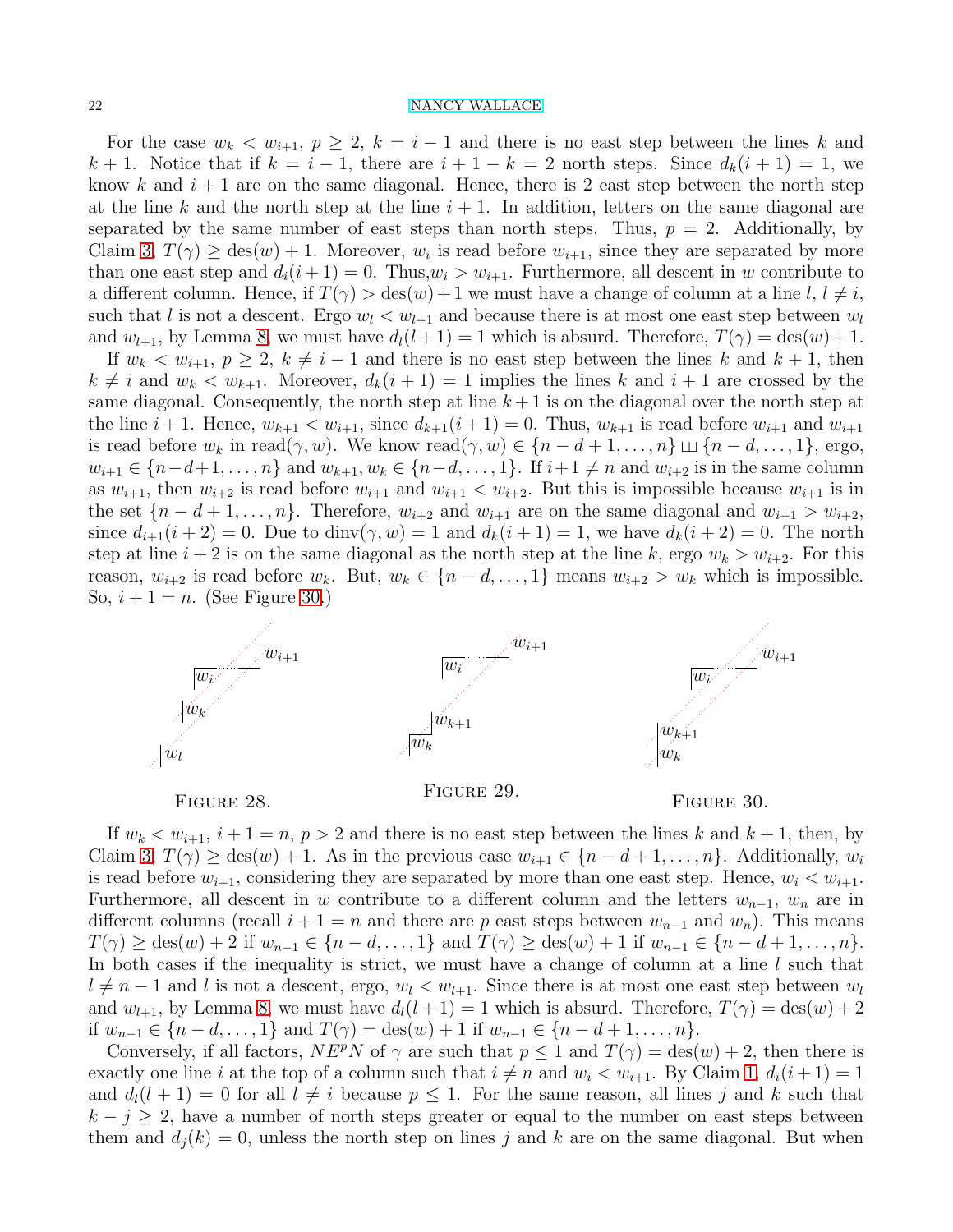the north step at the line k and the north step at the line j are on the same diagonal,  $k > j$  and  $p \leq 1$  we know the line j is associated to a factor NEN of  $\gamma$  and is at the top of a column. By Claim [2,](#page-14-3) we have read $(\gamma, w) = w^{-1}$ , and, thus,  $w_j \in \{n-d+1, \ldots, n\}$  and  $w_k$  is read before  $w_j$ . Consequently,  $w_i > w_k$  and dinv $(\gamma, w) = 1$ .

If exactly one factor,  $\gamma' = N E^p N$  of  $\gamma$  is such that  $p = 2$ , and all other such factors satisfy  $p \le 1$ and  $T(\gamma) = \text{des}(w) + 1$ , then by Claim [3,](#page-15-3) all lines j at the top of a column are such that j is in the descent set of w. Hence, if  $w_i$  and  $w_{i+1}$  are associated to the factor  $\gamma' = NE^2N$  of  $\gamma w_i$  is on the diagonal above  $w_{i+1}$  and  $w_i > w_{i+1}$ , so  $d_i(i+1) = 1$ . For the same reasons as in the previous case for all j and k such that  $j \neq i$  and  $k \neq i + 1$ , then  $d_i(k) = 0$ . Therefore, dinv( $\gamma, w$ ) = 1.

Let us now consider the case when exactly one factor,  $\gamma' = N E^p N$  of  $\gamma$  is such that  $p > 2$  and  $\gamma'$ is associated to lines  $n-1$ , n and all other such factors satisfy  $p \le 1$  and  $T(\gamma) = \text{des}(w) + 2$ . If we take out the last north step and the last east step and call the new path  $\tilde{\gamma}$ , then, by Proposition [3,](#page-16-3)  $\dim(\tilde{\gamma}, w_1 \cdots w_{n-1}) = 0$ . Hence, for all  $1 \leq j < k \leq n-1$  we have  $d_i(k) = 0$ . Because  $d_i(k)$  is a local property, it is also true for  $(\gamma, w)$ . By continuity of the path, since  $p > 2$ , there is a line k such that  $w_k$  and  $w_{k+1}$  are in the same column and the north step a line n is on the same diagonal than the north step at the line k. Thus, we read  $w_{k+1}$  before  $w_n$  and  $w_n$  before  $w_k$  in read( $\gamma, w$ ). Moreover,  $w_{k+1} > w_k$ , and, therefore,  $w_k \in \{n-d, \ldots, 1\}$  and  $w_n > w_{k+1} > w_k$ , is a consequence of  $w_n \in \{n-d+1,\ldots,n\}$ . So,  $d_k(n) = 1$  and  $d_{k+1}(n) = 0$ . All other factors  $\gamma'' = N E^{p'} N$ satisfy  $p' \leq 1$ , if there is j distinct from k such that  $w_j$  is on the same diagonal than  $w_n$ , then  $w_j, w_{j+1}, \ldots, w_k$  are all on the same diagonal and  $w_j, w_{j+1}, \ldots, w_{k-1}$  are at the top of their column. Furthermore, the condition  $T(\gamma) = \text{des}(w) + 2$  if  $w_{i+1} \in \{n-d,\ldots,1\}$  or  $T(\gamma) = \text{des}(w) + 1$  if  $w_{i+1} \in \{n-d+1,\ldots,n\}$  forces all letters of w at the top of a column except for  $w_{n-1}$  and  $w_n$  to be in  $\{n-d+1,\ldots,n\}$ . Consequently,  $w_j > w_{j+1} > \cdots > w_{k-1} > w_n > w_k$  and  $d_l(n) = 0$ , for all  $j \leq l \leq k-1$ . Therefore,  $\dim(\gamma, w) = 1$ .

The next corollary can also be deduced from the more general Lemma [13.](#page-18-0) We only state it here, so one can notice that Proposition [6](#page-20-0) is hiding a general statement for  $\text{Sch}_{n,d}^{(m)}$ .

<span id="page-22-1"></span>**Corollary 5.** Let m be an integer such that  $m \geq 2$ ,  $(\gamma, w)$  be in  $Sch^{m}_{n,d}$  and let  $T(\gamma)$  be the number *of distinct columns. Then,* dinv $(\gamma, w) = 1$  *if and only if one of the following conditions applies:* 

• All factors,  $NE^pN$  of  $\gamma$  are such that  $p \leq 1$  and  $T(\gamma) = \text{des}(w) + 2$ .

• *Exactly one factor,*  $\gamma' = N E^p N$  *of*  $\gamma$  *is such that*  $p = 2$ *, and all other such factors satisfy*  $p \le 1$ *and*  $T(\gamma) = \text{des}(w) + 1$ , then  $\text{dinv}(\gamma, w) = 1$ .

*Proof.* The proof of the previous proposition can be extended to  $\tilde{\gamma}$ , since  $w_i = w_j$  only if they are in the same column.  $\Box$ 

The following is the restriction to unlabelled Dyck paths.

<span id="page-22-0"></span>**Corollary 6.** Let m be an integer such that  $m \geq 1$ ,  $(\gamma, w)$  be in  $Sch^{m}_{n,0}$  and let  $T(\gamma)$  be the number *of distinct columns. Then,* dinv $(\gamma, w) = 1$  *if and only if one of the following conditions applies:* 

• *All factors,*  $N E^p N$  *of*  $\gamma$  *are such that*  $p \leq 1$  *and*  $T(\gamma) = \text{des}(w) + 2$ *.* 

• *Exactly one factor,*  $\gamma' = N E^p N$  *of*  $\gamma$  *is such that*  $p = 2$ *, and all other such factors satisfy*  $p \le 1$ *and*  $T(\gamma) = \text{des}(w) + 1$ , then  $\text{dim}(\gamma, w) = 1$ .

*Proof.* For  $m = 1$ , the proof is a direct consequence of read $(\gamma, w) = n \cdots 1$  and Proposition [6.](#page-20-0) For  $m > 1$  the proof follows from the last corollary.

Recall, from the proof of Corollary [3,](#page-19-4) that when  $m \geq 3$  a path  $(\gamma, w)$  of  $\text{Sch}_{n,d}(m)$  is such that  $\text{des}(w) = d.$  Hence the last two corollaries can be stated with nicer formulas.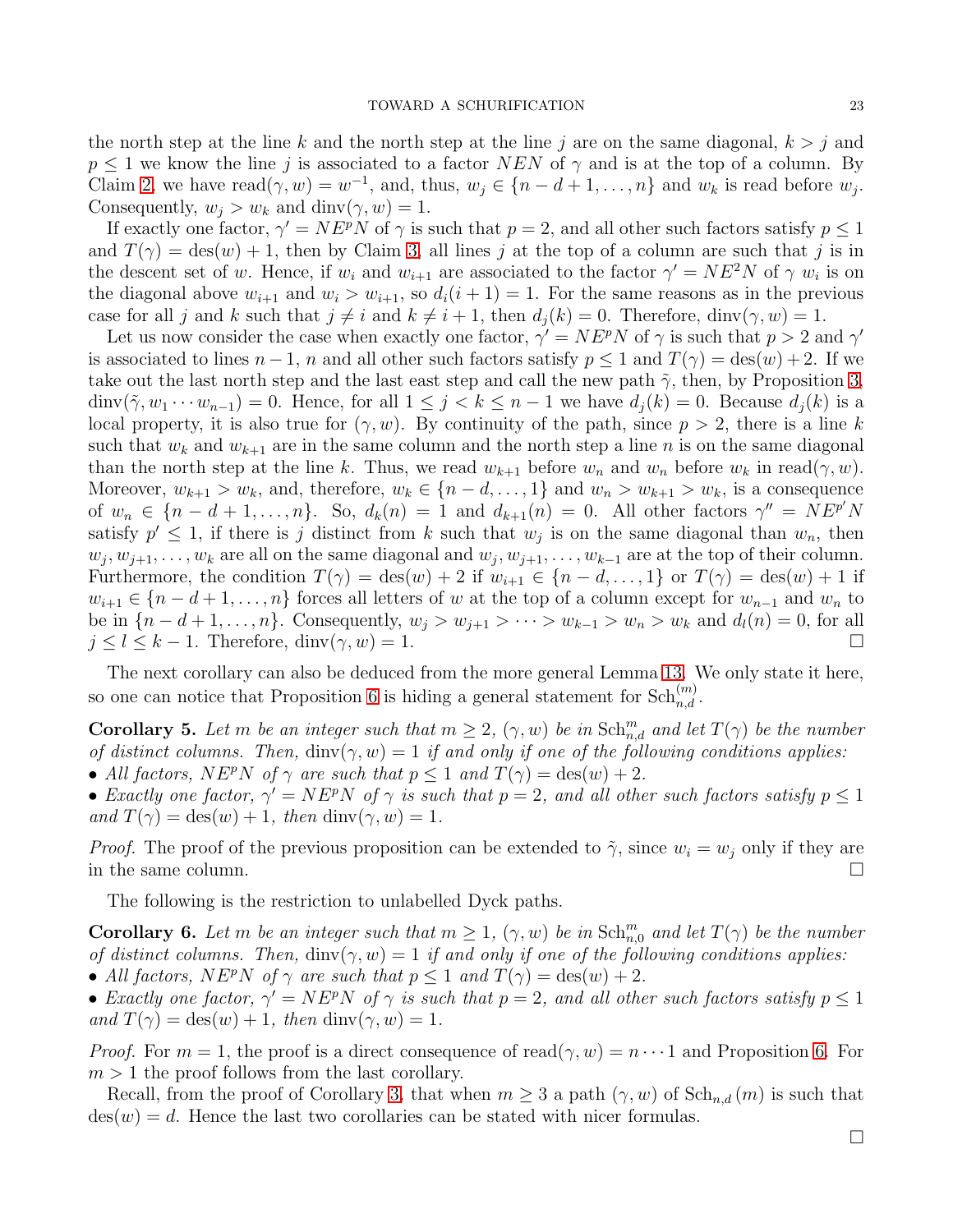#### 7. Bijections With Tableaux

<span id="page-23-0"></span>From Equation [\(11\)](#page-17-1) of Proposition [5,](#page-17-0) one could wonder what tableau is associated to what path. In this section, we will first show a bijection between standard Young tableaux of shape  $(d, 1^{n-d})$  and the subset of Schröder paths  $\{\gamma \in \text{Sch}_{n,d-1} \mid \text{area}(\gamma) = 0\}$ . Afterwards, we exhibit a bijection between the set of paths  $\{\gamma \in \overline{\text{Sch}}_{n,d-1} \mid \text{area}(\gamma) = 1\}$  and pairs containing a standard Young tableaux of shape  $(d, 1^{n-d})$  and a number i,  $0 \le i \le n-d$ . This last bijection will allow us to write the sum over these paths with the area and bounce statistics in terms of hook-shaped Schur functions in the variables q and t. In other words, we will obtain an explicit combinatorial formula for the expansion in Schur functions of  $\langle \nabla(e_n), s_\mu\rangle|_{\text{hook}}$  Before we start, we shall also notice that these bijections could easily be extended to paths ending with a diagonal step, by using the bijection between paths with d diagonal steps that end with the factor  $NE$  and paths with  $d+1$  diagonal steps that end with a D step.

Recall in Section [3](#page-3-0) we defined the touch points of a path. Notice that for a path  $\gamma$  if area $(\gamma) = 0$ and Touch $(\gamma) = (\gamma_1, \gamma_2, \dots, \gamma_k)$ , then for all i,  $\gamma_i$  is in  $\{NE, D\}$ . Let's define the sets  $Sch_{n,d,(i)}$  by:

$$
\widetilde{\text{Sch}}_{n,d,(i)} = \{ \gamma \in \widetilde{\text{Sch}}_{n,d} \mid \text{area}(\gamma) = i \}.
$$

Let  $\{\mathcal{M}_{n,d}\}\$  be a family of maps:

$$
\mathcal{M}_{n,d} : \mathrm{SYT}(d, 1^{n-d}) \to \mathrm{\overline{Sch}}_{n,d-1,(0)}
$$

$$
\tau \mapsto \gamma_1 \gamma_2 \cdots \gamma_n,
$$

with  $\gamma_n = NE$ ,  $\gamma_{n-i} = NE$  if  $i \in Des(\tau)$  and  $\gamma_{n-i} = D$  otherwise (see Figure [31](#page-23-1) for an example). Let  $\{\mathcal{R}_{n,d}\}\$  be a family of maps:

$$
\mathcal{R}_{n,d} : \widetilde{\text{Sch}}_{n,d-1,(0)} \to \text{SYT}(d, 1^{n-d})
$$

$$
\gamma \mapsto \tau,
$$

with  $\text{Des}(\mathcal{R}_{n,d}(\gamma)) = \{n-i \mid 1 \leq i \leq n-1, \gamma_i = NE \in \text{Tourch}(\gamma)\}\$  (see Figure [32](#page-23-2) for an example).

 $\gamma_6$ 



<span id="page-23-1"></span>Figure 31. An example of the application of map  $\mathcal{M}_{6,4}$ .



 $Touch(\gamma) = \{D, D, NE, D, NE, NE\}$ 

<span id="page-23-2"></span>Figure 32. An example of the application of map  $\mathcal{R}_{6,4}$ .

# **Lemma 14.** *The families of maps*  $\{M_{n,d}\}\$  *and*  $\{R_{n,d}\}\$  *are well defined.*

*Proof.* We have already seen that  $\gamma$  in  $Sch_{n,d-1,(0)}$  is represented by a word in  $\{NE, D\}^{n-1}NE$  such that  $|\gamma|_D = d-1$ . Moreover,  $\mathcal{M}_{n,d}(\tau)$  is in  $\{NE, D\}^{n-1}NE$  by construction. For  $\tau \in SYT(d, 1^{n-d})$ the descent set of the tableau  $\tau$  is a subset of  $n - d$  elements in  $\{1, \ldots, n - 1\}$ , since for  $j \neq 1$  in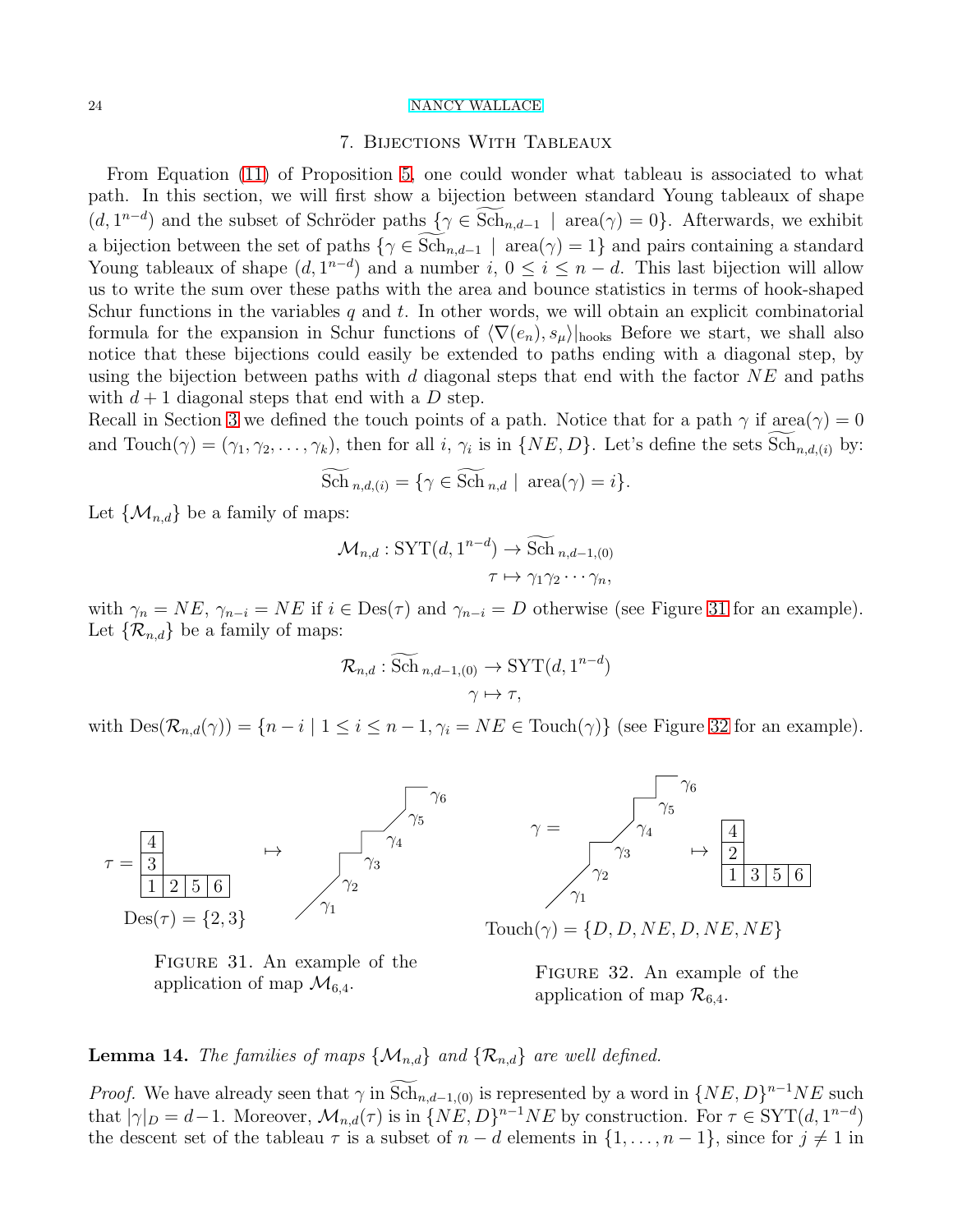the first column  $j-1$  is lower or to the right of j by definition of hook-shaped standard tableaux. Hence, there are  $n - d + 1$ , i's such that  $\gamma_{n-i} = NE$  and  $|\mathcal{M}_{n,d}(\tau)|_D = d - 1$ .

For the map  $\mathcal{R}_{n,d}$ , notice that hooked-shaped tableaux are uniquely defined by their descent set. Furthermore, there are  $n - d + 1$  north steps in  $\gamma$  and  $\gamma_n = NE \in \text{Touch}(\gamma)$ . Thus, for  $1 \leq i \leq n-1$  there are  $n-d$  factors  $\gamma_i$  such that  $\gamma_i = NE$  and  $\text{des}(\mathcal{R}_{n,d}(\tau)) = n-d$ . Ergo,  $\mathcal{R}_{n,d}(\gamma) \in \text{SYT}(d, 1^{n-d})$ ).

<span id="page-24-0"></span>**Propositon 7.** Let n, d be integers such that  $0 \leq d \leq n$ . The map  $\mathcal{M}_{n,d}$  is a bijection from the  $set$  of standard tableaux of shape  $(d, 1^{n-d})$  to the subset of Schröder paths  $Sch_{n,d-1,(0)}$ , of inverse  $\mathcal{R}_{n,d}$ *. Moreover, the map*  $\mathcal{M}_{n,d}$  *is such that* maj( $\tau$ ) = bounce( $\mathcal{M}_{n,d}(\tau)$ ) *and the map*  $\mathcal{R}_{n,d}$  *is such that* maj $(\mathcal{R}_{n,d}(\gamma)) = \text{bounce}(\gamma)$ .

*Proof.* For the first statement, we only need to show that  $\mathcal{M}_{n,d}$  and  $\mathcal{R}_{n,d}$  are inverse maps. Let  $\tau$  be in SYT $(d, 1^{n-d})$  if i is in Des $(\tau)$  (respectively, i is not in Des $(\tau)$ ), then the map  $\mathcal{M}_{n,d}$  sends i to  $\gamma_{n-i} = NE$  in Touch $(\mathcal{M}_{n,d}(\tau))$  (respectively, to  $\gamma_{n-i} = D$ ) and  $\mathcal{R}_{n,d}$  sends  $\gamma_{n-i} = NE$  in Touch $(\mathcal{M}_{n,d}(\tau))$  to i in  $\text{Des}(\mathcal{R}_{n,d}(\mathcal{M}_{n,d}(\tau)))$  (respectively, to i not in  $\text{Des}(\mathcal{R}_{n,d}(\mathcal{M}_{n,d}(\tau)))$ ). Hence,  $\mathcal{R}_{n,d}(\mathcal{M}_{n,d}(\tau)) = \tau$ , since hooked-shaped tableaux are uniquely determined by their descent set. For  $\gamma$  in Sch<sub>n,d-1,(0)</sub>, the proof of  $\mathcal{M}_{n,d}(\mathcal{R}_{n,d}(\gamma)) = \gamma$  is similar. Additionally, in Sch<sub>n,d-1,(0)</sub> all east steps are associated to a peak. For  $\gamma = \gamma_1 \gamma_2 \cdots \gamma_n$ , if  $\gamma_{n-i} = NE$  and there are k diagonal steps after the factor  $\gamma_{n-i}$ , then the peak associated to that factor contributes k to numph and there is a return to the main diagonal after the factor  $\gamma_{n-i}$  that contributes  $i - k$  to bounce( $\Gamma(\gamma)$ ). Moreover, the peak  $\gamma_n = NE$  contributes nothing to bounce( $\gamma$ ) because it is the end of the path. Hence, maj $(\tau)$  = bounce $(\mathcal{M}_{n,d}(\tau))$  and maj $(\mathcal{R}_{n,d}(\gamma))$  = bounce $(\gamma)$ , since both maps associate the factor  $\gamma_{n-i} = NE$  in the touch sequence to *i* in the descent set.  $\Box$ 

This last proposition gives a combinatorial formula for  $\langle \nabla e_n, s_{d,1^{n-d}} \rangle$  in terms of the major index as in Proposition [5.](#page-17-0) Although we now know to which paths the top weight are associated to (see Section [9](#page-32-0) for more on this).

**Corollary 7.** Let n, d be positive integer such that  $n > d$ . Then:

$$
\langle \nabla e_n, s_{d,1^{n-d}} \rangle|_{1\,\text{Part}} = \sum_{\tau \in \text{SYT}(d,1^{n-d})} s_{\text{maj}(\tau)}(q,t)
$$

*Proof.* By Proposition [2](#page-11-5) and Proposition [7.](#page-24-0) □

In order to get the same type of formula for the restriction on hook-shaped partitions, we will partition the set  $Sch_{n,d-1,(1)}$ . We need maps to do so. Let  $\tau$  be in  $SYT(d, 1^{n-d})$ , then we define the path  $\gamma_{\tau} = \gamma_1 \gamma_2 \cdots \gamma_{n-1}$  where:

$$
\gamma_{n-i} = \begin{cases}\nNE & \text{if } i = 1 \text{ or } i \in \text{Des}(\tau) \setminus \{\max(\text{Des}(\tau))\} \\
D & \text{if } i \notin \text{Des}(\tau) \cup \{1\} \\
NNEE & \text{if } i = \max(\text{Des}(\tau)) \text{ and } 1 \in \text{Des}(\tau) \\
NDE & \text{if } i = \max(\text{Des}(\tau)) \text{ and } 1 \notin \text{Des}(\tau)\n\end{cases}
$$

Let  $V_{n,d}$  be a collection of sets defined by:

$$
V_{n,d} = \{ \gamma \in \mathrm{Sch}_{n,d-1} \mid \gamma = D^j NNEEu \text{ or } \gamma = D^j NDEu, j \ge 0, u \in \{NE, D\}^* NE \}.
$$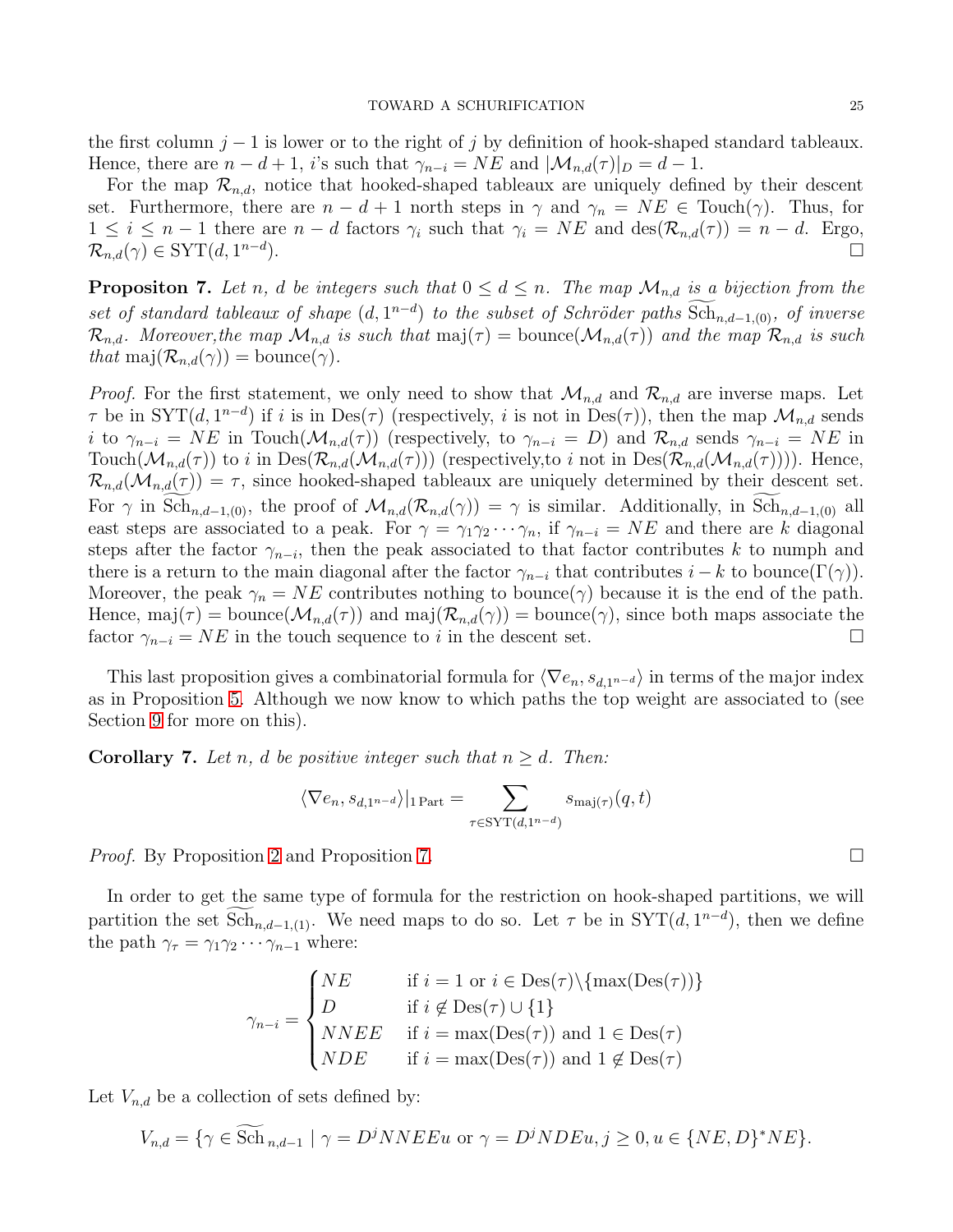Our first family of maps  $S_{n,d}$  is defined as follows, for  $n - d \geq 1$ :

$$
S_{n,d}: \mathrm{SYT}(d, 1^{n-d}) \to V_{n,d}
$$

$$
\tau \mapsto \gamma_{\tau}
$$

The second family of maps is defined as follows, for  $n - d \geq 1$ :

$$
\mathcal{T}_{n,d}: V_{n,d} \to \text{SYT}(d, 1^{n-d})
$$

$$
\gamma \mapsto \tau_{\gamma}
$$

Where for  $U = \{1\}$  if  $\gamma = D^j NDEv$ ,  $U = \emptyset$  if  $\gamma = D^j NNEEu$ ,  $u \in \{NE, D\}^*, v \in \{NE, D\}^* NE$ we have  $\text{Des}(\tau_{\gamma}) = \{n - i : \gamma_i = Nw \in \text{Touch}(\gamma), w \in \{NEE, E, DE\}^*\} \setminus \{U\}.$ 



FIGURE 33. Example of the map  $\mathcal{S}_{6,4}$ 





**Lemma 15.** Let n, d be positive integers such that  $n - d \geq 1$ , the maps  $S_{n,d}$  and  $\mathcal{T}_{n,d}$  are well *defined.*

*Proof.* The factors  $\gamma_i$  are all Schröder paths ans the concatenation of Schröder paths is a Schröder path. Moreover, the factor  $\gamma_{n-1}$  of  $\gamma_{\tau}$  contains a north step and all the other north steps are related to an element in the descent set. Hence, we have  $n - d + 1$  north steps and  $\gamma_{\tau}$  is an element of Sch<sub>n,d−1</sub>. Additionally, the construction of  $\gamma_{\tau}$  is based on four mutually exclusive conditions that define  $\gamma_{n-i}$ . If  $i = \max(\text{Des}(\tau))$ , then  $n-i \leq n-k$  for all  $k \in \text{Des}(\tau)$ . Thus, by construction the path starts with  $D<sup>j</sup>NNEE$  or  $D<sup>j</sup>NDE$ . Since there is only one maximum of the descent set the map  $S_{n,d}$  is well defined. Notice that for all path in  $V_{n,d}$  there is exactly one factor in  $\{NNEE, NDE\}$  and all other are in  $\{NE, D\}$ . Hence, Touch( $\gamma$ ) has  $n-1$  factors because it is equivalent to counting the numbers of north and diagonal steps minus one. Therefore, the descent set is included in  $\{1, \ldots, n-1\}$ . Moreover, there are  $n-d+1$  north step and one is in the factor  $\gamma_{n-1}$ . Ergo,  $1 \in \{n-i : \gamma_i = Nw \in \text{Touch}(\gamma), w \in \{NEE, E, DE\}^*\}.$ 

If  $\gamma = D^j NNEEu$ ,  $u \in \{NE, D\}^*$ , then there are  $n-d+1$  north steps for  $n-d$  factors containing a north step. Consequently,  $\text{des}(\tau_{\gamma}) = n - d$  and it uniquely determines a hooked-shaped tableau in  $SYT(d, 1^{n-d}).$ 

If  $\gamma = D^j NDEv$ ,  $v \in \{NE, D\}^* NE$ , then there are  $n - d + 1$  north steps for  $n - d + 1$  factors containing a north step. But U takes out one from the descent set. Hence, the descent set has  $n-d$ elements and it uniquely determines a hooked-shaped tableau in  $\text{SYT}(d, 1^{n-d})$ . Consequently,  $\mathcal{T}_{n,d}$ is well defined.  $\square$ 

The interesting thing about these maps is that they preserve statistics as shown in the next lemma.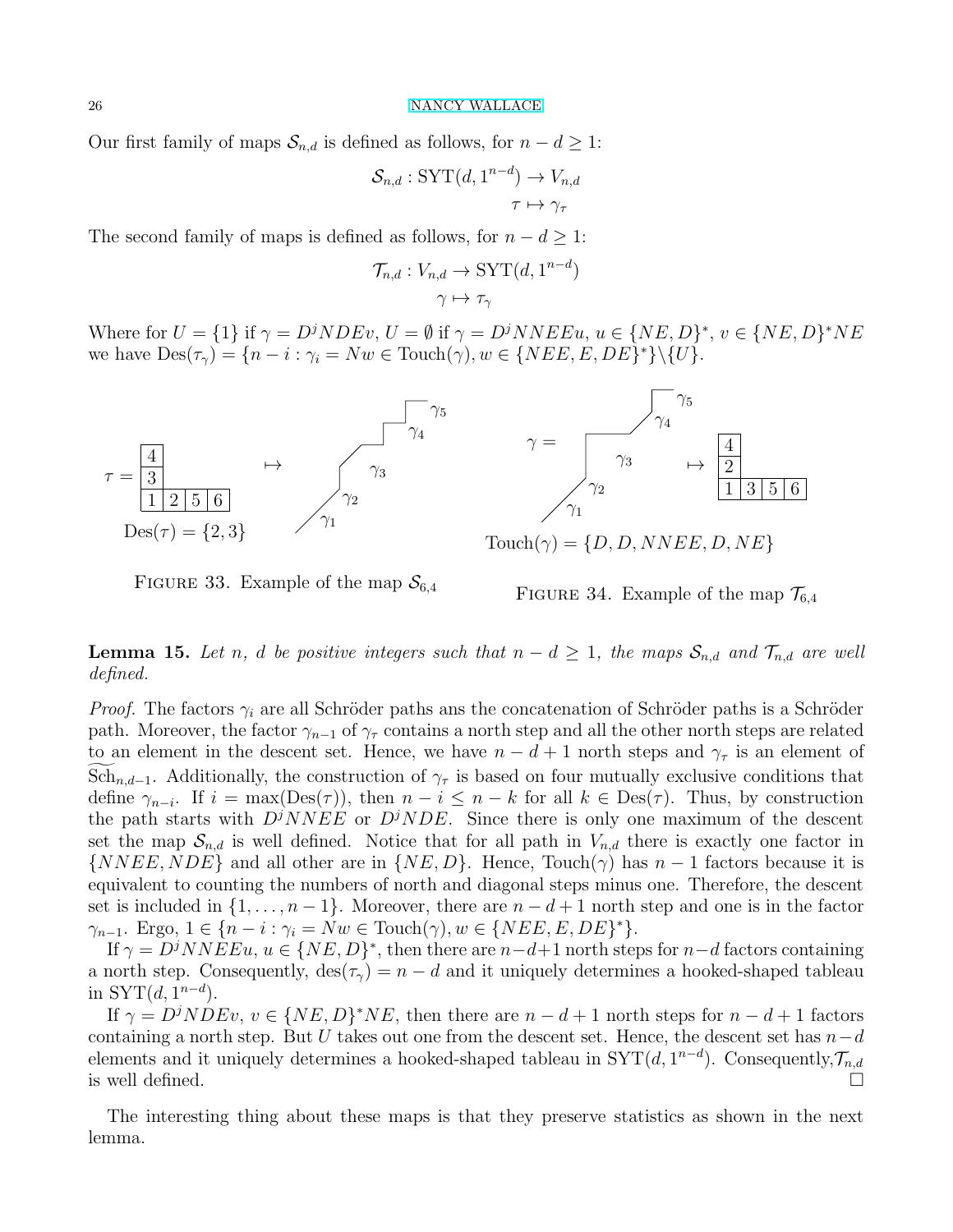<span id="page-26-0"></span>**Lemma 16.** Let *n*, *d* be positive integers such that  $n-d \geq 1$ . The maps  $\mathcal{S}_{n,d}$  and  $\mathcal{T}_{n,d}$  are bijective *maps and*  $\mathcal{T}_{n,d} = \mathcal{S}_{n,d}^{-1}$ . Moreover, the maps  $\mathcal{T}_{n,d}$  and  $\mathcal{S}_{n,d}$  preserve statistics in the following way:

$$
bounce(\gamma) = maj(\mathcal{T}_{n,d}(\gamma)) - des(\mathcal{T}_{n,d}(\gamma)),
$$
  
 
$$
bounce(\mathcal{S}_{n,d}(\tau)) = maj(\tau) - des(\tau).
$$

*Proof.* Let  $\tau$  be a Standard Young tableau in of shape  $(d, 1^{n-d}), S_{n,d}(\gamma) = \gamma_{\tau}, \gamma_{\tau} = \gamma_1 \gamma_2 \cdots \gamma_{n-1}$ . For  $i \geq 2$ , if the factor  $\gamma_{n-i} = NE$ , then the map  $\mathcal{T}_{n,d}$  send that factor to  $i \in Des(\mathcal{T}_{n,d}(\gamma_{\tau}))$ . But the map  $S_{n,d}$  gives us  $\gamma_{n-i} = NE$  when  $i \in Des(\tau)$ . If  $\gamma_{n-i} = NNEE$ , then the map  $\mathcal{T}_{n,d}$  sends that factor to  $1, i \in Des(\mathcal{T}_{n,d}(\gamma_{\tau}))$  and the map  $\mathcal{S}_{n,d}$  gives  $\gamma_{n-i} = NNEE$  when  $1, i \in Des(\mathcal{T}_{n,d}(\gamma_{\tau}))$ . Finally, if  $\gamma_{n-i} = NDE$ , then the map  $\mathcal{T}_{n,d}$  sends that factor to  $i \in Des(\mathcal{T}_{n,d}(\gamma_{\tau}))$  and the image of map  $S_{n,d}$  is  $\gamma_{n-i} = NDE$  when  $i \in Des(\mathcal{T}_{n,d}(\gamma_{\tau}))$ . Thus,  $\mathcal{T}_{n,d}(\mathcal{S}_{n,d}(\tau)) = \tau$ . The proof of  $\mathcal{S}_{n,d}(\mathcal{T}_{n,d}(\gamma)) = \gamma$  is similar.

The proof that bounce $(\mathcal{S}_{n,d}(\tau)) = \text{maj}(\tau) - \text{des}(\tau)$  is almost the same as the proof in Propo-sition [7.](#page-24-0) Since there are only  $\gamma_{n-1}$  factors, we need to subtract one to each contribution to bounce( $\Gamma(\gamma)$ ). Moreover, if  $\gamma_{n-i} = NNEE$  and there are k diagonal steps after the factor  $\gamma_{n-i}$ , then the peak associated to that factor contributes k to numph and there is a return to the main diagonal after the factor  $\gamma_{n-i}$  that contributes  $i - k - 1$  to bounce( $\Gamma(\gamma)$ ). Finally, if  $\gamma_{n-i} = NDE$  and there are k diagonal steps after the factor  $\gamma_{n-i}$ , then the peak associated to that factor contributes  $k$  to numph and there is a return to the main diagonal after the factor  $\gamma_{n-i}$  that contributes  $i - k - 1$  to bounce( $\Gamma(\gamma)$ ). But  $1 \notin \text{Des}(\mathcal{T}_{n,d}(\gamma))$  which mean we do not add  $1 - 1 = 0$  to  $Des(\mathcal{T}_{n,d}(\gamma))$ . Hence,  $maj(\tau) - des(\tau) = bounce(\mathcal{S}_{n,d}(\tau))$  and  $\text{maj}(\mathcal{T}_{n,d}(\gamma)) - \text{des}(\mathcal{T}_{n,d}(\gamma)) = \text{bounce}(\gamma)$ , because both maps associate the factor  $\gamma_{n-i} = NE$ to i in the descent set. Consequently, bounce $(\mathcal{S}_{n,d}(\tau)) = \text{maj}(\tau) - \text{des}(\tau)$ . The map  $\mathcal{S}_{n,d}$  is a bijection of inverse  $\mathcal{T}_{n,d}$ , and, thus, we also have bounce $(\gamma) = \text{maj}(\mathcal{T}_{n,d}(\gamma)) - \text{des}(\mathcal{T}_{n,d}(\gamma)).$ 

To extend the maps  $S_{n,d}$  and  $\mathcal{T}_{n,d}$  we need to partition the paths of  $Sch_{n,d,(1)}$ . Notice that  $Sch_{n,n,(1)} = Sch_{n,n-1,(1)} = \emptyset$  and  $Sch_{n,n-2,(1)} = \{D^{n-2}NNEE, D^iNDED^jNE \mid i+j=n-3\}.$ For  $d = n - 2$ , we define  $\Pi_{n,d-1}$  to be the identity map. For  $n - d + 1 \geq 3$ , let

| $\Pi_{n,d-1}$ : Sch $_{n,d-1,(1)}$ | $\rightarrow$ | Sch $_{n,d-1,(1)}$                          |
|------------------------------------|---------------|---------------------------------------------|
| $\label{eq:subm} uNNEED^{j}NEv$    | $\mapsto$     | $u\mathcal{N}ED^j\mathcal{N}\mathcal{N}EEv$ |
| uNDED <sup>j</sup> NEv             | $\mapsto$     | uNED <sup>j</sup> NDEv                      |
| uNNEED <sup>j</sup> NE             | $\mapsto$     | uNED <sup>j</sup> NNEE                      |
| $D^i N E u D^j N N E E$            | $\mapsto$     | $D^iNNEEuD^jNE$                             |
| $D^i N E u N D E D^j N E$          |               | $D^i NDEuNED^jNE$                           |
|                                    |               |                                             |

For u in  $\{NE, D\}^*$  and v in  $\{NE, D\}^*NE$ .

<span id="page-26-1"></span>**Propositon 8.** For all integers n and d such that  $n - d \geq 1$ . The sets  $\{\Pi_{n,d-1}^k(\gamma_{\tau})\}$  over all  $\tau \in \text{SYT}(d, 1^{n-d})$  are a partition of the set  $\text{Sch}_{n,d-1,(1)}$ . Additionally,  $\Pi_{n,d-1}$  is cyclic of order  $n - d$ .

*Proof.* We shall first notice that the map is well defined, since there is exactly one factor NNEE or  $NDE$  in path of area 1. Secondly,  $\gamma_{\tau}$  is of shape  $D^{i}NNEED^{j}NEuNE$  or  $D^{i}NDED^{j}NEuNE$  and the action of  $\Pi_{n,d-1}$  is to exchange the factor  $NNEE$  (respectively, NDE) with the factor next NE factor. Because there are  $n-d+1$  north steps in  $\gamma_{\tau}$ , if NNEE is a factor of  $\gamma_{\tau}$  (respectively, NDE)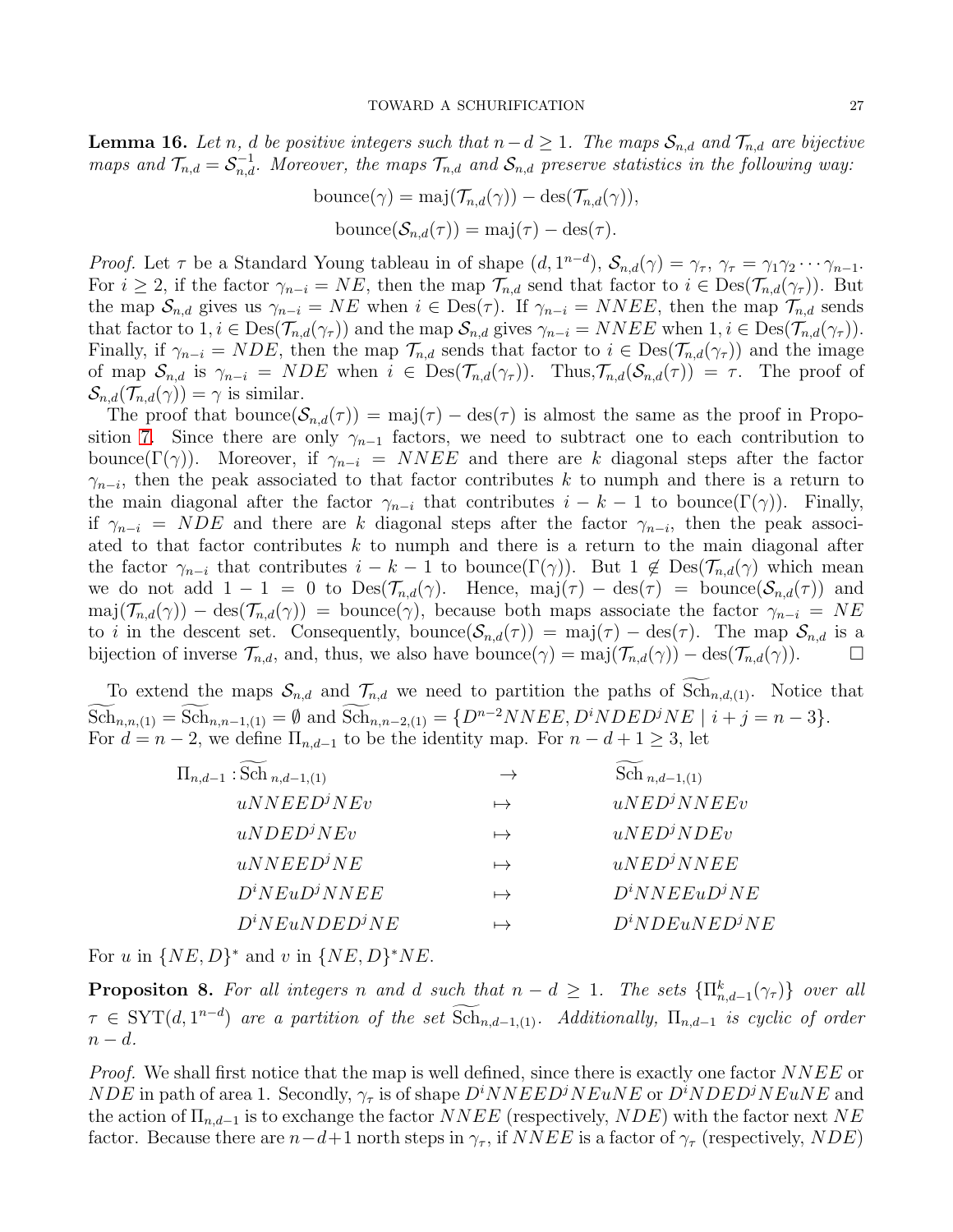



FIGURE 35. Example of the map  $\Pi_{6,3}$ 

FIGURE 36. Example of the map  $\Pi_{6,3}$ 

there are  $n - d - 1$  (respectively,  $n - d$ ) factors NE above the factor NNEE (respectively, NDE) and  $\Pi_{n,d-1}^{n-d-1}(\gamma_\tau) = D^iNED^jNEuNNEE$  (respectively,  $\Pi_{n,d-1}^{n-d-1}(\gamma_\tau) = D^iNED^jNEu'NDED^kNE$ , where  $u = u'NED^k$ ). Therefore,  $\prod_{n,d-1}^{n-d}(\gamma_\tau) = \gamma_\tau$ .

Let  $\gamma$  be a path in Sch<sub>n,d−1,(1)</sub>. Then, there is a unique factor NNEE or NDE which corresponds to the line of area 1. Hence,  $\gamma = D^jNEu'NNEEu''NE$  (respectively,  $\gamma = D^jNEu'NDEu''NE$ ,  $\gamma = D^jNEu'NNEE$ , with u' and u'' in  $\{NE, D\}$ . Let k be the number of north steps before the factor NNEE (respectively, NDE, NNEE, with  $k = n - d - 1$ ). Consequently,  $\prod_{n,d=1}^{k} (\gamma_0) = \gamma$ , for  $\gamma_0 = D^j NNEEu'NEu''NE$  (respectively,  $\gamma_0 = D^j NDEu'NEu''NE$ ,  $\gamma_0 = D^j NNEEu'NE$ ). Thus,  $\mathcal{T}_{n,d}(\gamma_0) = \tau_{\gamma_0}$ . So,  $\gamma$  is in the set  $\{\Pi_{n,d-1}^k(\gamma_{\tau_{\gamma_0}})\}.$ 

Finally, let  $\gamma$  be in  $\{\Pi_{n,d-1}^k(\gamma_\tau)\}\cap\{\Pi_{n,d-1}^k(\gamma_\rho)\}\$ , then there is k such that  $\gamma=\Pi_{n,d-1}^k(\gamma_\tau)$  and l such that  $\gamma = \prod_{n,d-1}^{l}(\gamma_{\rho})$ . Hence,  $\prod_{n,d-1}^{n-d-k+l}(\gamma_{\rho}) = \gamma_{\tau}$ . By previous statements we know  $k = l$ ; it is the number of north steps before the factor  $NNEE$  of  $NDE$  in  $\gamma$ . Ergo,  $\gamma_{\rho} = \gamma_{\tau}$ . Thus, by Lemma [16,](#page-26-0)  $\rho = \mathcal{T}_{n,d}(\gamma_\rho) = \mathcal{T}_{n,d}(\gamma_\tau) = \tau$ . Therefore  $\{\Pi_{n,d-1}^k(\gamma_\tau)\} \cap \{\Pi_{n,d-1}^k(\gamma_\rho)\} = \emptyset$  if  $\rho \neq \tau$ .

One might see similarities between the next lemma and Lemma [3,](#page-10-0) since the bounce statistic increases by exactly one with each iteration of  $\Pi_{n,d-1}$ . But it is worth mentioning that in this case the area remains one. Thus, this is not an extension of the algorithm seen in Section [4](#page-7-0) for paths with a bounce statistic value of zero.

**Lemma 17.** Let  $U = \{uNED^jNNEE, uNDED^jNE \mid u \in \{NE, D\}^*\}$ . The map  $\Pi_{n,d-1}$  is such *that* bounce $(\Pi_{n,d-1}(\gamma)) = \text{bounce}(\gamma) + 1$  *for all*  $\gamma \in \widetilde{\text{Sch}}_{n,d,(1)} \setminus U$ .

*Proof.* If  $\gamma$  as a factor NNEE, then the map  $\Pi_{n,d-1}$  swaps the factor NNEE with the next factor NE and all factors return to the main diagonal in  $\Pi_{n,d-1}(\gamma)$ . Hence, the number of peak under each diagonal step is left unchanged and numph( $\gamma$ ) = numph( $\Pi_{n,d-1}(\gamma)$ ). Moreover, area( $\gamma$ ) = 1, and, therefore, there is some k such that  $\Gamma(\gamma) = (NE)^{n-d-k} NNEE(NE)^{k-1}$ . Thus, we obtain bounce $(\Gamma(\gamma)) = \binom{n-d+2}{2}$  ${d+2 \choose 2} - k$  and bounce $(\Gamma(\Pi_{n,d-1}(\gamma))) = {n-d+2 \choose 2}$  $\binom{d+2}{2} - k + 1.$ 

If  $\gamma$  as a factor  $NDE$ , then bounce $(\Pi_{n,d-1}(\Gamma(\gamma)))$  = bounce $(\Gamma(\gamma))$ . Since the map  $\Pi_{n,d-1}$ swaps the factor NDE with the next factor NE and all factors return to the main diagonal, in  $\Pi_{n,d-1}(\gamma)$  there is one more peak below the diagonal step coming from the factor NDE than in  $\gamma$ . Moreover, the number of peaks below all the other diagonal steps remains unchanged. Ergo,  $\text{number}(\gamma) + 1 = \text{number}(\Pi_{n,d-1}(\gamma)).$ 

With this partition we can put forward a bijection between tableaux and Schröder paths.

<span id="page-27-0"></span>**Propositon 9.** Let  $\mathcal{Q}_{n,d}$  be a map between the product set  $\text{SYT}(d, 1^{n-d}) \times \{0, 1, \cdots, n-d-1\}$ and the set  $Sch_{n,d-1,(1)}$ , defined by  $\mathcal{Q}_{n,d}(\tau,i) = \prod_{n,d-1}^{i} (\mathcal{S}_{n,d}(\tau))$ . Then, the map  $\mathcal{Q}_{n,d}$  is a bijection. *Moreover,* bounce $(Q_{n,d}(\tau, i)) = \text{maj}(\tau) - \text{des}(\tau) + i$  *for all i in*  $\{0, 1, \dots, n - d - 2\}$ *.*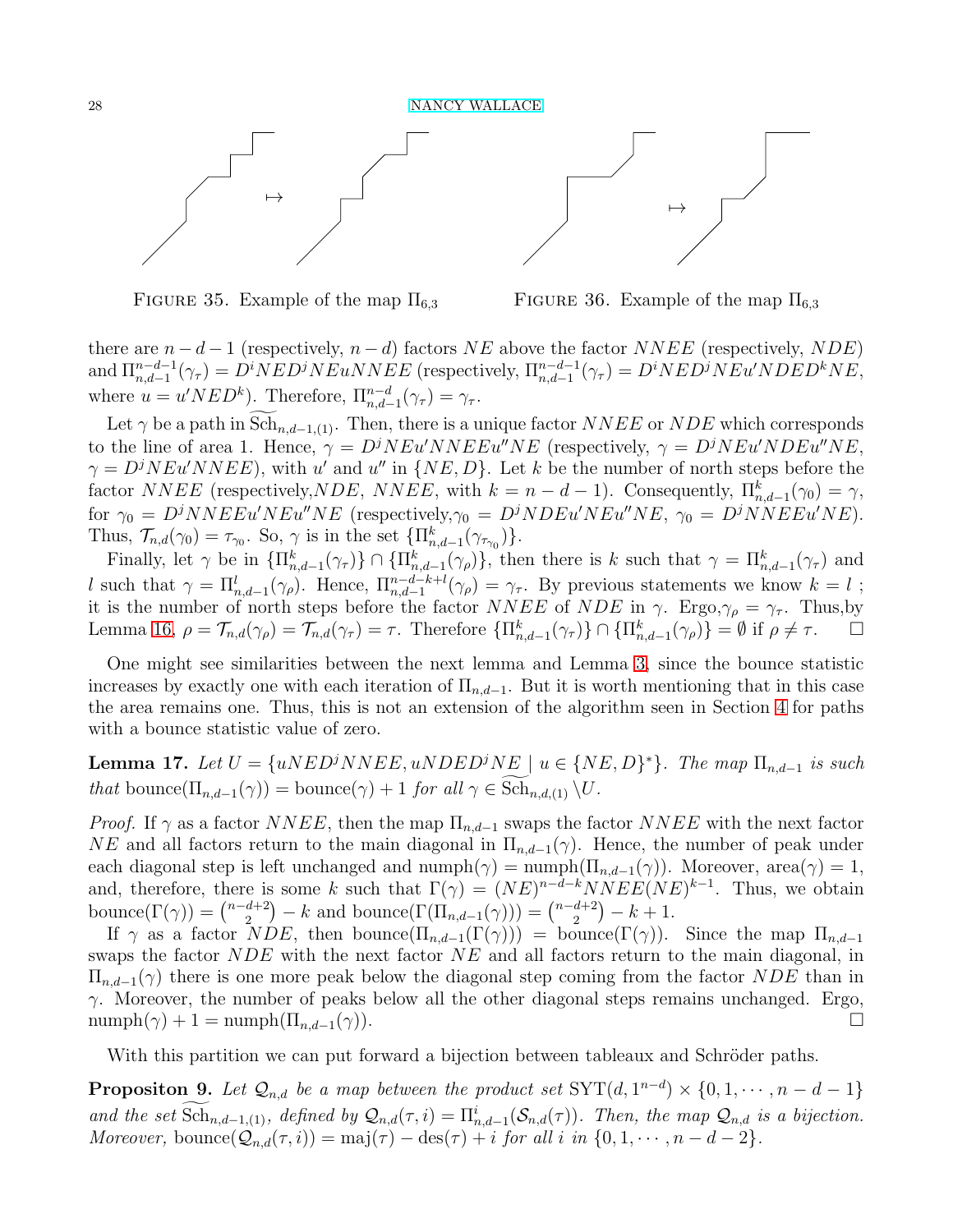*Proof.* By Lemma [16](#page-26-0) and Proposition [8,](#page-26-1) this map is well defined. Furthermore, for  $\gamma$  in  $\text{Sch}_{n,d-1,(1)}$ there is a unique  $\tau$  in  $SYT(d, 1^{n-d})$  an a unique integer i such that  $0 \leq i \leq n-d-1$  and  $\Pi_{n,d-1}^i(\gamma_\tau) = \gamma$ . Moreover,  $\mathcal{S}_{n,d}$  is a bijection of inverse  $\mathcal{T}_{n,d}$ . Hence,  $\mathcal{T}_{n,d}(\gamma_\tau) = \tau$  and the preimage of  $\gamma$  is unique. Ergo  $\mathcal{Q}_{n,d}$  is a bijection.

By the previous lemma bounce  $(\Pi_{n,d-1}^i(\gamma_{\tau})) - i = \text{bounce}(\gamma_{\tau})$  if  $\Pi_{n,d-1}^i(\gamma_{\tau})$  is not an element of  $U = \{uNED^jNNEE, uNDED^jNE \mid u \in \{NE, D\}^*\}.$  The proof of Proposition [8](#page-26-1) shows that  $\prod_{n,d-1}^{i}(\gamma_{\tau})$  is an element of U if and only if  $i = n - d - 1$ . Hence, we only need to show bounce( $\gamma_{\tau}$ ) = maj( $\tau$ ) – des( $\tau$ ). But this is true by Lemma [16.](#page-26-0)

We now restate and prove our main theorem.

**Theorem** (1). *If*  $\mu \in \{(d, 1^{n-d}) \mid 1 \leq d \leq n\}$  *and*  $\nu \vdash n$ *, then:* 

(13) 
$$
\langle \nabla(e_n), s_\mu \rangle|_{\text{hook}} = \sum_{\tau \in \text{SYT}(\mu)} s_{\text{maj}(\tau)}(q, t) + \sum_{i=2}^{\text{des}(\tau)} s_{\text{maj}(\tau) - i, 1}(q, t),
$$

(14) 
$$
\langle \nabla^m(e_n), s_\nu \rangle|_{1\,\text{Part}} = \sum_{\tau \in \text{SYT}(\nu)} s_{m\binom{n}{2} - \text{maj}(\tau')}(q,0) = \sum_{\tau \in \text{SYT}(\nu)} s_{m\binom{n}{2} - \text{maj}(\tau')}(0,t),
$$

*and:*

(15) 
$$
\langle \nabla^m(e_n), e_n \rangle|_{\text{hook}} = s_{m{n \choose 2}}(q, t) + \sum_{i=2}^{n-1} s_{m{n \choose 2} - i, 1}(q, t).
$$

Note that maj $(1^n) = {n \choose 2}$  $\binom{n}{2}$ ,  $\binom{n}{2}$  $\binom{n}{2} - \text{maj}(\tau') = \text{maj}(\tau) \text{ and } \text{des}(\tau) = n - 1 - \text{des}(\tau').$ 

*Proof.* Equation [\(2\)](#page-1-1) is true by Proposition [5.](#page-17-0) For  $m = 1$  Equation [\(3\)](#page-1-3) is a direct consequence of Equation [\(1\)](#page-1-2). Notice that if  $\gamma$  is in  $Sch^{(1)}_{n,d}$ , then  $\gamma E^{(m-1)n}$  is in  $Sch^{(m)}_{n,d}$ . Furthermore, the difference between the area of  $\gamma$  and the area of  $\gamma E^{(m-1)n}$  is exactly  $(m-1)$  $\binom{n}{2}$  $\binom{n}{2}$ . Ergo, for  $m > 1$  Equation [\(3\)](#page-1-3) follows from Corollary [6.](#page-22-0)

The first sum on the right side of Equation [\(1\)](#page-1-2) follows from Proposition [5.](#page-17-0) For the second sum on the right side of Equation [\(1\)](#page-1-2), notice that, by Proposition [9,](#page-27-0) there is a bijection between paths of area value equal to one with  $d$  diagonal steps ending with  $NE$  or  $NNEE$  and the product set of standard Young tableaux of shape  $(d, 1^{n-d})$  and the set  $\{0, \ldots, n-d-1\}$ . Moreover, one can see that the cyclic action of the map  $\Pi_{n,d-1}$ , proven in Proposition [8,](#page-26-1) puts  $\Pi_{n,d-1}^{n-d-1}(\mathcal{S}_{n,d}(\tau))$ in  $\{uNEDjNNEE, vNDEDjNE \mid u \in \{NE, D\}^{n-d-2}, v \in \{NE, D\}^{n-d-1}\},\$  since it is of order  $n-d$ . So, by Corollary [1](#page-12-4) and Proposition [5,](#page-17-0) the set  $\{\prod_{n,d=1}^{n-d-1}$  $_{n,d-1}^{n-d-1}(\mathcal{S}_{n,d}(\tau))\}$  contains the only paths that contribute to Schur functions indexed by partition of length 1. Consequently, we need only to consider the set  $\{0, \ldots, n - d - 2\}$  because the second sum relates to partition of length 2. Additionally,  $\text{des}(\tau) = n - d$ , for  $\tau \in \text{SYT}(d, 1^{n-d})$ , hence  $2 \le i \le \text{des}(\tau)$  if and only if  $n - d - 2 \ge$  $\text{des}(\tau) - i \geq 0$ . Therefore, we sum from 2 to  $\text{des}(\tau)$ . Except for the paths already contributing to Schur function having only one part, the restriction to a value of one for the area corresponds to hook-shaped Schur functions. Indeed,  $s_{a,b}(q,t) = (qt)^b(q^{a-b} + q^{a-b-1}t + \cdots + qt^{a-b-1} + t^{a-b})$ , and, thus, the monomial  $q^c t$  can only be found when  $b \in \{0, 1\}$ . Ergo, by Proposition [9,](#page-27-0) we have the stated result.  $\Box$ 

We conjecture this is true for all  $\mu$  when  $m = 1$ . We also know, by Lemma [13,](#page-18-0) that this is not true for  $m > 1$ .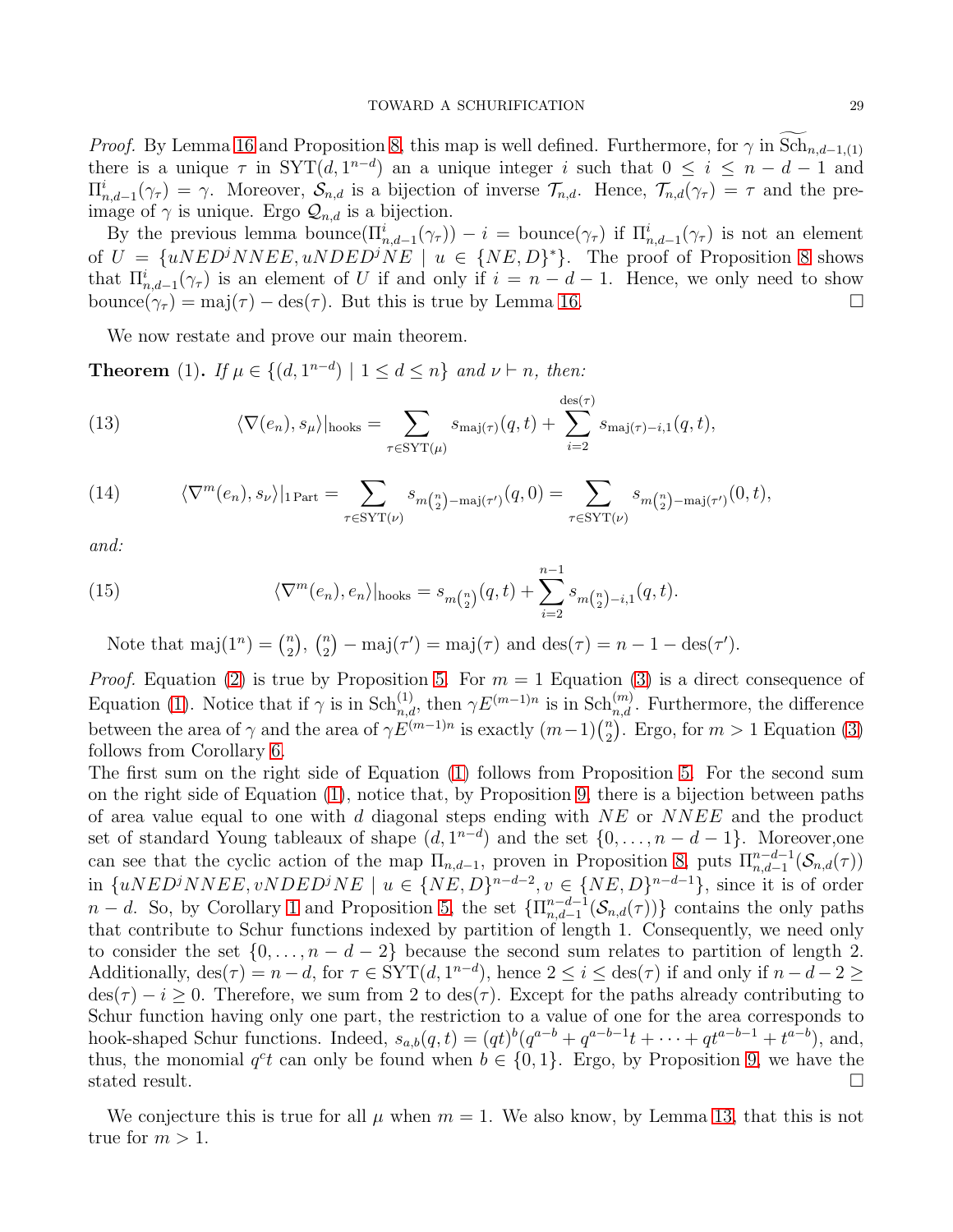<span id="page-29-3"></span>Conjecture 1. For all  $\mu \vdash n$ :

$$
\langle \nabla(e_n), s_\mu \rangle|_{\text{hook}} = \sum_{\tau \in \text{SYT}(\mu)} s_{\text{maj}(\tau)}(q, t) + \sum_{i=2}^{\text{des}(\tau)} s_{\text{maj}(\tau) - i, 1}(q, t),
$$

## 8. Inclusion Exclusion

<span id="page-29-0"></span>In this section we will see that half the paths in  $\widetilde{\text{Sch}}_{n,d,(1)}$  are related to  $\widetilde{\text{Sch}}_{n,d-1,(1)}$  and the other half is related to  $Sch_{n,d+1,(1)}$ . Thereafter, this will be used to find a positive formula for an alternating sum. The outcome is needed to prove results on multivariate diagonal harmonics in [Wal19a]. Recall that  $\text{Sch}_{n,d,(1)} = \{ \gamma \in \text{Sch}_{n,d} \mid \text{area}(\gamma) = 1 \}$  and  $\text{Sch}_{n,n,(1)} = \text{Sch}_{n,n-1,(1)} = \emptyset$ . Now, let:

$$
\overline{\text{Sch}}_{n,d} = \{ \gamma \in \widetilde{\text{Sch}}_{n,d,(1)} \mid \gamma = D^j NNEE\gamma' NENE \text{ or } \gamma = \gamma' NED^j NNEE\gamma'', j \ge 0 \},
$$

and:

$$
\underline{\text{Sch}}_{n,d} = \{ \gamma \in \mathrm{Sch}_{n,d,(1)} \mid \gamma = D^j NNEE\gamma' DNE \text{ or } \gamma = \gamma' NDED^j NE\gamma'', j \ge 0 \}.
$$

<span id="page-29-2"></span>**Lemma 18.** For  $1 \leq d \leq n-4$  we have the following equality  $\widetilde{\text{Sch}}_{n,d,(1)} = \overline{\text{Sch}}_{n,d} \cup \underline{\text{Sch}}_{n,d}$ .  $Additionally, \widetilde{\text{Sch}}_{n,0,(1)} = \overline{\text{Sch}}_{n,0}, \widetilde{\text{Sch}}_{n,n-3,(1)} = \overline{\text{Sch}}_{n,n-3} \cup \underline{\text{Sch}}_{n,n-3} \cup \{D^{n-3}NNEENE\}$  and  $\widetilde{\text{Sch}}_{n,n-2,(1)} = \underline{\text{Sch}}_{n,n-2} \cup \{D^{n-2}NNEE\}$ . Furthermore, for all d,  $\overline{\text{Sch}}_{n,d} \cap \underline{\text{Sch}}_{n,d} = \emptyset$ .

*Proof.* A simple check shows that the four cases of  $\overline{\text{Sch}}_{n,d}$  and  $\underline{\text{Sch}}_{n,d}$  are mutually exclusive. Hence, Sch  $_{n,d} \cap \underline{\text{Sch}}_{n,d} = \emptyset$ . The cases  $d = 0$ ,  $d = n - 2$  and  $d = n - 3$  are related to the maximal number of north steps and diagonal steps. For d general,  $1 \leq d \leq n-4$ , let  $\gamma$  be in  $\text{Sch}_{n,d,(1)}$ . When a Schröder path has an area value of 1, there is a factor  $\pi = NNEE$  or  $\pi = NDE$  such that  $\gamma = u\pi v, u \in \{NE, D\}^*$  and  $v \in \{NE, D\}^*NE \cup \{\varepsilon\}$ . By definition of  $Sch_{n,d,(1)}$ , if  $v = \varepsilon$ , then  $\pi = NNEE$  and  $\gamma$  is in  $\overline{Sch}_{n,d}$ . Moreover, if  $\pi = NDE$ , then there is a factor NE in v and  $\gamma$  is in  $\underline{\text{Sch}}_{n,d}$ . If  $\pi = NNEE$  and  $u = D^j$ , then v has at least two factors NE, since  $d \leq n-4$ , and v can end with NENE, in which case  $\gamma$  is in  $\overline{\text{Sch}}_{n,d}$  or v end with DNE and  $\gamma$  is in  $\underline{\text{Sch}}_{n,d}$ . If  $\pi = NNEE$  and  $u \neq D^j$ , then there is a factor  $NE$  in u and  $\gamma$  is in  $\overline{\text{Sch}}_{n,d}$ .

Let d be an integer such that  $0 \leq d \leq n-1$ . For each d let:

$$
\rho_{n,d} : \overline{\text{Sch}}_{n,d} \longrightarrow \underline{\text{Sch}}_{n,d+1}
$$
  
\n
$$
\gamma' NED^j NNEE\gamma'' \longrightarrow \gamma' NDED^j N E\gamma''
$$
  
\n
$$
D^j NNEE\gamma' NENE \longrightarrow D^j NNEE\gamma' DNE
$$

<span id="page-29-1"></span>**Lemma 19.** Let *d* be an integer such that  $0 \leq d \leq n-1$ . Then, for all *d*,  $\rho_{n,d}$  *is a bijection such that* bounce $(\rho(\gamma))$  = bounce $(\gamma)$  - 1*.* 

*Proof.* Notice that  $\gamma' N E D^j N N E E \gamma'' \neq D^k N N E E \gamma' N E N E$  for all k and j, since one has a NE factor before its *NNEE* factor and not the other. The path as an area value of one, ergo there is only one factor NNEE in  $\gamma$ . Moreover, the map  $\rho_{n,d}$  increases the number of diagonal steps by one. Therefore, for all d the map  $\rho_{n,d}$  is well defined. For the same reasons the map  $\rho_{n,d}^{-1}$  defined by  $\rho_{n,d}^{-1}(\gamma' NDED^j N E \gamma'') = \gamma' NED^j NNE E \gamma''$  and  $\rho_{n,d}^{-1}(D^j NNE E \gamma' DNE) = D^j NNE E \gamma' NENE$ is well defined. Thus, it is the inverse of  $\rho_{n,d}$  and we have a bijection.

Recall that the numph statistic is related to the number of peaks that are in a lower row than the diagonals. When the area value is one, all factors  $NE$  and  $NNEE$  contain a peak; they always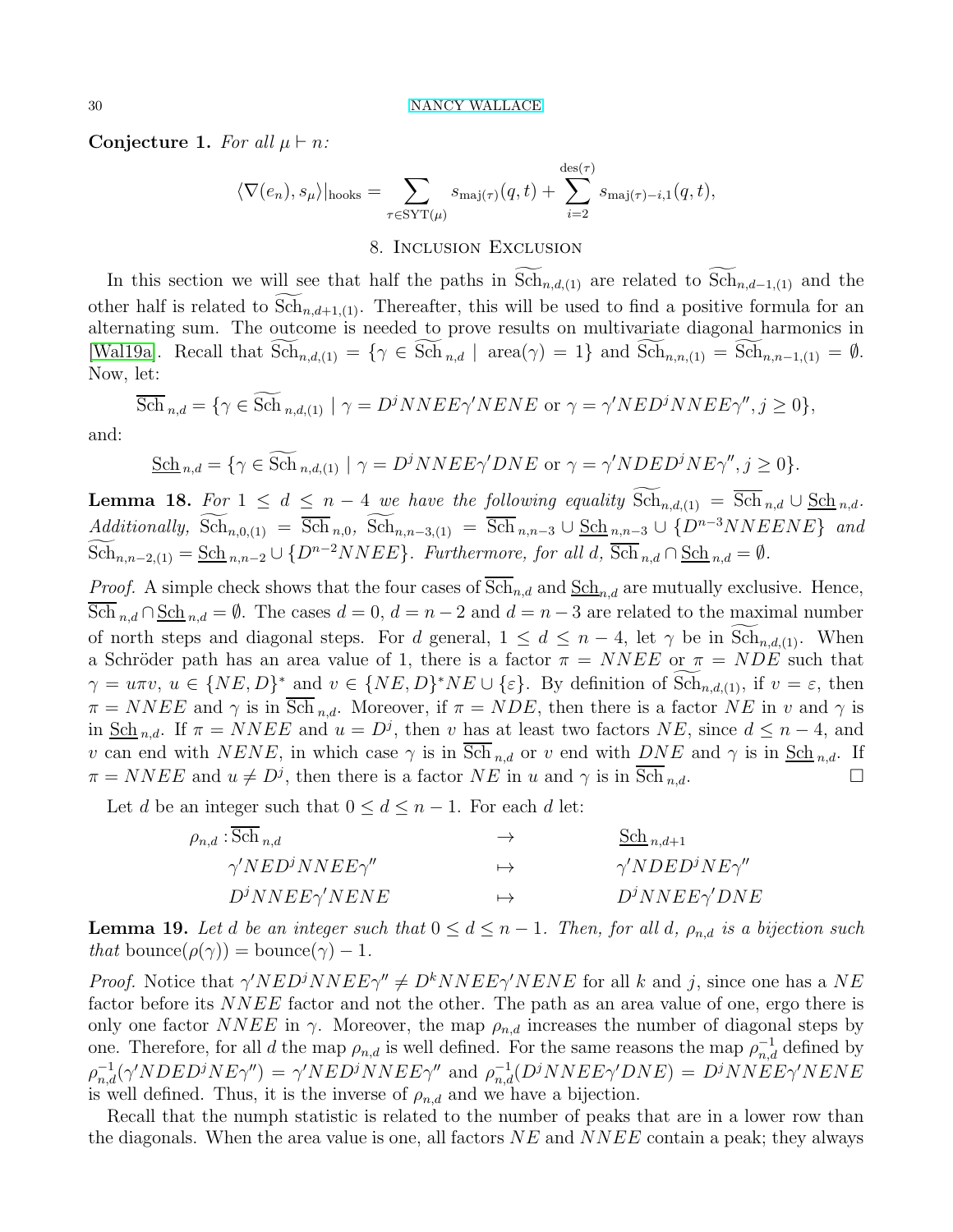return to the diagonal. If we compare the path  $\gamma = \gamma' N E D^j N N E E \gamma''$  and the path  $\rho_{n,d}(\gamma)$ , we see that only one diagonal step was added in  $\rho_{n,d}(\gamma)$  and the factor NDE in which it was added has its peak above the diagonal step. Hence,  $\text{number}(p_{n,d}(\gamma))$  is equal to  $\text{number}(p)$  plus the number of peaks in  $\gamma'$ . Considering that  $\Gamma(\gamma' N E D^j N N E E \gamma'') = (N E)^{|\gamma'|+1} N N E E (N E)^{|\gamma''|}$ , the value of bounce( $\Gamma(\gamma)$ ) is  $\binom{n-d}{2}$  $\Gamma(\gamma' N D E D^{j} N E \gamma'') = (N E)^{n-d-1}$ ; therefore, bounce $(\Gamma(\rho_{n,d}(\gamma))) = \overline{\binom{n-d-1}{2}}$  $\binom{d-1}{2}$ . Because the number of peaks in  $\gamma'$  is equal to  $|\gamma'|_E$  which is equal to  $|\gamma'|_N$  and  $|\gamma'|_N + |\gamma''|_N = n - d - 3$ , we obtain bounce $(\gamma)$  – bounce $(\rho_{n,d}(\gamma)) = 1$ .

Now comparing the paths  $\gamma = D^jNNEE\gamma'NENE$  and  $\rho_{n,d}(\gamma)$  we see that numph $(\rho_{n,d}(\gamma))$  is equal to numph( $\gamma$ ) plus the number of peaks in  $D<sup>j</sup>NNEE\gamma'$ . This is equivalent to counting the number of non-consecutive east steps in  $D<sup>j</sup>NNEE\gamma'$ , that is  $n-d-3$ , since there are  $n-d$  east steps in  $\gamma$ . We know  $\Gamma(D^jNNEE\gamma'NENE) = NNEE(NE)^{n-d-2}$ . The value of bounce $(\Gamma(\gamma))$ is  $\binom{n-d}{2}$  $\binom{-d}{2} - (n - d - 1)$ . Moreover, in we consider the restriction to north steps and east steps is  $\Gamma(D^jNNEE\gamma'DNE) = NNEE(NE)^{n-d-3}$ , then bounce $(\Gamma(\rho_{n,d}(\gamma))) = \binom{n-d-1}{2}$  $\binom{d-1}{2} - (n-d-2).$ Hence, bounce( $\gamma$ ) – bounce( $\rho_{n,d}(\gamma)$ ) = 1.

We now know some Schröder paths of area 1 are associated to Schur functions in the variables q and t indexed by partitions of length one. This corollary is merely to show that the bijection in the previous lemma sends paths associated to Schur functions indexed by a length one partition to another path associated to Schur functions indexed by a length one partition.

<span id="page-30-0"></span>Corollary 8. Let  $\gamma$  be a path of  $\overline{\text{Sch}}_{n,d}$ . Then,  $\gamma$  contributes to a Schur function indexed by a *partition of length* 1 *in*  $\langle \nabla(e_n), s_{d+1,1^{n-d-1}} \rangle$  *if and only if*  $\rho_{n,d}(\gamma)$  *contributes to a Schur function indexed by a partition of length* 1 *in*  $\langle \nabla(e_n), s_{d+2,1^{n-d-2}} \rangle$ *. Moreover, if*  $\gamma$  *satisfies this property, then*  $\gamma = \gamma' NED^j NNEE$  and  $\rho_{n,d}(\gamma) = \gamma' NDED^j NE$ , with  $\gamma' \in \{NE, D\}^*$ .

*Proof.* By Corollary [1,](#page-12-4) the definition of  $\rho_{n,d}$  and the definition of  $Sch_{n,d}$ .

<span id="page-30-1"></span>**Lemma 20.** Let d and n be integers such that  $0 \leq d \leq n-2$ . Then,  $\mathcal{T}_{n,d+2} \circ \rho_{n,d} \circ \mathcal{S}_{n,d+1}$  is a *bijection between the sets of tableaux:*

$$
\{\tau \in \text{SYT}(d+1, 1^{n-d-1}) \mid \{1,2\} \subseteq \text{Des}(\tau)\} \simeq \{\tau \in \text{SYT}(d+2, 1^{n-d-2}) \mid 1 \in \text{Des}(\tau), 2 \notin \text{Des}(\tau)\},
$$

*such that* maj( $\tau$ ) – des( $\tau$ ) = maj( $\mathcal{T}_{n,d+2} \circ \rho_{n,d} \circ \mathcal{S}_{n,d+1}(\tau)$ ) – des( $\mathcal{T}_{n,d+2} \circ \rho_{n,d} \circ \mathcal{S}_{n,d+1}(\tau)$ ) + 1. *Additionally,*  $Q_{n,d+2}^{-1} \circ \rho_{n,d} \circ Q_{n,d+1}$  *is a bijection between the set :* 

$$
\{(\tau, i) \in \text{SYT}(d+1, 1^{n-d-1}) \times \{1, \dots, n-d-3\} \mid 1 \in \text{Des}(\tau)\},
$$

*and the set :*

$$
\{(\tau, i) \in \text{SYT}(d+2, 1^{n-d-2}) \times \{0, \dots, n-d-4\} \mid 1 \notin \text{Des}(\tau)\},\
$$

*such that* maj( $\tau$ ) –  $i = \text{maj}(\mathcal{Q}_{n,d+2}^{-1} \circ \rho_{n,d} \circ \mathcal{Q}_{n,d+1}(\tau, i)) - (i - 1)$ .

*Proof.* By Corollary [1](#page-12-4) we know paths of shape  $\gamma' N D E D^j N E$  or  $\gamma' N E D^j N N E E$  are associated to a Schur function of length one. Notice that by definition  $\rho_{n,d}$  sends paths of theses shapes to other paths of theses shapes. Hence,  $\mathcal{Q}_{n,d}^{-1} \circ \rho_{n,d} \circ \mathcal{Q}_{n,d}(\tau, n-d-2) = (\tau', n-d-3)$ , where  $\text{Des}(\tau') =$ Des $(\tau)\setminus\{1\}$ . At this point one only needs to notice that  $\mathcal{Q}_{n,d+2}^{-1} \circ \rho_{n,d} \circ \mathcal{Q}_{n,d+1}(\tau,i) = (\tau',i-1),$  $\text{Des}(\tau') = \text{Des}(\tau) \setminus \{1\}$  and  $\text{Des}(\mathcal{T}_{n,d+2} \circ \rho_{n,d} \circ \mathcal{S}_{n,d+1}(\tau)) = \text{Des}(\tau) \setminus \{2\}$ . The rest of the proof follows Proposition [9](#page-27-0) from the definition of the maps  $\rho_{n,d}$ ,  $\mathcal{Q}_{n,d}$ ,  $\mathcal{S}_{n,d}$  and  $\mathcal{T}_{n,d}$ .

$$
\Box
$$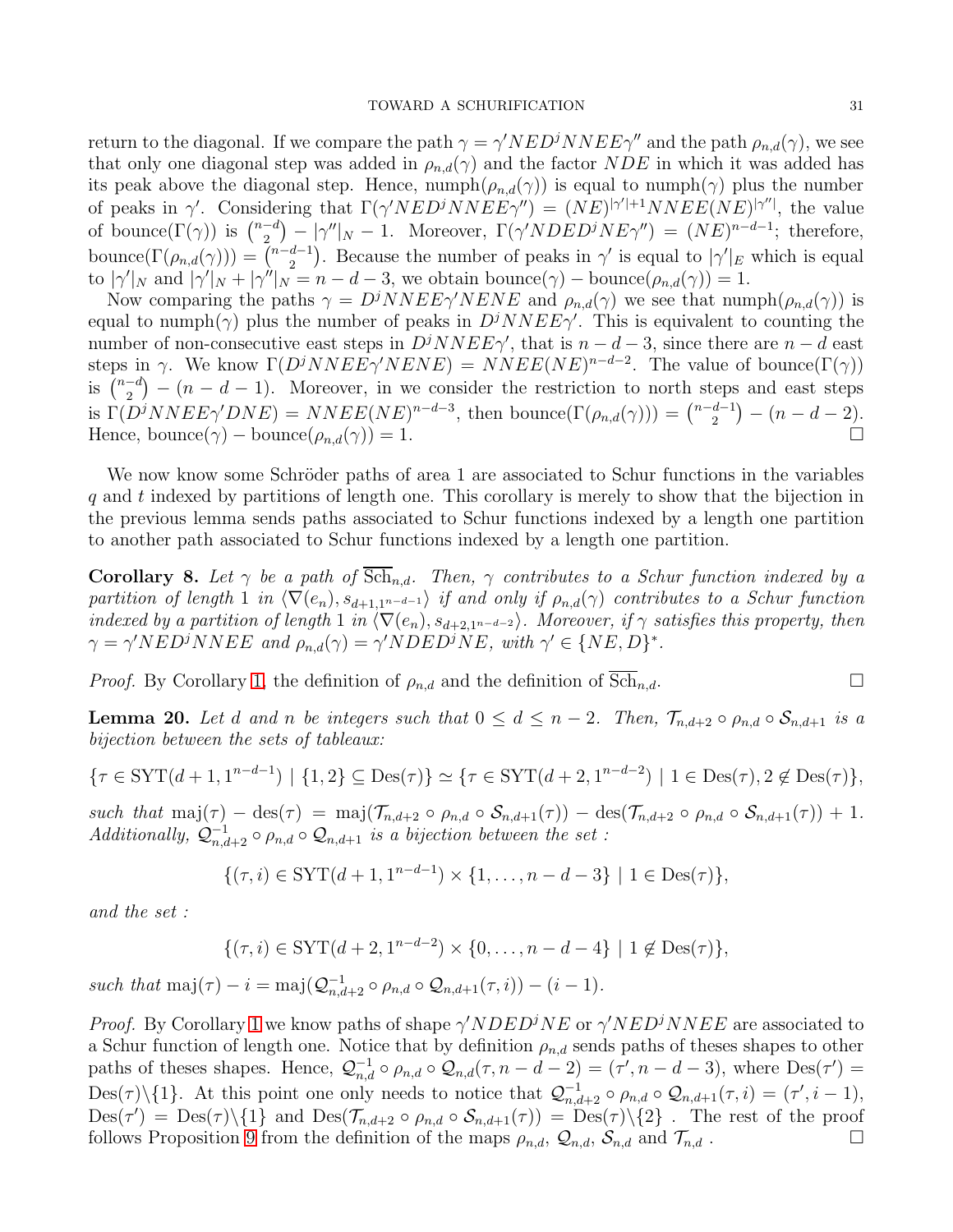**Propositon 10.** Let k be an integer such that  $0 \le k \le n-3$  and  $\psi : \Lambda_{\mathbb{Q}} \to \mathbb{Q}[q, t]$  be a linear map *defined by*  $\psi(s_\lambda) = q^{|\lambda|} t^{\ell(\lambda)-1}$ *. If:* 

$$
h_k(q) := \psi\left(\sum_{d=0}^k (-1)^{k-d} \langle \nabla(e_n), s_{d+1,1^{n-d-1}} \rangle|_{pure\;hook}\right) q^{-k+d} t^{-1},
$$

*then:*

$$
h_k(q) = \sum_{\tau \in \text{SYT}(k+1,1^{n-k-1})} q^{\text{maj}(\tau) - \text{des}(\tau)} + \sum_{\tau \in \text{SYT}(k+1,1^{n-k-1})} \sum_{i=2}^{n-k-2} q^{\text{maj}(\tau) - i},
$$
  
\n
$$
= \sum_{\tau \in \text{SYT}(k+2,1^{n-k-2})} q^{\text{maj}(\tau) - \text{des}(\tau)} + \sum_{\tau \in \text{SYT}(k+2,1^{n-k-2})} \sum_{i=2}^{n-k-2} q^{\text{maj}(\tau) - i},
$$
  
\n
$$
1 \in \text{Des}(\tau), 2 \notin \text{Des}(\tau)
$$

where the restriction  $\vert_{pure\;hook}$  *is the restriction to Schur function indexed by partitions*  $(a, 1)$ *, with*  $a \geq 1$ .

*Proof.* Let  $\tilde{h}_k(q) = \psi\left(\sum_{d=0}^k (-1)^{k-d} \langle \nabla(e_n), s_{d+1,1^{n-d-1}} \rangle|_{\text{hook}}\right) q^{-k+d} t^{-1}$ . Due to Haglund's theorem, Lemma [19](#page-29-1) and Lemma [18,](#page-29-2) for an integer  $k$  we have:

$$
\tilde{h}_k(q) = \sum_{d=0}^k (-1)^{k-d} \sum_{\gamma \in \overline{\text{Sch}}_{n,d}} q^{\text{bounce}(\gamma) - k + d} + \sum_{\gamma \in \overline{\text{Sch}}_{n,d}} q^{\text{bounce}(\gamma) - k + d},
$$
\n
$$
= \sum_{d=0}^k (-1)^{k-d} \sum_{\gamma \in \overline{\text{Sch}}_{n,d}} q^{\text{bounce}(\rho_{n,d}(\gamma)) + 1 - k + d} + \sum_{d=1}^k (-1)^{k-d} \sum_{\gamma \in \overline{\text{Sch}}_{n,d}} q^{\text{bounce}(\gamma) - k + d},
$$
\n
$$
= \sum_{d=0}^k (-1)^{k-d} \sum_{\gamma \in \overline{\text{Sch}}_{n,d+1}} q^{\text{bounce}(\gamma) + 1 - k + d} - \sum_{d=1}^k (-1)^{k-d+1} \sum_{\gamma \in \overline{\text{Sch}}_{n,d}} q^{\text{bounce}(\gamma) - k + d},
$$
\n
$$
= \sum_{d=0}^k (-1)^{k-d} \sum_{\gamma \in \overline{\text{Sch}}_{n,d+1}} q^{\text{bounce}(\gamma) + 1 - k + d} - \sum_{d=0}^{k-1} (-1)^{k-d} \sum_{\gamma \in \overline{\text{Sch}}_{n,d+1}} q^{\text{bounce}(\gamma) - k + d + 1},
$$
\n
$$
= \sum_{\gamma \in \overline{\text{Sch}}_{n,k+1}} q^{\text{bounce}(\gamma) + 1},
$$
\n
$$
= \sum_{\gamma \in \overline{\text{Sch}}_{n,k}} q^{\text{bounce}(\gamma) + 1},
$$

The polynomial  $h_k(q)$  only takes into account pure hooks, so we only need to consider the paths  $\gamma'NED^jNNEE\gamma''$  and  $D^jNNEE\gamma'NENE$ , with  $\gamma', \gamma'' \in \{NE, D\}$ , as shown in Corollary [8.](#page-30-0) Thus, by Lemma [16,](#page-26-0) the map  $\mathcal{T}_{n,k+1}$ , for  $\gamma = D^jNNEE\gamma'NENE$ , gives us  $\mathcal{T}_{n,k+1}(\gamma)$  is a tableau containing  $\{1, 2\}$  in its descent set and such that bounce $(\gamma) = \text{maj}(\mathcal{T}_{n,k+1}(\gamma)) - \text{des}(\mathcal{T}_{n,k+1}(\gamma)).$ Additionally, for  $\gamma = \gamma' N E D^j N N E E \gamma''$ ,  $\mathcal{Q}_{n,k+1}^{-1}(\gamma)$  is a tableau containing  $\{1\}$  in its descent set. By Proposition [9,](#page-27-0)  $\gamma$  is such that bounce $(\gamma) = \text{maj}(\mathcal{Q}_{n,k+1}^{-1}(\gamma)) - i$ ,  $2 \leq i \leq \text{des}(\mathcal{Q}_{n,k+1}^{-1}(\gamma))$ . Moreover, if  $\{1\}$  is in the descent set of  $\tau$ , then the map  $\mathcal{Q}_{n,k+1}$  send  $(\tau,0)$  to  $D^jNNEE\gamma'NENE$ or  $D^jNNEE\gamma'DNE$  the first one was already considered and the last one is in  $\underline{\text{Sch}}_{n,d}$ . Finally, if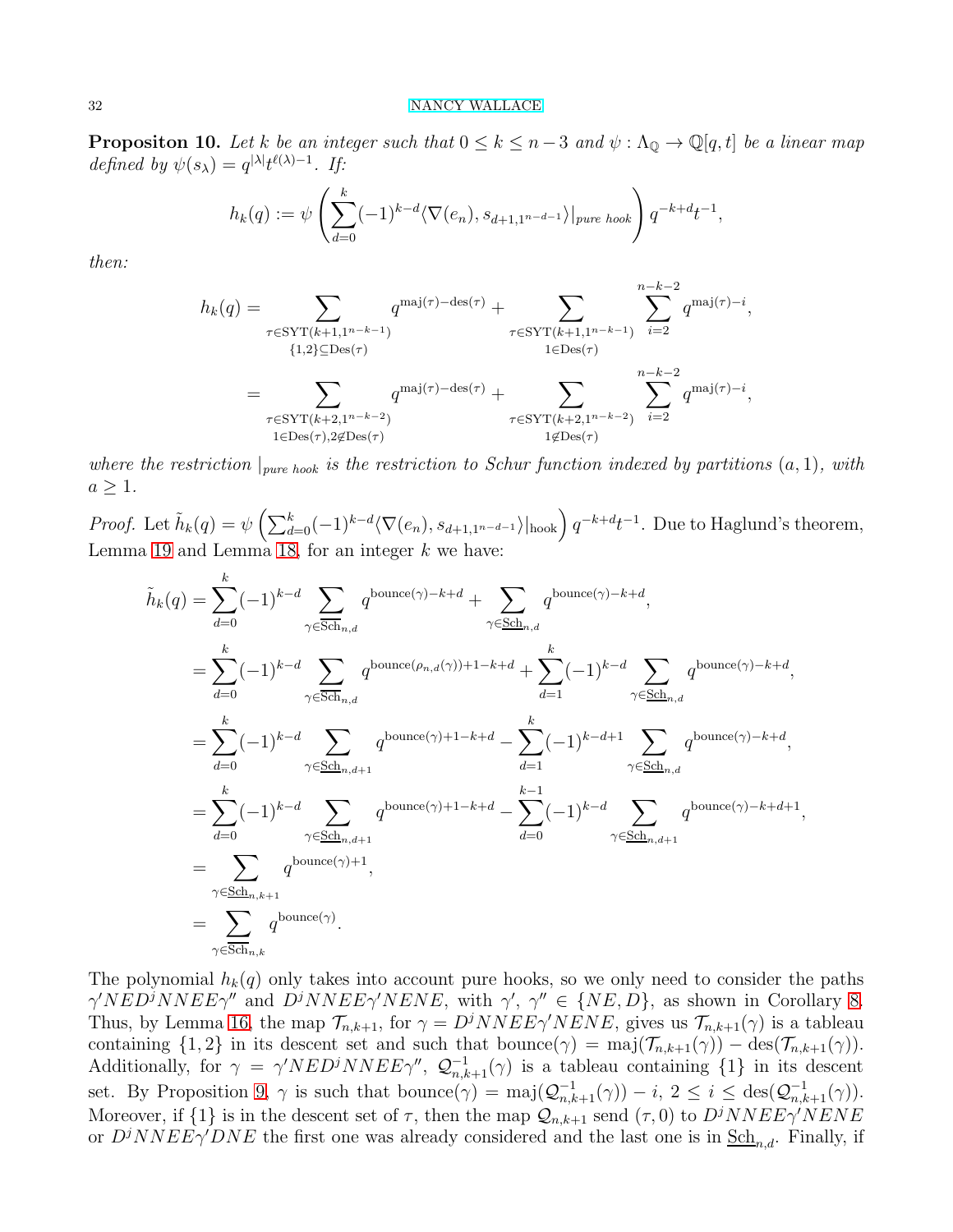{1} is in the descent set of  $\tau$ , then the map  $\mathcal{Q}_{n,k+1}$  send  $(\tau, i)$  to  $\overline{\text{Sch}}_{n,d}$  for all  $1 \leq i \leq n-d-3$ . Hence, we sum over  $2 \le i \le \text{des}(\mathcal{Q}_{n,k+1}^{-1}(\gamma)) - 1$ . The second sum is a consequence of Lemma [20.](#page-30-1)  $\Box$ 

Considering what is known about multivariate diagonal harmonics, it should be possible to extend the results of this section to the case for  $Sch_{n,d,(i)}$ . This generalization would lead to more results on multivariate diagonal harmonics.

## 9. Partial Crystal Decomposition

<span id="page-32-0"></span>This section is mainly to explain the underlying idea throughout this paper. We can see this as finding the crystal decomposition of the Schröder paths and the parking function (since their weighted sum relate to modules). We basically found some of the top weight and for some of them gave a map that gives the remainder of the crystal. In that setting we can say that for  $m = 1$ , we can describe all the crystals in the case where the Schur functions are indexed by partitions of length one. When  $m > 1$ , we can characterize only the top weights. For hooked-shaped Schur functions, we can only depict the top weight, when  $m = 1$ .

More precisely, the maps  $\mathcal{R}_{n,d}$  and  $\mathcal{T}_{n,d}$  determine in which crystal the paths lie. The maps  $\tilde{\varphi}$ , defined by the map  $\varphi$  in Section [4,](#page-7-0) give the decomposition according to the top weight. This also is well defined, since for all  $\gamma \in \{NE, D\}^{n-1}NE$  we have  $\mathcal{T}_{n,d} \circ \Pi \circ \tilde{\varphi}(\gamma) = \mathcal{R}_{n,d}(\gamma)$  (see Figure [37](#page-32-1) for an example). Notice that map  $\mathcal{M}_{n,d}$  (respectively,  $\mathcal{Q}_{n,d}$ ) tells us in which crystal component are the Schröder paths of area value  $0$  (respectively, area value 1).



<span id="page-32-1"></span>FIGURE 37.

Using the zeta map, so far we know the top weights for all crystals containing a parking function having a diagonal inversion statistic value of 0, and for all hook-shaped partitions we know all top weights for all crystals containing a parking function having a diagonal inversion statistic value of 1. For crystals containing a parking function having a diagonal inversion statistic value of 0 that are not associated to a hook-shaped partition, we do not know the exact paths. Although, we do know in which subset of parking functions the lowest weight lie. Figure [38](#page-33-1) gives an overview of what is known so far.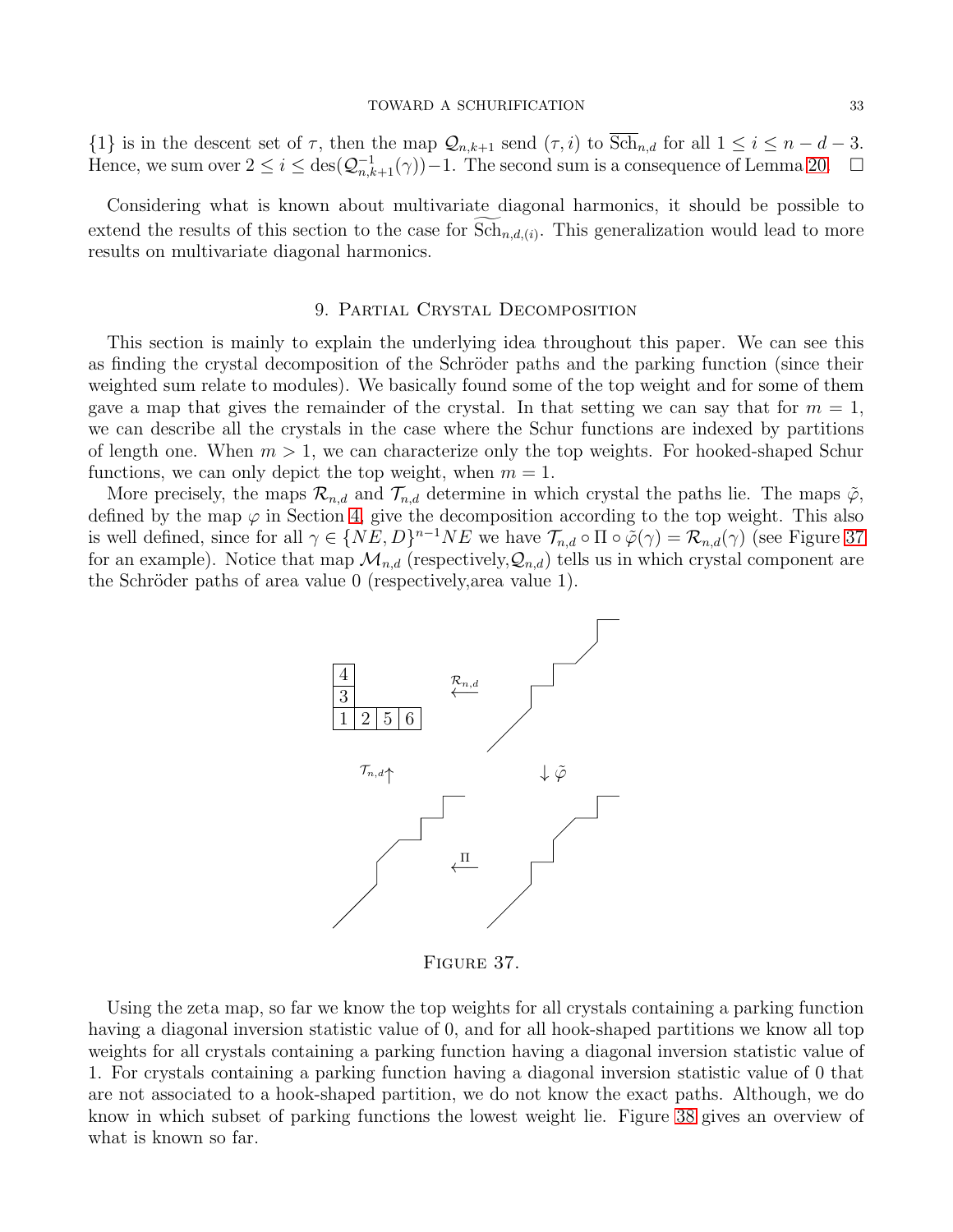

<span id="page-33-1"></span>Figure 38. The nodes represent paths. Each chain is associated to a Schur function in the variables q and t. The height of the first node determines which Schur function. The partitions determine the Schur function in the variables  $X$ . Each chain can be associated to a Standard Young tableau corresponding to the shape of the partition. More than one chain can be associated with the same tableau. When nodes are in black, we know which paths they relate to, in red we do not.

### 10. Conclusion and Further Questions

<span id="page-33-0"></span>Proving Conjecture [1](#page-29-3) would be a great start. Moreover, can one describe nicely the algorithm described in Section [4,](#page-7-0) in terms of diagonal inversions and extend it to  $m$ -Schröder paths? Here we are looking for more than just applying the zeta map. This would allow us to know exactly what paths contribute to each Schur function, even when  $m \neq 1$ . It might be easier to start by the following problem:

# Problem 1. *Using the bounce statistic, generalize the algorithm in Section* [4](#page-7-0) *to all Schröder paths.*

This would give the Schröder paths associated to all the Schur functions and not only the one with one part. It would also answer completely Haglund's open problem 3.11 of [Hag08]. One could also generalize the algorithm for labelled Dyck paths, relating to the Delta conjecture, and get a partial decomposition in Schur functions in the variables  $q$  and  $t$  indexed by partitions of length one. Using Corollary [5](#page-22-1) it should be possible to decompose  $\nabla^{m}(e_n)$  into the basis  $s_{\mu}(q, t)s_{\lambda}(X)$ . The following problems could lead to finding a partial decomposition  $\nabla^{m}(e_n)$  into Schur functions in the X,  $s_{\lambda}(X)$ , when  $\lambda$  is not a hook. Which is a known hard problem.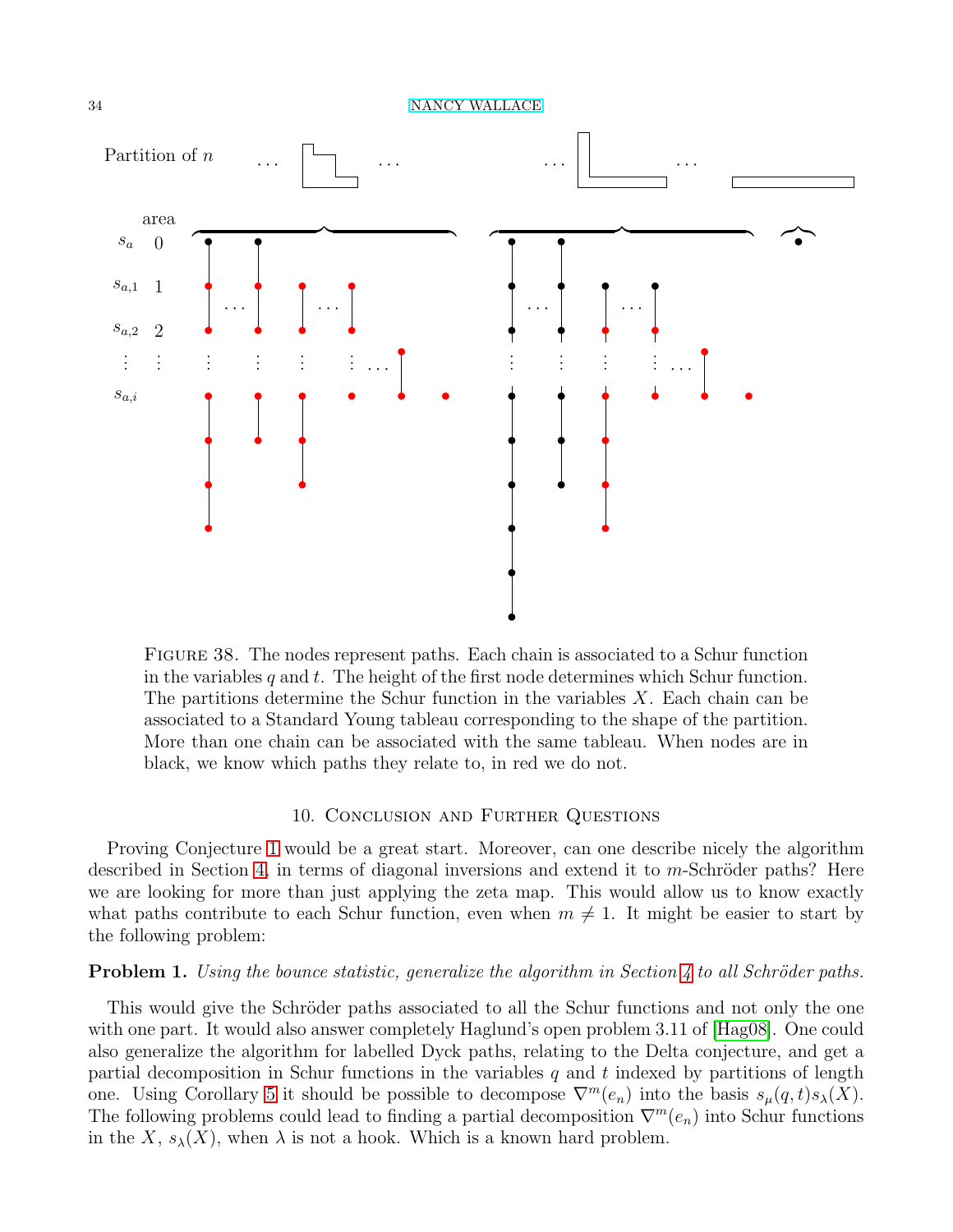**Problem 2.** *Using Lemma* [13](#page-18-0) decompose  $\nabla^{m}(e_n)$  *into the basis*  $s_{\mu}(q, t)F_c(X)$ *, for*  $\mu$  *a hook and* c *a composition.*

Even if the decomposition is in fundamental quasisymmetric functions, it would help get a partial decomposition  $\nabla^{m}(e_n)$  into Schur functions, since it should be easier to regroup the fundamental quasisymmetric functions into Schur functions because there will be fewer coefficients. Extending, the maps in this paper from  $m$ -Schröder paths to tableaux with the multiplicity of the descent set, would help decompose completely the Schröder paths into crystals. Of course the extended map must somewhat preserve the area and diagonal inversion statistic or area and bounce statistic through the major index and the number of descents. Another related problem is:

<span id="page-34-2"></span>Problem 3. *Find a bijection between parking functions* (γ, w)*, in an* n × n*, grid, having diagonal inversion statistic value of* 1 *and Standard Young tableaux,*  $\tau$ , with a multiplicity related to the *major index of the tableau*  $(maj(\tau, i) - i - 1)$  *such that*  $maj(\tau, i) - i = \text{area}(\mathcal{B}(\tau, i)).$ 

Using the zeta map, we already have a bijection for such  $n \times n$  parking functions  $(\gamma, w)$  such that read $(\gamma, w) \in \{n-d+1, \ldots, n\} \sqcup \{n-d, \ldots, 1\}$ . The idea here is to "extend" that bijection, with multiplicity. We need the multiplicity because there are more than just the parking functions  $(\gamma, w)$  such that read $(\gamma, w) \in \{n-d+1, \ldots, n\} \sqcup \{n-d, \ldots, 1\}$ , that contribute to  $\nabla(e_n)$ , seen as a sum of parking functions. The said paths are merely representatives. If the solution to Problem [3](#page-34-2) is indeed an extension of  $\zeta \circ \mathcal{Q}_{n,d}$  this would solve Conjecture [1.](#page-29-3)

As mentioned in Section [8](#page-29-0) the insight coming from multivariate diagonal harmonics foresees a solution to the problem:

# **Problem 4.** *Find a general map*  $\rho_{n,d}^{(i)}$  *that partitions*  $\widetilde{\text{Sch}}_{n,d,(i)}$ *.*

This generalization would lead to more results on combinatorial formulas for multivariate diagonal harmonics, like the one in [Wal19b]. Actually, any explicit decomposition in terms of Schur functions of parking functions could be lifted with the tools discussed in [Wal19a] (the long version of [Wal19b]) and give an explicit combinatorial formula for a partial Schur decomposition of the multivariate diagonal harmonics. Finally, Proposition [5](#page-17-0) suggests a bijection between permutations and tableaux with a multiplicity such that  $\binom{n}{2}$  $\binom{n}{2} - \text{des}(w)n + \text{maj}(w) = \text{maj}(\tau)$ . Research on this last problem could lead to a decomposition of  $\nabla^m(e_n)$  altogether. Since it further our knowledge of how fundamental quasi-symmetric functions index by permutations relate to Schur functions.

Problem 5. *Find a combinatorial proof of Proposition [5.](#page-17-0)*

## <span id="page-34-0"></span>**ACKNOWLEDGMENTS**

Thank you to my advisor, François Bergeron, for introducing me to this beautiful subject and other helpful comments.

#### <span id="page-34-1"></span>**REFERENCES**

- [BG99] F. Bergeron and A. M. Garsia. Science fiction and Macdonald's polynomials. In *Algebraic methods and* q*-special functions (Montr´eal, QC, 1996)*, volume 22 of *CRM Proc. Lecture Notes*, pages 1–52. Amer. Math. Soc., Providence, RI, 1999.
- [BGLX16] Francois Bergeron, Adriano Garsia, Emily Sergel Leven, and Guoce Xin. Some remarkable new plethystic operators in the theory of Macdonald polynomials. *J. Comb.*, 7(4):671–714, 2016.
- [CM18] E. Carlson and A. Mellit. A proof of the schuffle conjecture. *J. Amer. Math. Soc.*, 31(8), 2018.
- [GH96] A. M. Garsia and M. Haiman. A remarkable q, t-Catalan sequence and q-Lagrange inversion. *J. Algebraic Combin.*, 5(3):191–244, 1996.